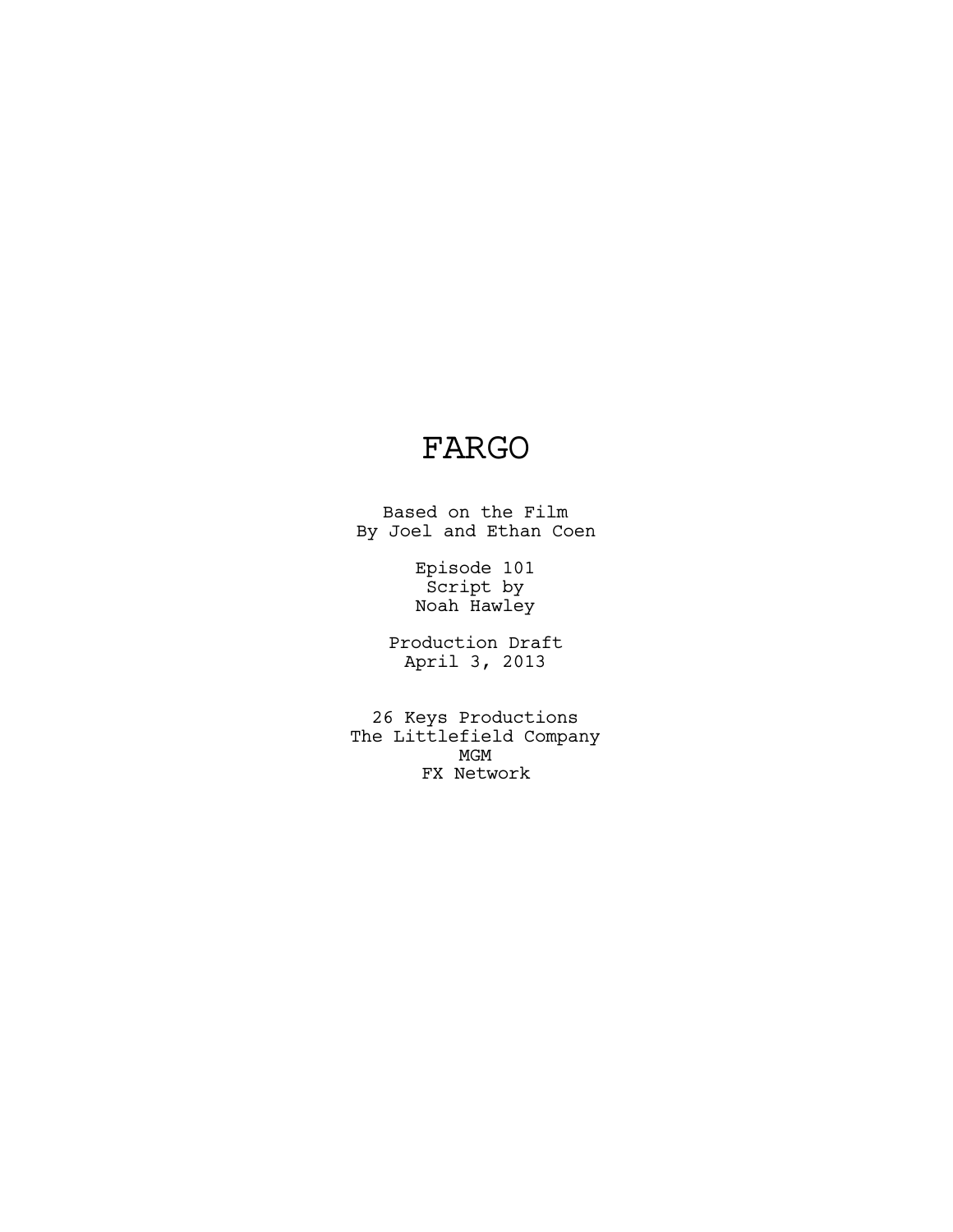The following text fades in over black:

*This is a true story. The events depicted took place in Minnesota in 2006. At the request of the survivors, the names have been changed. Out of respect for the dead, the rest has been told exactly as it occurred.*

FLARE TO WHITE:

EXT. TWO LANE HIGHWAY. RURAL MINNESOTA - DAY

The white becomes snowfall, a blizzard. Through it we can make out a two lane road. A car emerges from the snow -rust-spotted, chains on the tires -- coming towards us.

CUT TO:

#### INT. CAR (TRAVELING) - DAY

LORNE MALVO, age unknown, birth place unknown, sits behind the wheel, his breath white with frost. If he minds he doesn't show it.

As he drives we become aware of THUMPING coming from inside the trunk. As if someone is in there who doesn't want to be. Malvo ignores it.

A DEER

appears in the road ahead of him. Malvo turns too late, HITS it. The CAR SKIDS off the road, ROLLS twice -- the trunk popping open -- before coming to rest on its wheels.

Beat. A MAN emerges from the trunk wearing only underwear. He is stunned from the crash, but sound enough of mind to know this is his chance. As we watch he LOPES off through waist-deep snow, making for the tree line.

Beat. The driver's door opens. Slowly, Malvo climbs out. His head is bleeding where it hit the windshield. He stands unsteadily in the snow, getting his bearings.

ANGLE ON THE OTHER MAN

Loping off through the snow. Malvo could catch him if he tried, but he makes no attempt. Instead he walks into the center of the road where the deer lays on its side, struggling to get up. Three of its four legs are broken, but still it fights for life. Malvo stands over the wounded animal, looking down.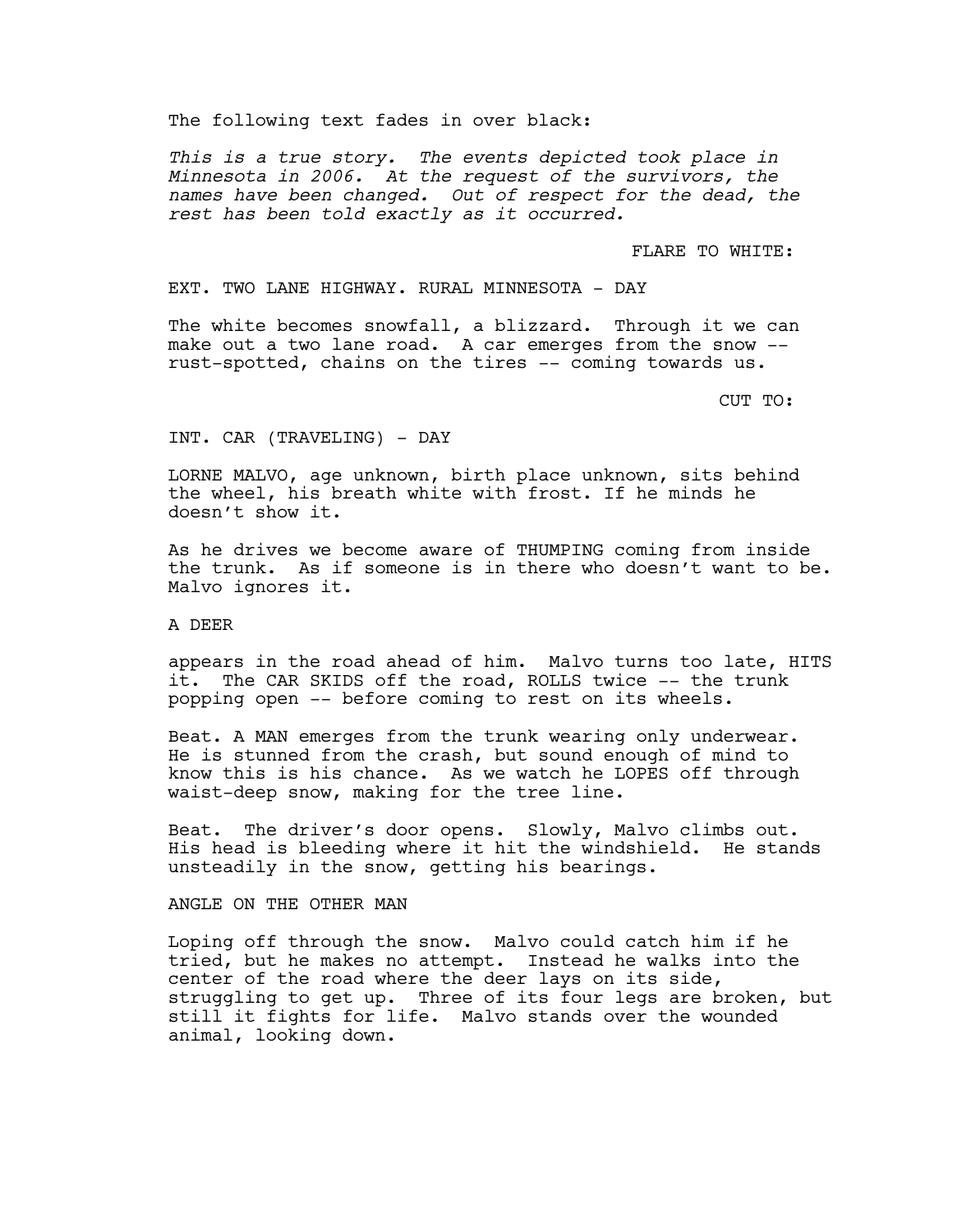CLOSE UP ON THE DEER

It's eyes wild, blood bubbles foaming from its nose and mouth, mortally wounded.

CLOSE UP ON MALVO

Studying it's eyes. What does he see in there?

We begin to hear a strange throbbing, churning sound, half animal, half machine.

CUT TO:

INT. KITCHEN. NYGAARD HOUSE. SAINT CLOUD, MINNESOTA - DAY

LESTER NYGAARD, 40, home for lunch, sits at the kitchen table. Lester is the kind of guy who apologizes when you step on his foot. His wife, PEARL, 39, is heating up a can of soup at the stove. We get the sense she has been talking nonstop since Lester walked in the door.

> PEARL -- Saturday. I said we'd bring a Jello salad, but Kitty said meatloaf, so --

The surging, churning sound is louder now, coming from under the floor. Nygaard listens to it, both fascinated and slightly disturbed.

> PEARL (CONT'D) (exasperated) Hon?

LESTER NYGAARD (snaps out of it) What's that, hon?

Pearl brings the pot over, ladles tomato soup into his bowl.

PEARL (exasperated) I said it's Scotty's birthday Saturday. We're supposed ta be at your brother's at one. With meatloaf.

LESTER NYGAARD (beat, listening) It sounds different today, don't ya think? Angry.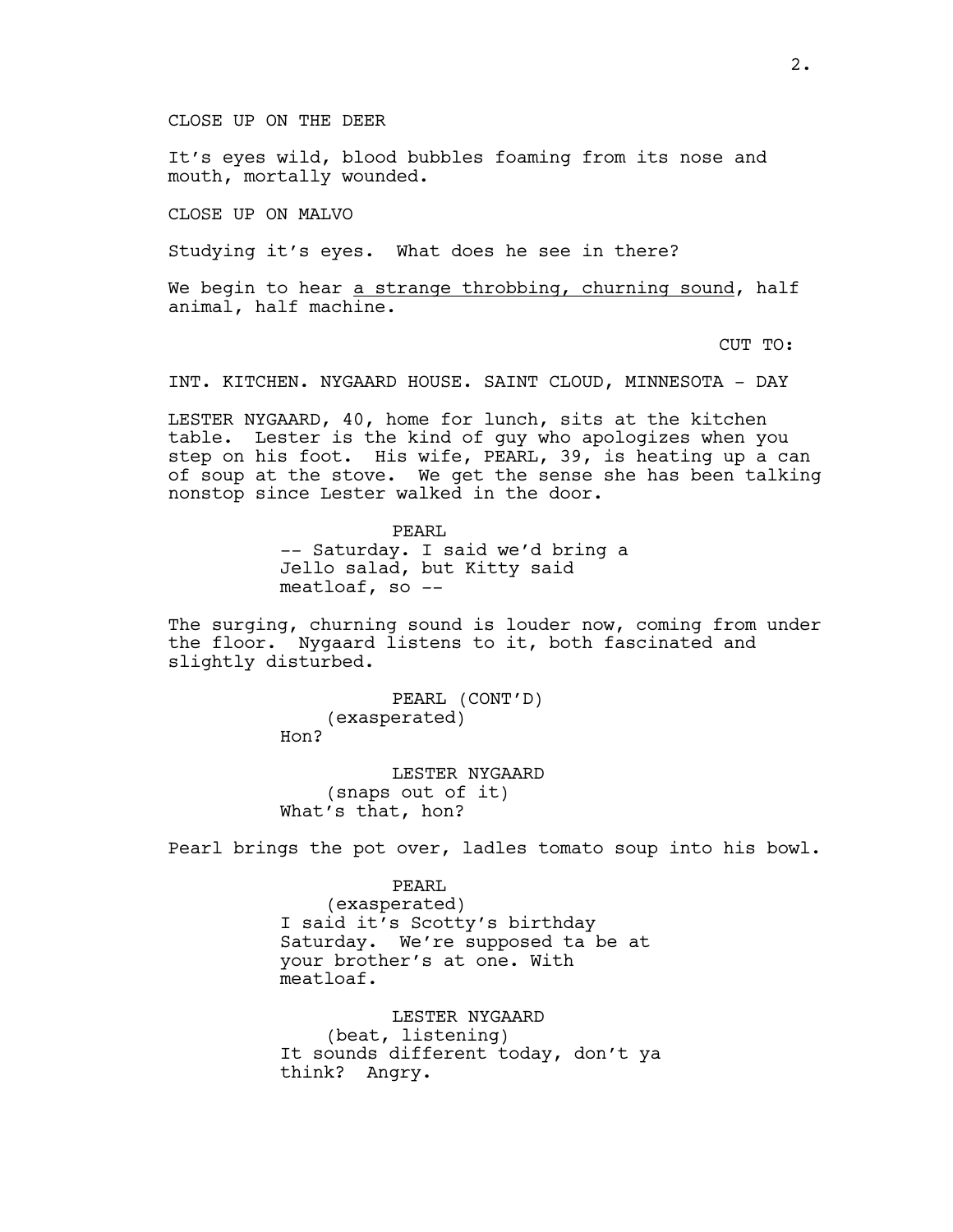PEARL I'm washing towels. That's the towel sound.

She sits. They eat.

PEARL (CONT'D) Kitty says they just got one of those fancy European all in ones. Says it washes and dries. One machine. Can you believe that?

LESTER NYGAARD I bet that set them back a penny.

PEARL He can afford it, your brother. Kitty said he just got a big promotion. After only working there a year.

We can tell his brother is a touchy subject for Lester.

PEARL (CONT'D) Kitty said they got one of those new surround-sound systems too. (Lester eats) Guess I married the wrong Nygaard. That's what I said. We had a good laugh.

LESTER NYGAARD It's just slow now. At the shop.

PEARL Oh, hon. That's what you always say. Slow.

Beat. They eat. Lester wipes his mouth, stands.

LESTER NYGAARD Well, better get back to it.

#### PEARL

You make your own wins. That's what Kitty said Ron told her. Salesmen make their own wins. You gotta try harder, hon. Smile, for Pete sake. Maybe wear a nicer tie.

LESTER NYGAARD (looks down) You gave me this tie.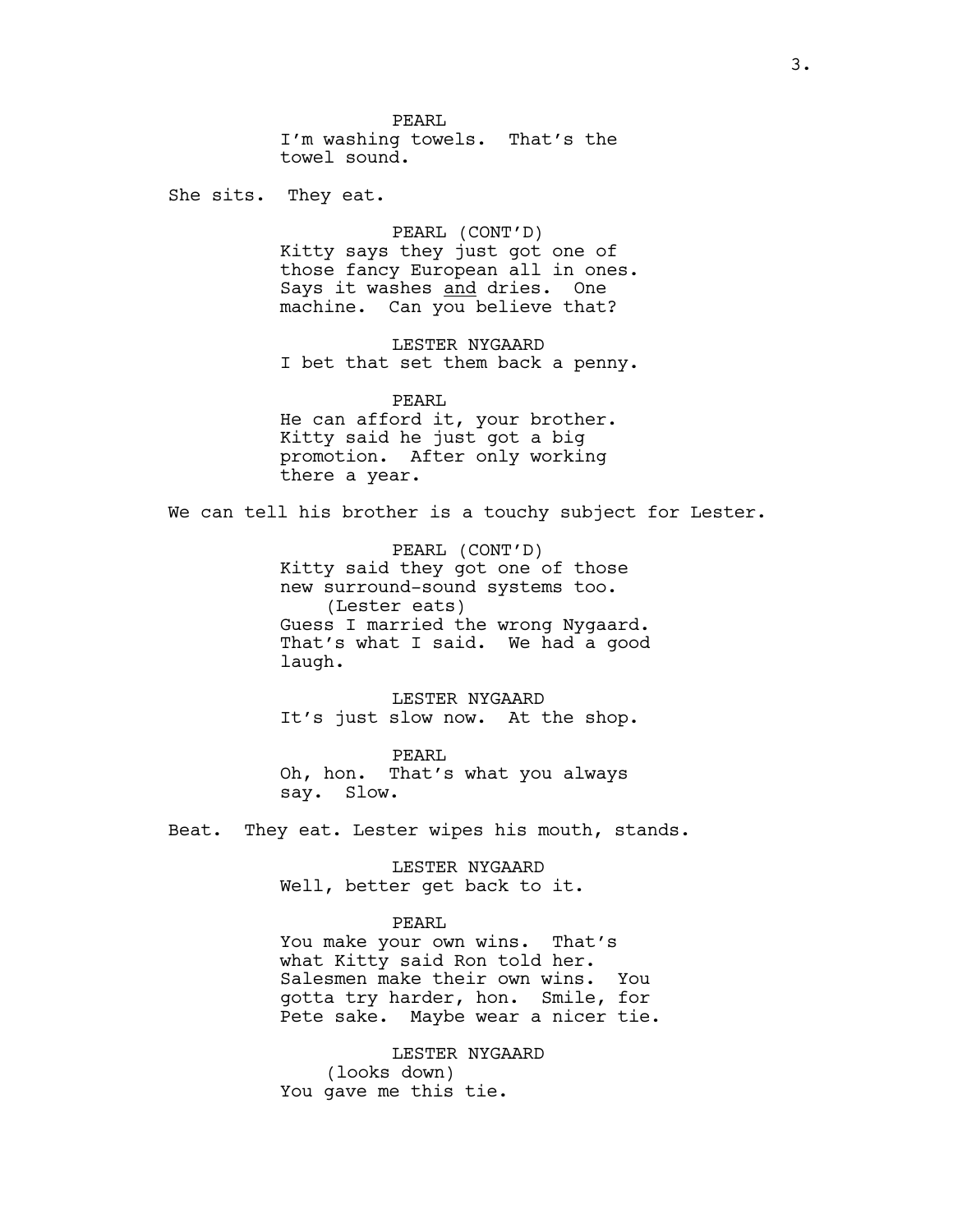PEARL Well, if you were a better salesman, I'da bought you a nicer tie.

The sound of the washing machine takes on a new urgency.

PEARL (CONT'D) At least take a look. I keep thinking maybe it's the settings. Kitty said Ron fixes things around the house all the time. Says he took the toaster apart over the weekend. Good as new now. Browns to beat the band.

Lester's jaw is tight. He opens the door to the basement.

CUT TO:

INT. BASEMENT. NYGAARD HOUSE - DAY

Lester stands at the bottom of the stairs. The washing machine is acting like a caged animal, roaring and bucking. Lester stares at it, hypnotized. We get the sense he's looking at his own trapped heart.

CUT TO:

INT. INSURANCE AGENCY. SAINT CLOUD, MINNESOTA - DAY Lester Nygaard sits across from a YOUNG COUPLE.

LESTER NYGAARD

So, that's -- like I said, there's two kinds of policies you should be thinking about. You got your Whole Life and your Whole Life Plus. Which is -- has all the benefits of Whole Life -- plus a heck of a lot more.

YOUNG MAN We just came in to get Charline on my health care.

YOUNG WOMAN On account of I'm having a baby.

YOUNG MAN Ya. A boy we're hoping.

YOUNG WOMAN Or a little girl.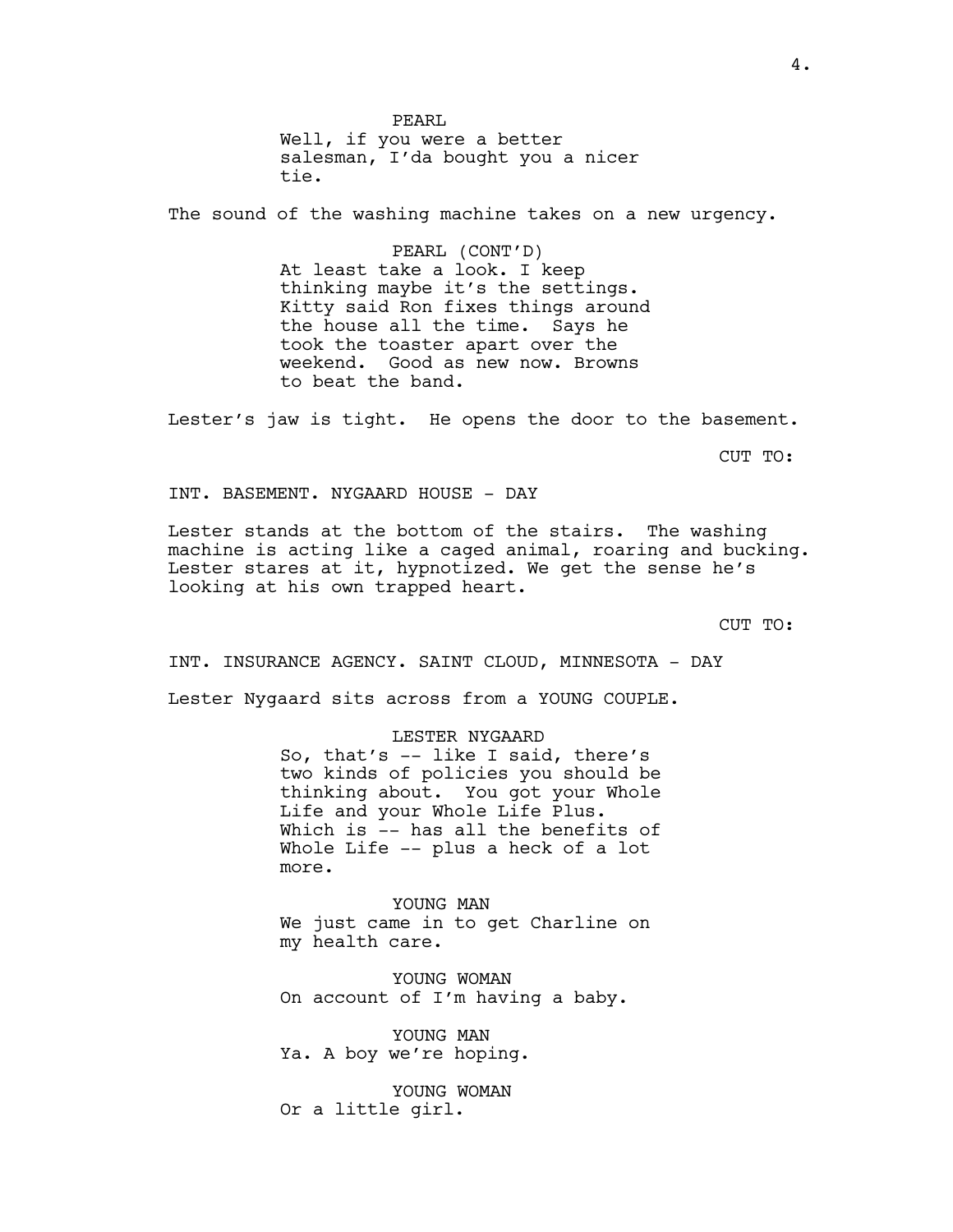YOUNG MAN But definitely one or the other.

YOUNG WOMAN Ya. I'd just about hug the pants off a little girl.

LESTER NYGAARD Oh ya? Even more reason to -- all the more --

He digs through his desk, pulls out a brochure.

LESTER NYGAARD (CONT'D) -- because, I mean, what happens if you have an accident at your job?

YOUNG MAN I work at the library.

## LESTER NYGAARD

Well, what if you're in a car crash and you go out the windshield? Or say you're on a ladder cleaning out the gutters and fall off the darn thing and break your neck. These things happen every day. People fall asleep smoking in bed and burn ta death. What I'm saying is the morgue is full of guys thought they didn't need life insurance.

The young couple stares at him, horrified.

LESTER NYGAARD (CONT'D) (losing steam) -- for peace of mind, I'm saying. To know that your little boy --

YOUNG MAN

Or girl.

LESTER NYGAARD Right. Or little girl is taken care of.

YOUNG WOMAN (beat, creeped out) We're supposed to be at my mom's by four.

YOUNG MAN Ya, so we're gonna --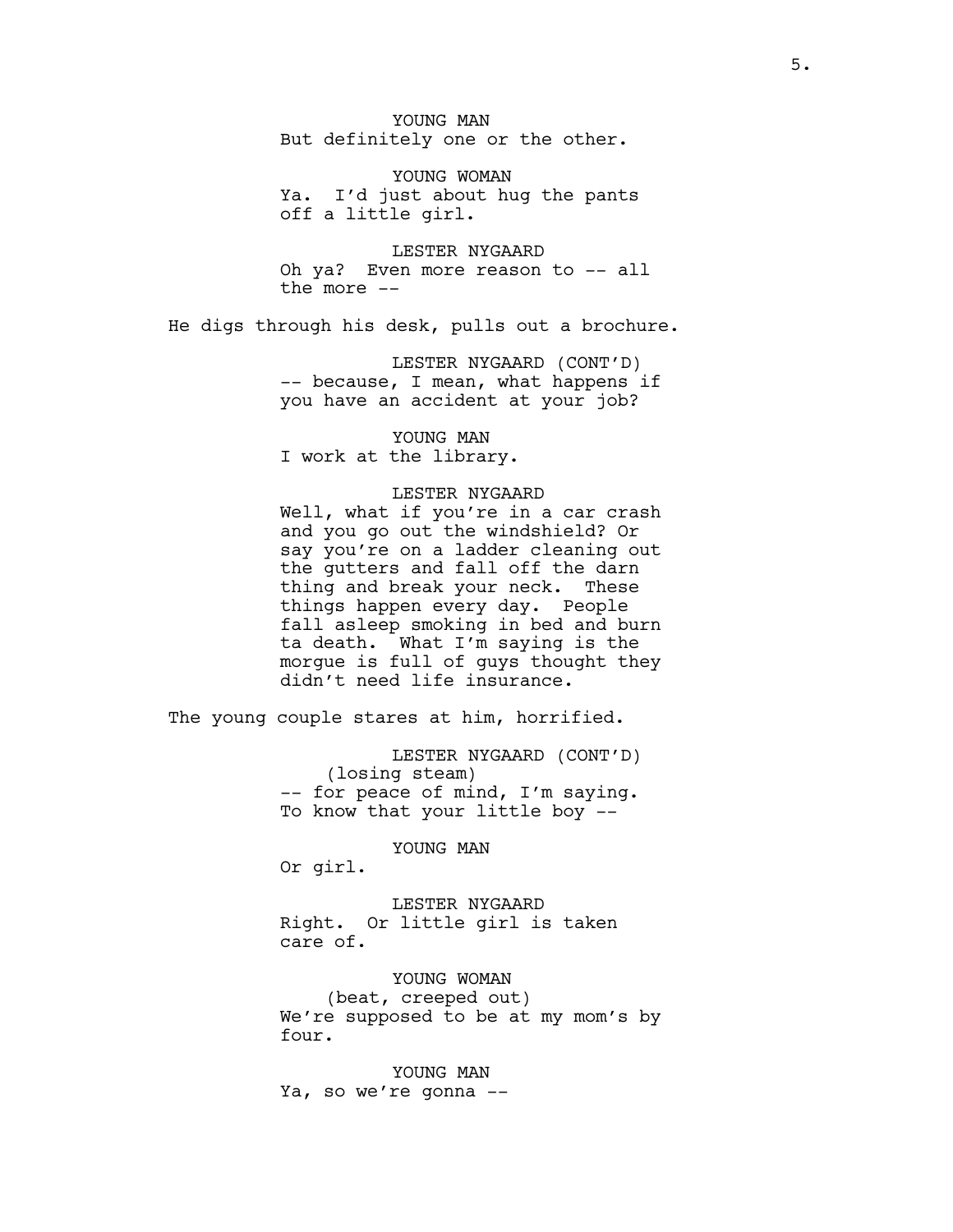They stand, head for the door.

LESTER NYGAARD Oh. Okay, well -- at least let me give you a brochure. Or I got these nifty pens. Look at that. Black and red ink. You just click the -- Okay, well, come on back if you --

The couple exits. Nygaard sits for a moment.

LESTER NYGAARD (CONT'D) Well, heck.

CUT TO:

EXT. APPLIANCE SHOP. SAINT CLOUD, MINNESOTA - DAY

Lester stands outside the store, staring in through the plate glass window at a brand new washer dryer set. He's wearing a puffy orange coat and a wool hat with ear flaps.

An SUV pulls up down the block. SAM HESS, 40, climbs out with his TWIN SONS, MICKEY and MOE, 15. Hess is a big guy, intimidating. His boys look like two identical blocking sleds.

> SAM HESS (to the driver) Circle for a bit. I'm gonna feed the boys.

The SUV pulls away. Hess and sons walk towards Lester.

MOE Dad said I could get pie for lunch.

MICKEY (snickers) Ya. Hair pie.

Sam WACKS Mickey in the back of the head. Moe cracks up. Oblivious, Lester stares at the washer dryer. Walking by, Hess recognizes him.

> SAM HESS (stopping) Will ya look at that. It's Lester Niggered.

Lester turns, sees Hess. It takes a moment for him to recognize him, but when he does he looks nervous.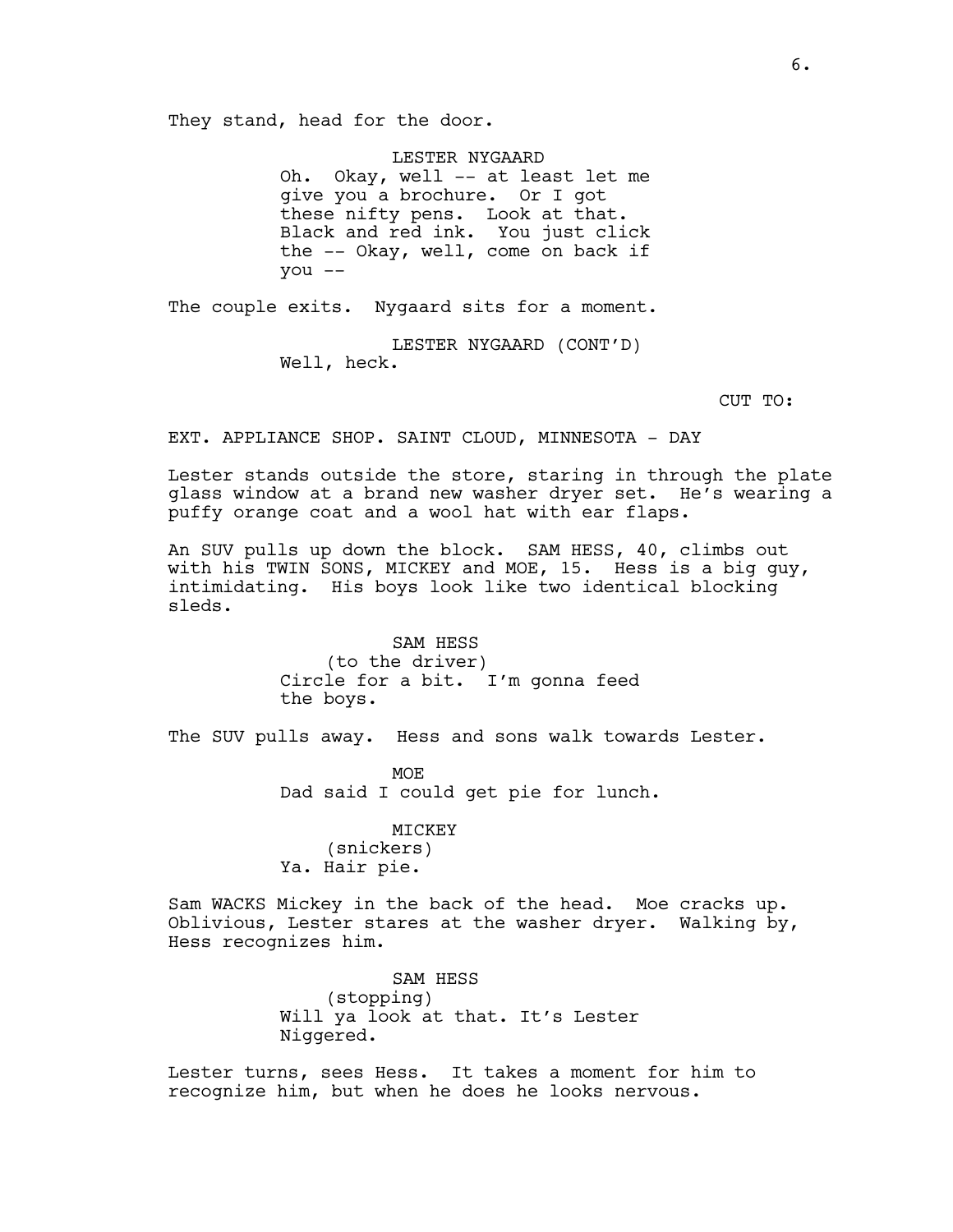LESTER NYGAARD Come on now, Sam. It's -- well, it's Nygaard. Same as in high school. MICKEY You went to high school with Lester Niggered, dad? MOE Ya, dad, did you -- SAM HESS Shut up. How you been, Lester? LESTER NYGAARD Oh, can't complain. SAM HESS You look like a damn pumpkin. You turn into a pumpkin at midnight? You got stepsisters? MICKEY Stepsisters were evil, dad. They weren't fairies. SAM HESS Shutup. LESTER NYGAARD Um, uh. You look good, Sam. SAM HESS Why wouldn't I? Got my own trucking company now. Hess and Sons. These are the sons. God help me. MICKEY Yeah, we're the ...

SAM HESS Shutup. Got rigs all over the Great Lakes. (to his sons) Hey, you remember I told you the story of the boy I put in the oil drum and rolled onto the highway?

MICKEY Is that him, dad?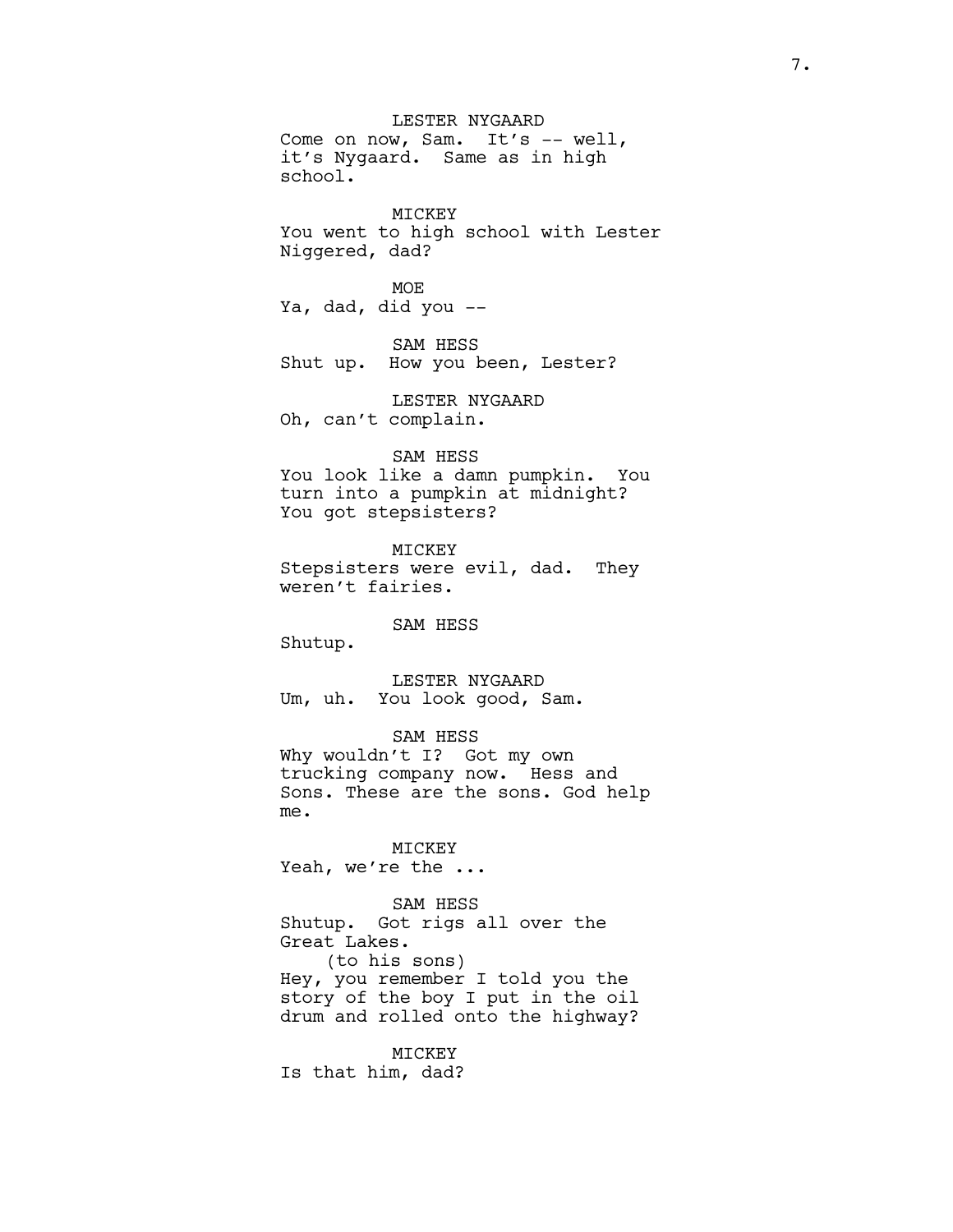MOE Ya, dad. Is that him?

SAM HESS Oh you betcha. Good old Lester pencil dick. Say, Lester. What was the name of that girl you went with in high school? The curvy one?

LESTER NYGAARD Pearl.

SAM HESS Ya, Pearl. What a rack on that girl.

MOE (to Mickey) Dad's saying she had big titties.

MICKEY I know what rack means, ya fairy.

Hess smacks both boys in the back of the head.

MICKEY (CONT'D)

Ow.

MOE Ya, dad. Ow.

SAM HESS (to Lester) You know she gave me a tug once. Homecoming, senior year. Had these nice fat hands. Real soft. Let me feel up her tits while she did it.

LESTER NYGAARD We're married now. Going on eighteen years.

Sam is taken off guard by this. The kids crack up.

MICKEY Oh, dad. That's embarrassing.

MOE Ya, dad. Super embarrassing.

Hess's eyes narrow. His face is burning and he doesn't like the feeling.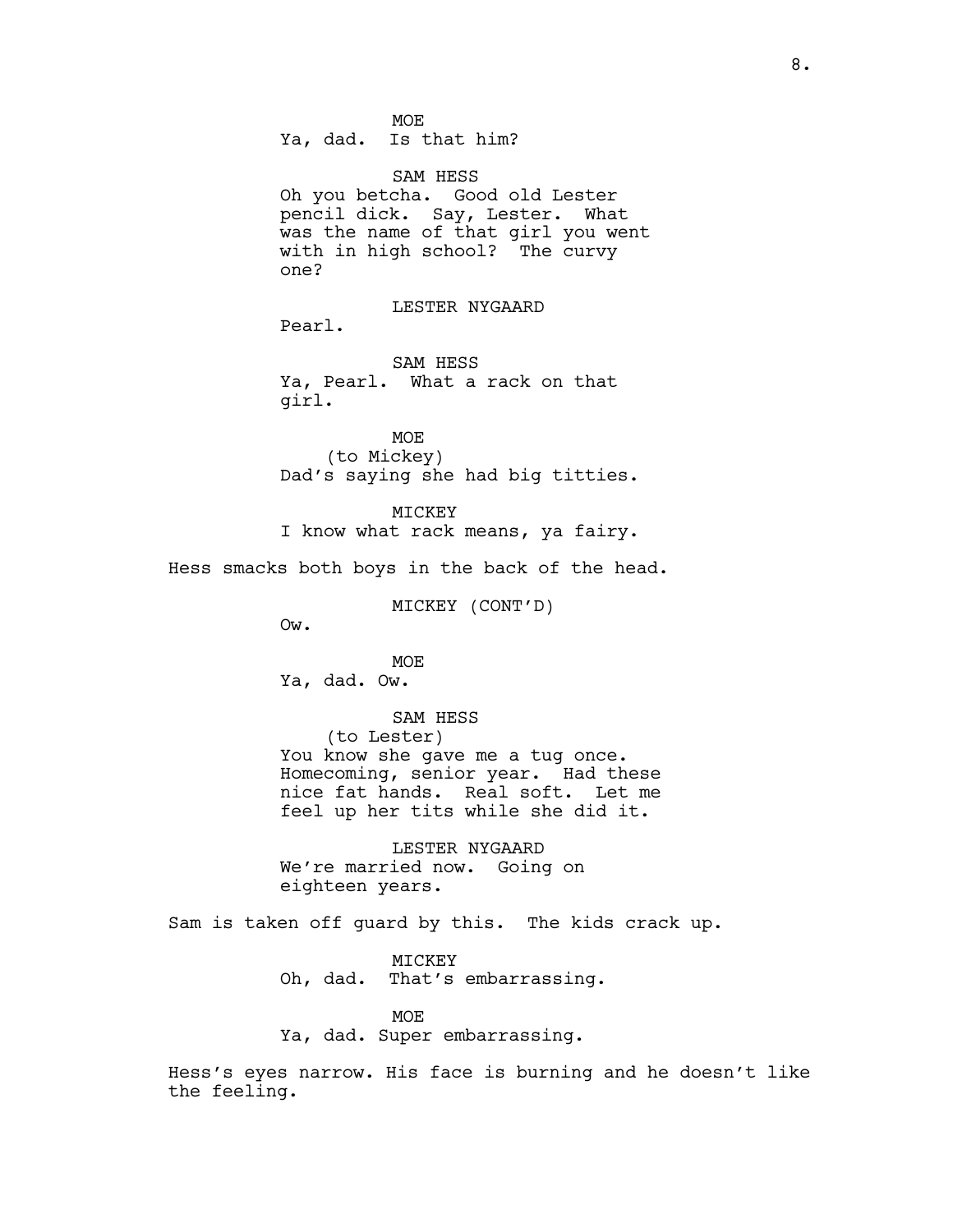SAM HESS Eighteen years, huh? That's something. (beat) Never knew what she saw in you, really.

LESTER NYGAARD Oh, well --

SAM HESS I mean, help me out. No looks. Or brains. Or money.

Lester can tell he's in danger.

LESTER NYGAARD Ya. Well. I should get back to it.

But Hess moves in front of Lester.

SAM HESS A little guy like you.

MICKEY He's real small dad.

MOE A real pee wee.

LESTER NYGAARD Ha. Ya. Real good seeing you, Sam. Real good. And meeting your boys.

But Hess won't let him go

SAM HESS (to his sons) Did I ever tell you how I used to beat this little guy up in high school? I'd write my name on my fist in Sharpie fore I punched him, so everyone would know who did it.

MICKEY That's a good one, dad.

MOE Ya, dad. A real good one.

Hess lifts his fist, shows Lester.

SAM HESS

Remember?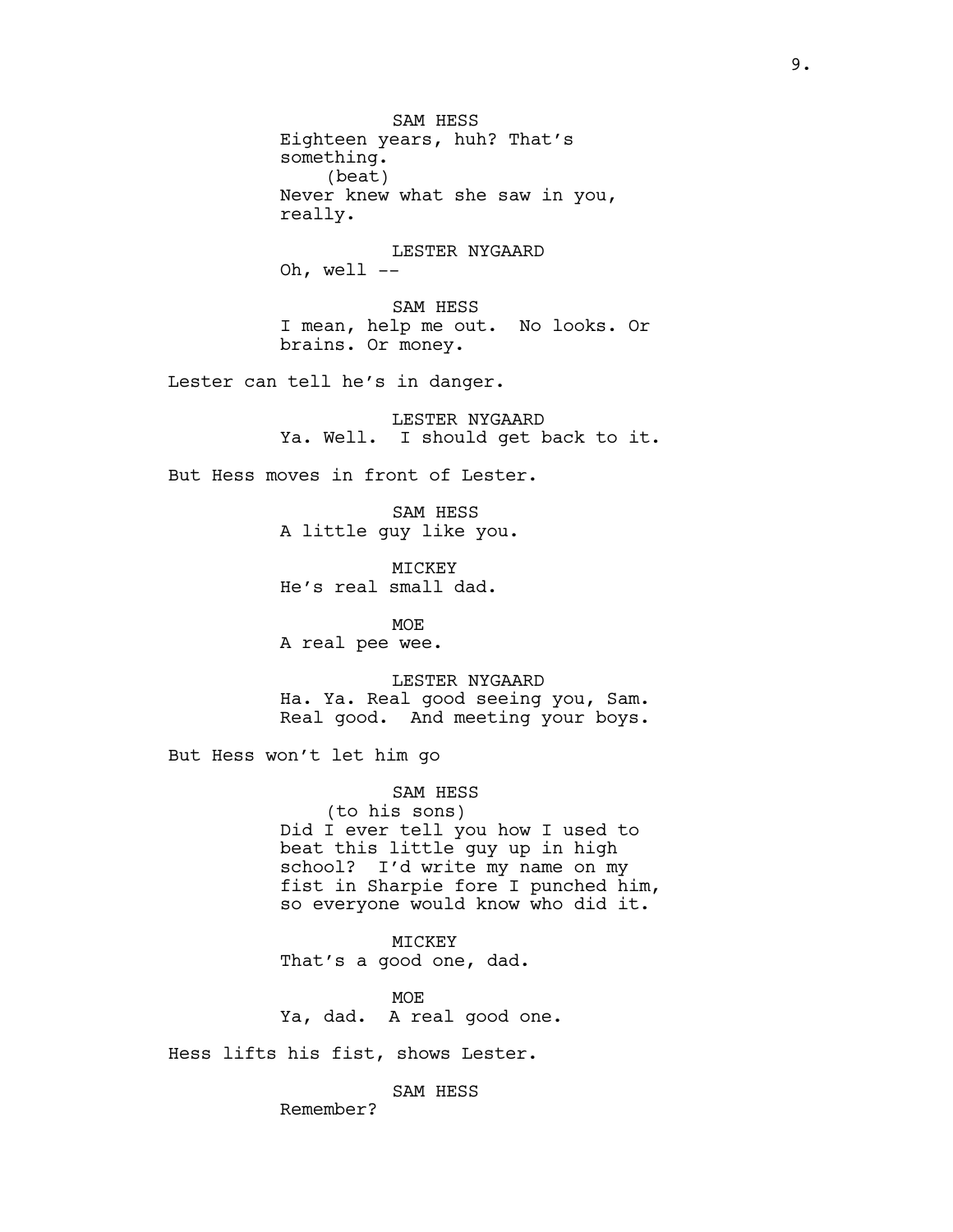LESTER NYGAARD Ha. Ya. That was -- a long time ago.

Slowly, Hess moves his fist right in front of Lester's face, enjoying his fear. Lester stands there, humiliated, not knowing what to do. Hating his helplessness, his base cowardice.

Then Hess drops his fist and smiles to show it's all just a big joke. Lester starts to relax. Then HESS FAKES A PUNCH. Lester panics, turns and RUNS FACE FIRST into the PLATE GLASS WINDOW of the appliance store -- CRACK! He falls to the ground, lays on his back.

> **MTCKEY** Geez, dad. His face is pretty messed up.

> MOE Ya, dad. It's real messed up.

CLOSE UP OF LESTER'S FACE

As he lays there, his nose broken and bleeding, staring up at the sky. Beat. We PULL OUT and discover we are now in ...

INT. WAITING ROOM. HOSPITAL. SAINT CLOUD, MN - DAY

Lester, now sitting, lifts an ice pack to his nose. He is on a bench in the emergency room. And just as we realize this, we see that sitting next to him is LORNE MALVO, a nasty bruise and cut on his forehead from the car crash.

Lester lowers the ice pack. Beat.

LESTER NYGAARD What a day. (to a passing nurse) Excuse me, miss. Do ya think - will it be much longer? This thing hurts like the dickens.

NURSE We'll call your name.

LESTER NYGAARD Ya, but I been here an hour already.

NURSE We'll call your name.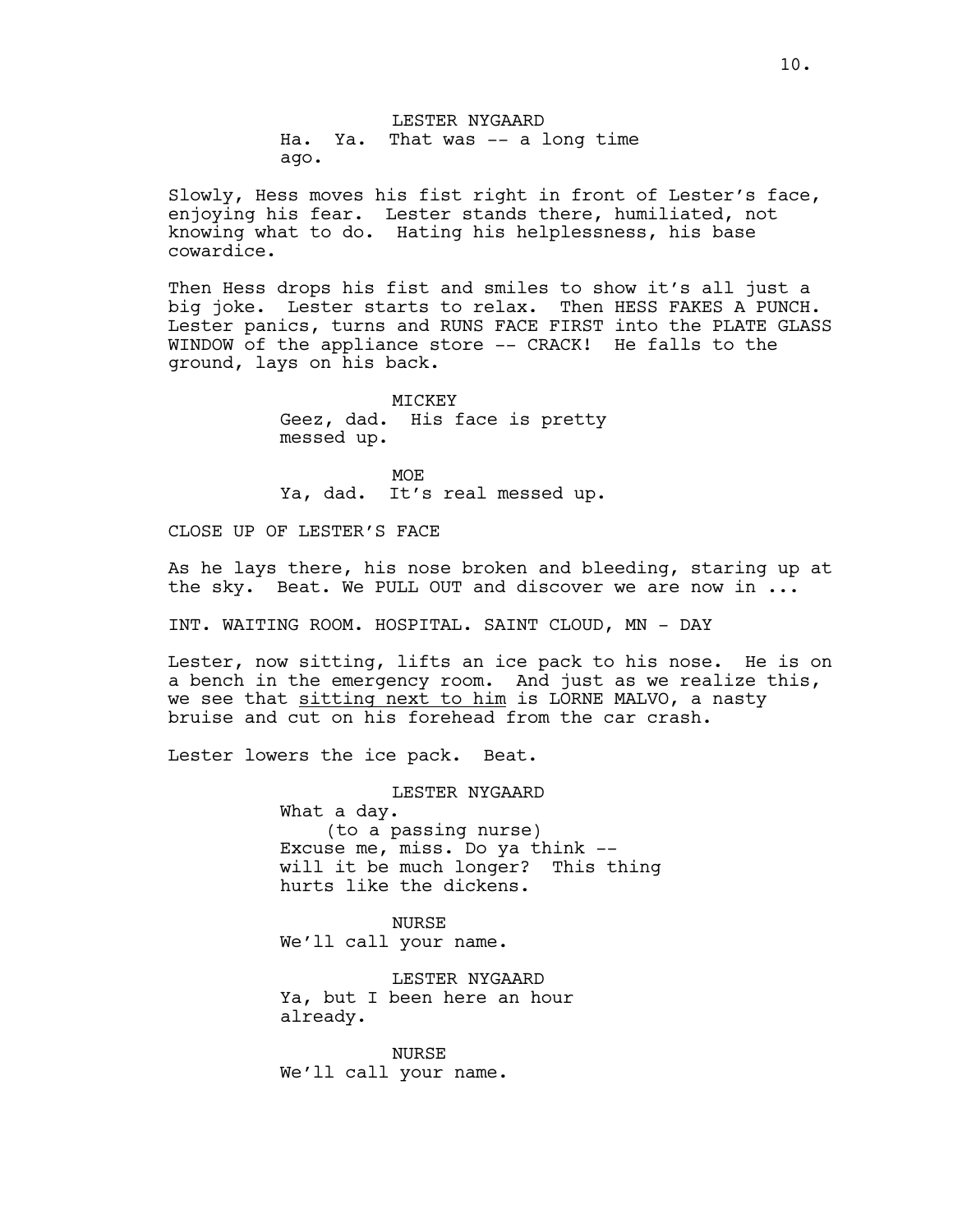She walks away. Lester opens a soda, tries to drink, but it hurts too much. He puts the soda down.

#### MALVO

Could I have a sip?

Lester turns. Malvo is looking at him.

LESTER NYGAARD Heck, take the whole can. I can't drink the darn thing without a straw.

He hands Malvo the soda. Malvo tips it back and drains it. Lester tries not to stare at Malvo's head injury.

MALVO

Obliged. (puts down the can) What happened to your nose?

LESTER NYGAARD Oh, well. That was just -- a misunderstanding.

MALVO Is that you misunderstanding the other fella, or him misunderstanding you?

LESTER NYGAARD

MALVO Who misunderstood whom?

LESTER NYGAARD No. What I'm saying is -- it's not good to dwell on these things.

#### MALVO

Why?

# LESTER NYGAARD

Pardon?

Pardon?

MALVO Why is not good to dwell on things? Especially things that put you in the hospital.

Beat. Lester doesn't know what to say. Malvo watches him.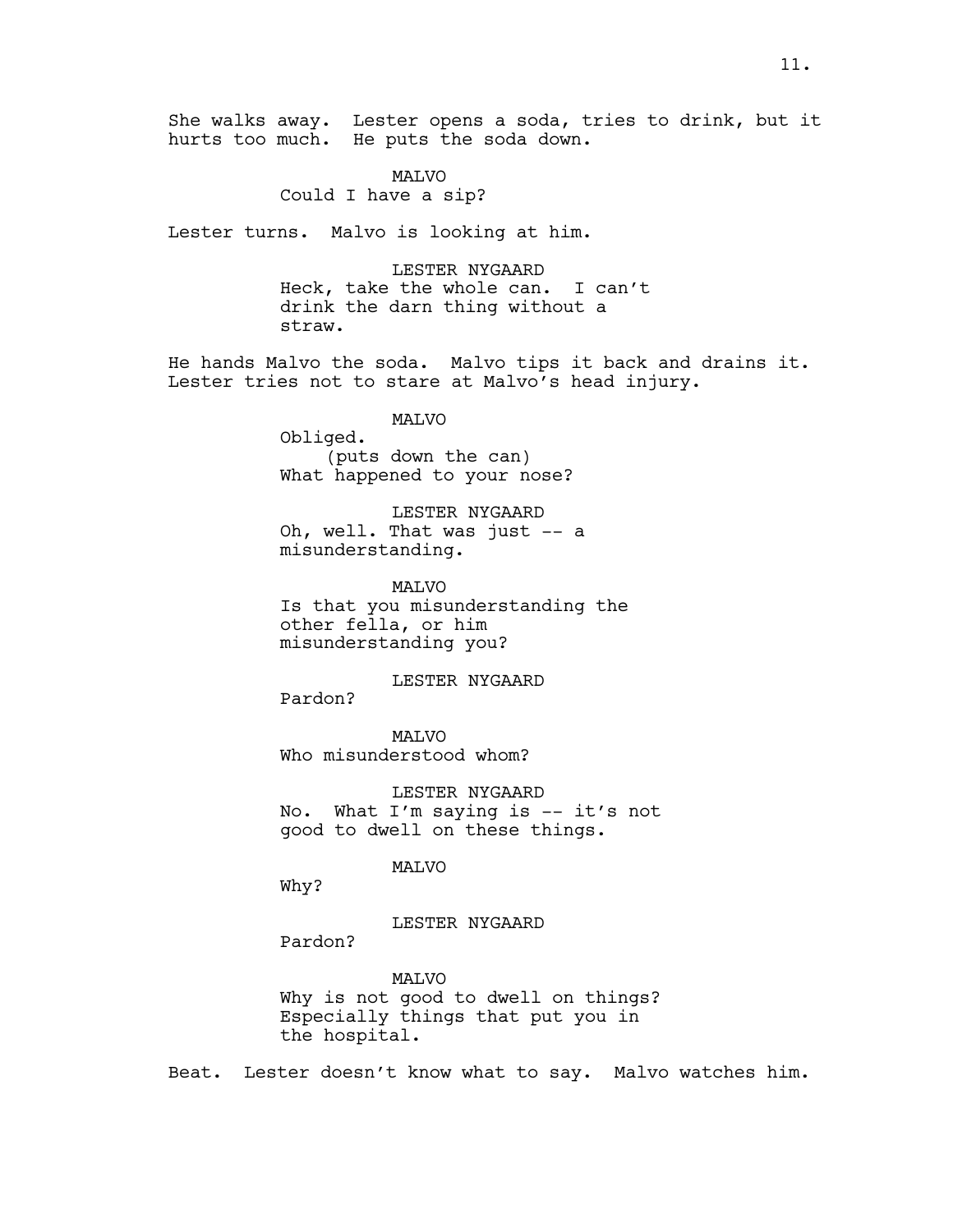## LESTER NYGAARD

It was -- I was outnumbered if you wanna know the truth. Three to one. Big guys too. Well, one of them. The other two were just kids. But big fer their age. (beat, getting worked up) Ya know -- if I was any kind of man -- I'da shown that Sam what's what.

MALVO

Sam?

LESTER NYGAARD Hess. He was a bully in high school and he's a bully now.

MALVO So why didn't you? (off Lester) Show him what's what.

LESTER NYGAARD Well, his, uh, he had his sons with him, and  $-$ 

MALVO So you let a man beat you in front of his children. To send them a message.

LESTER NYGAARD No. That's not -- (frustrated) Heck. Just -- heck.

MALVO

In my experience, you let a man break your nose, next time he'll try to break your spine.

LESTER NYGAARD

Sam? No way. I mean, I don't think. It's just -- I guess I embarrassed him in front of his boys.

**MAT<sub>VO</sub>** You embarrassed him.

LESTER NYGAARD By -- he was telling me about a time when he and my wife  $--$  see, they -- (gesturing) (MORE)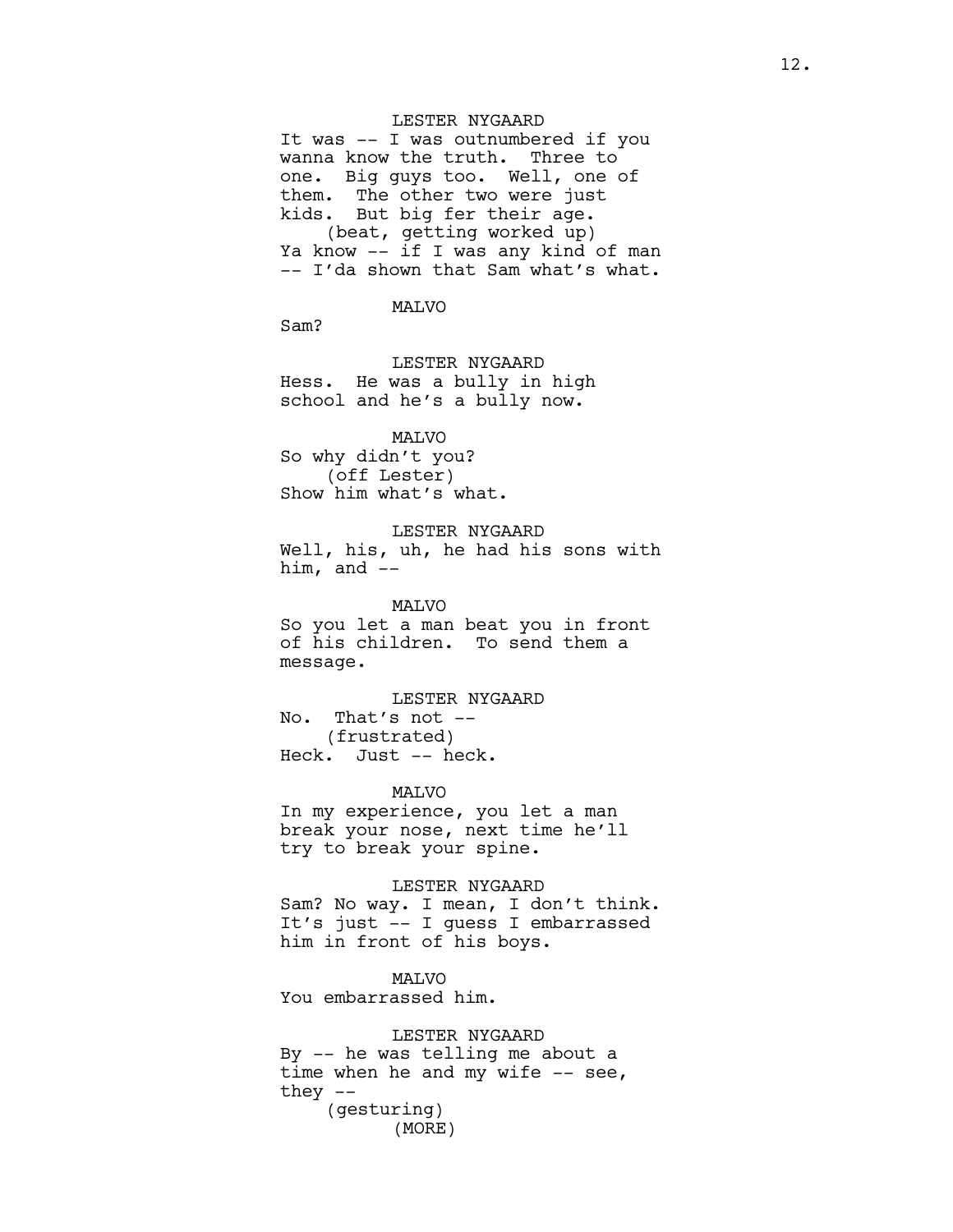-- but he didn't know she was my wife, is the thing. And when I told him -- LESTER NYGAARD (CONT'D)

MALVO A man slept with your wife, and you're worried you embarrassed him.

LESTER NYGAARD

Not slept with  $--$  they didn't  $--$  he said it was just -- she has soft hands, see?  $--$  and  $I$   $--$ 

MALVO

Mister, we're not friends. Maybe one day we will be. But I gotta say, if that was me -- in your position -- I woulda killed that man.

LESTER NYGAARD Well, now. Hold on.

MALVO You said he bullied you in high school?

LESTER NYGAARD (reluctantly) Four years. Gave me an ulcer. (humiliated) One time he put me in an oil barrel and rolled me in the road.

MALVO

Seriously? (Lester nods) And now he tells you he had relations with your wife. Then bullies you again in front of his children. Friend, this is not a man who deserves to draw breath.

Beat. All the humiliation and pain Lester has suffered threatens to bubble up.

> LESTER NYGAARD Ya. Okay. But here's the thing --

MALVO No. That is the thing.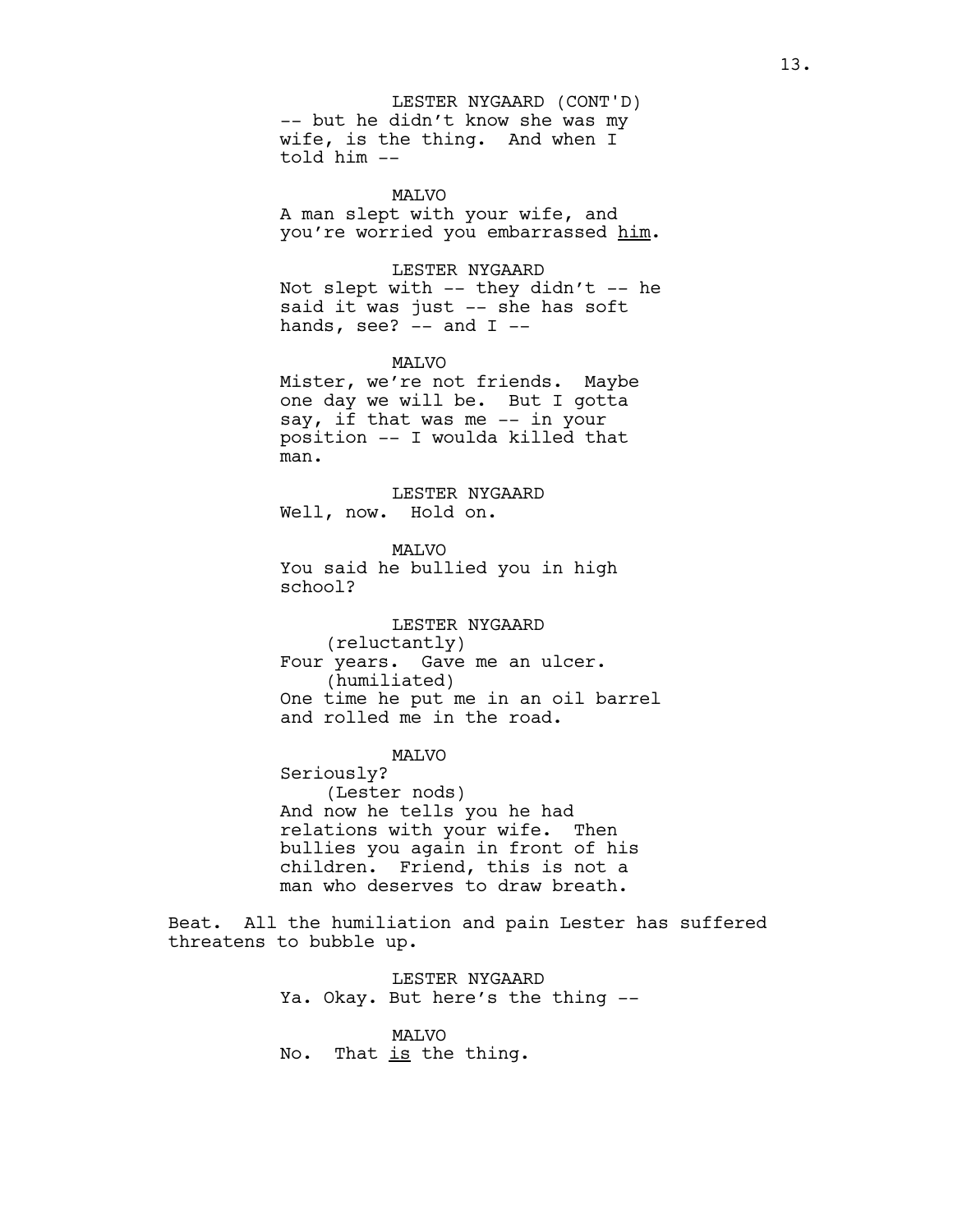LESTER NYGAARD (beat) Well -- heck -- I mean, okay. Okay. But what am I supposed ta do? (beat) Heck, you're so sure about it, maybe you should just kill him for me.

# MALVO (beat) Are you asking me to kill this man?

LESTER NYGAARD No. That was -- I was joking.

The nurse walks up.

NURSE

Mr. Nygaard.

Lester looks at Malvo.

LESTER NYGAARD Ya, that's -- just a second. (to Malvo) We're just two fellas talking, right? Just blowing off steam?

Malvo studies him.

NURSE Sir, it's real busy --

LESTER NYGAARD Ya, like I said -- just a second.

MALVO

Sam. Hess.

LESTER NYGAARD No. Now wait just a second - that's not --

NURSE

Sir!

But Lester is focused on Malvo, like a mouse hypnotised by a snake.

> MALVO One word. Yes. Or no.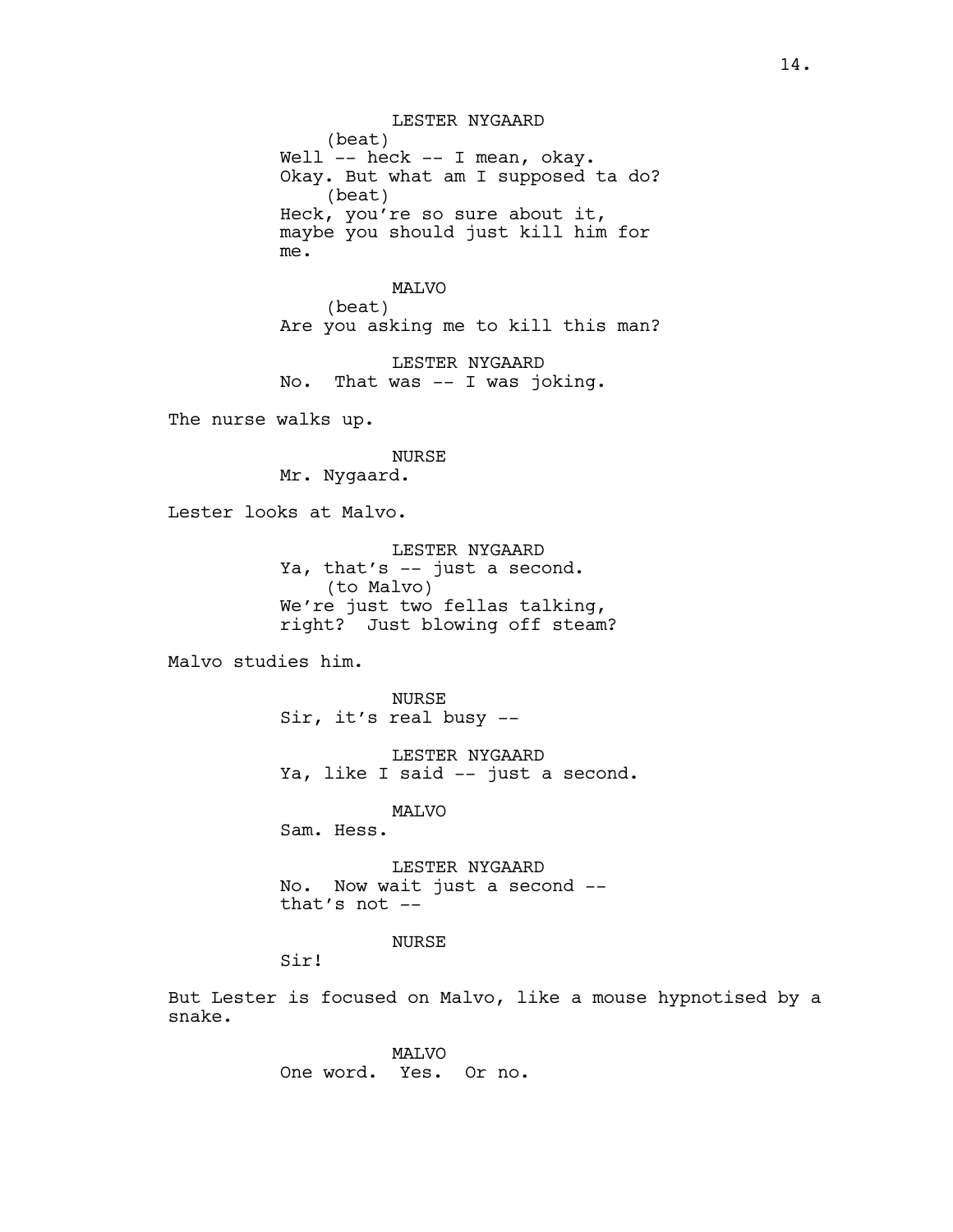Lester looks at him, feeling a strange tickle down his spine. All he has to do is say no, but he doesn't.

> NURSE Sir, I'm gonna give your spot to --

LESTER NYGAARD (stands) Ya, I'm -- I'm coming for Pete sake.

He shares one last moment of eye contact with Malvo, then grabs his coat and hat, follows the nurse to an exam room. Malvo watches him go.

CUT TO:

EXT. TWO LANE HIGHWAY. SAINT CLOUD, MN - DAY

The site of Malvo's accident. The car is still there, its trunk now closed. TWO POLICE CARS are parked nearby, lights flashing. DEPUTY MOLLY SOLVERSON, 29 stands behind the wreck, kicking her feet to stay warm.

A THIRD CAR pulls up. Police Chief VERN THURMAN (40s) gets out. Molly comes over to greet him.

> MOLLY Cold enough for ya, chief?

VERN Supposed to get down to negative ten later.

MOLLY Heard that. Don't much like the sound of *negative*.

VERN Thought I might strip down to my shorts. Work on my tan. (nods) So what's this here then?

Molly shows him the scene.

MOLLY Chief, I arrived on the scene at thirteen hundred hours, found this late model Ford. Looks like she rolled a few times. I found a set of footprints leading away from the car.

(MORE)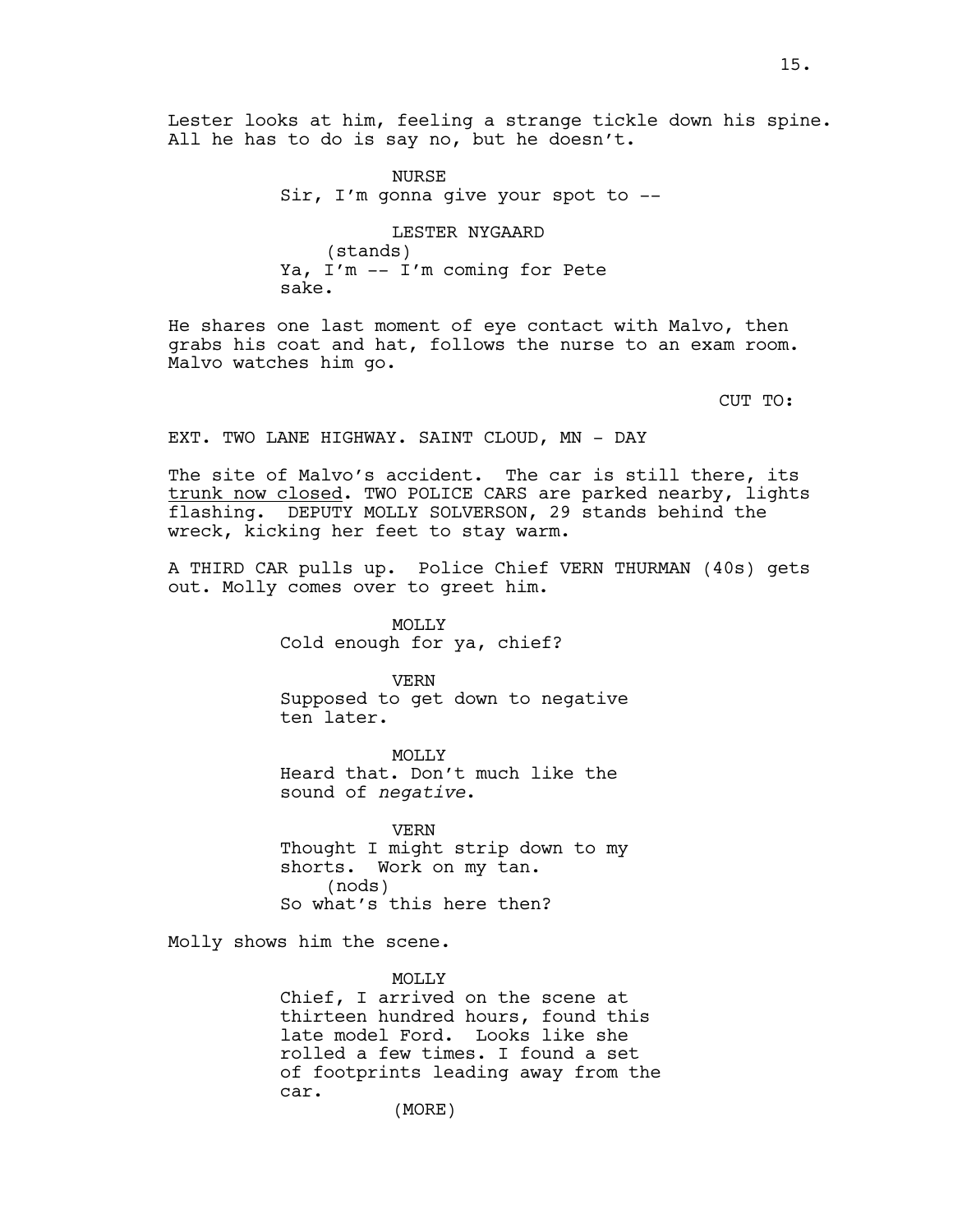Possible our driver, injured, got confused, wandered into the woods. I was about to investigate. MOLLY (CONT'D)

Vern circles the car, crouches at the front grill.

VERN Blood here. Hair too.

MOLLY<sub>N</sub> Saw that. I was thinkin' maybe a deer, but couldn't find the evidence.

Vern walks out into the road, looking for something. Fresh snow covers everything. Vern does some mental calculations, picks a spot and kicks the snow away.

VERN

Here it is.

Molly looks down, sees the underlayer of snow is pink with blood.

> **MOLLY** Son of a gun.

Vern walks back to the car. The driver's door is open.

VERN

(leans in) Windshield's cracked. Blood there too. Driver musta hit his head

MOLLY

Or her head.

Vern hears something, straightens. It comes again louder. THUMPING. From the trunk.

> VERN You check the trunk?

> > MOLLY

No, sir.

The thumping continues. Vern and Molly approach the trunk.

ANGLE ON THE TRUNK

Something is inside, banging.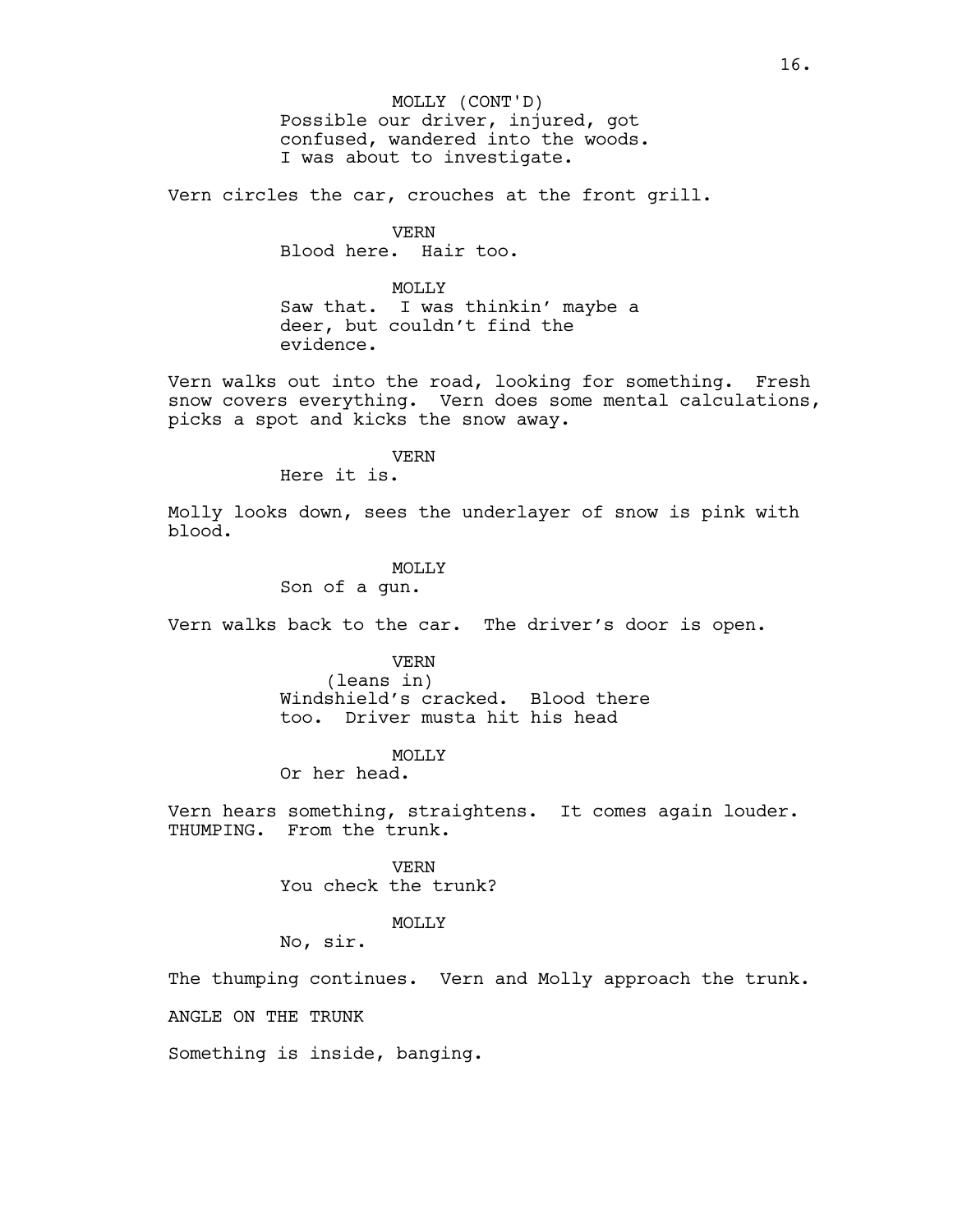## VERN

Thinks about opening it, the pros and cons.

MOLLY (CONT'D) Should I unholster my sidearm?

VERN Not unless you think there's a ninja inside.

He reaches down and pops the trunk. It swings open, revealing:

THE DEER

Still alive, flailing weakly.

VERN AND MOLLY

Look at the deer.

MOLLY

Huh.

Vern takes out his gun, puts the deer out of its misery. They stand for a moment in silence, breath misty.

> MOLLY (CONT'D) (beat) So -- wanna take a look at those footprints then?

VERN Sounds good.

CUT TO:

EXT. WOODS. SAINT CLOUD, MINNESOTA - DUSK

Vern and Molly, flashlights on, trudge through the deep snow.

MOLLY (beat, walking) How's Ida?

VERN Any day now.

MOLLY You got a name picked out?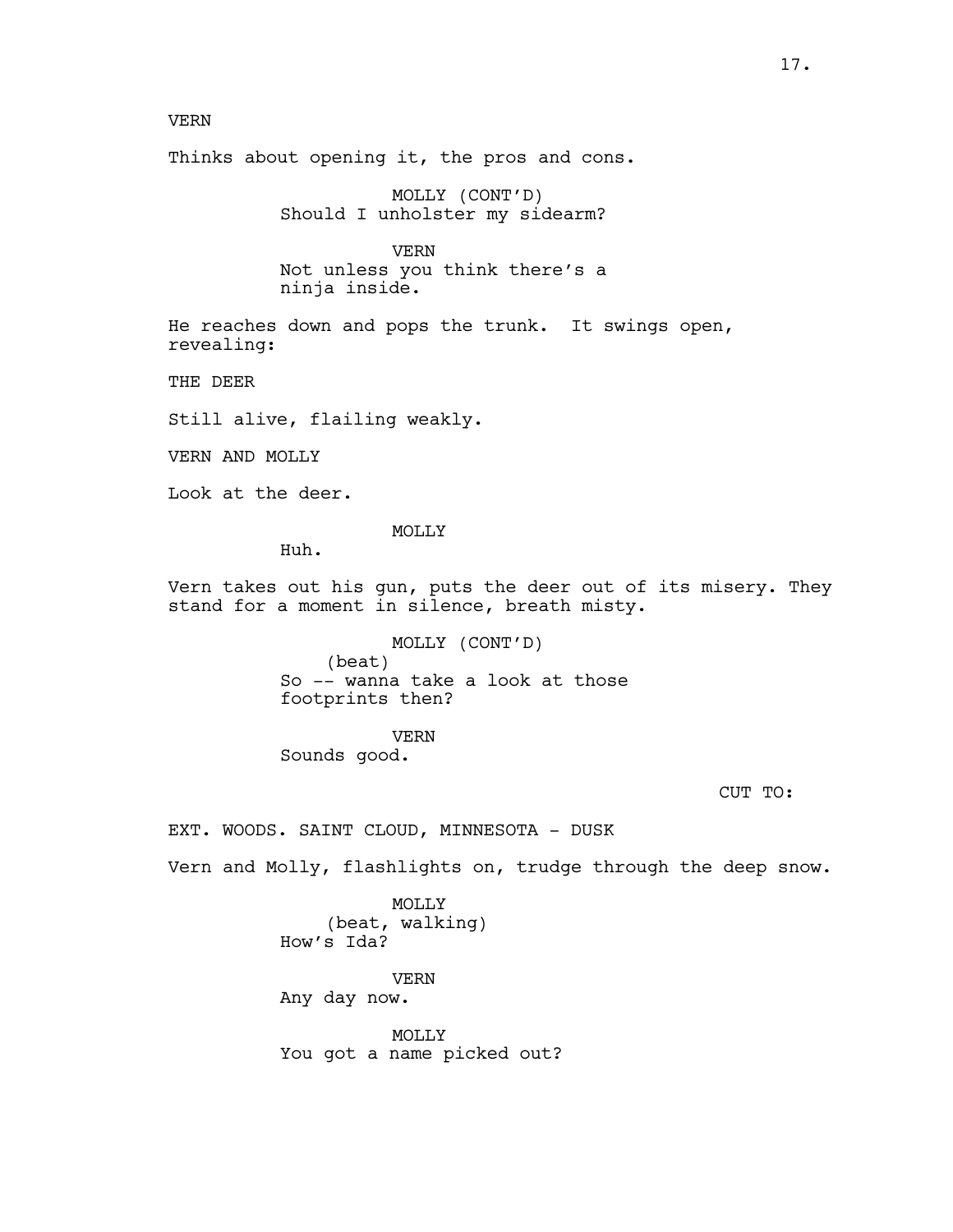VERN I can't even get that woman to decide what color to paint the nursery. MOLLY (beat, walking) Can't believe I missed that deer in the trunk. VERN Don't be. I been doin this a long time. Never checked for a deer in the trunk. (Beat) Or any wildlife. Molly sees something. MOLLY Chief. He looks where her flashlight is pointed. There, sitting in the snow, is A MAN IN HIS UNDERWEAR, frozen to death. VERN (beat) Okay. CUT TO: INT. THURMAN HOUSE. SAINT CLOUD, MINNESOTA - NIGHT Vern comes home. He hangs his heavy coat on the wall. VERN Hiya, hon. IDA (O.S.)

In the kitchen.

CUT TO:

INT. KITCHEN. THURMAN HOUSE - CONTINUOUS

Vern enters, kisses his wife. IDA (30s) is eight months pregnant.

> VERN Something smells good.

IDA (touches her belly) Your boy wanted a hamburger.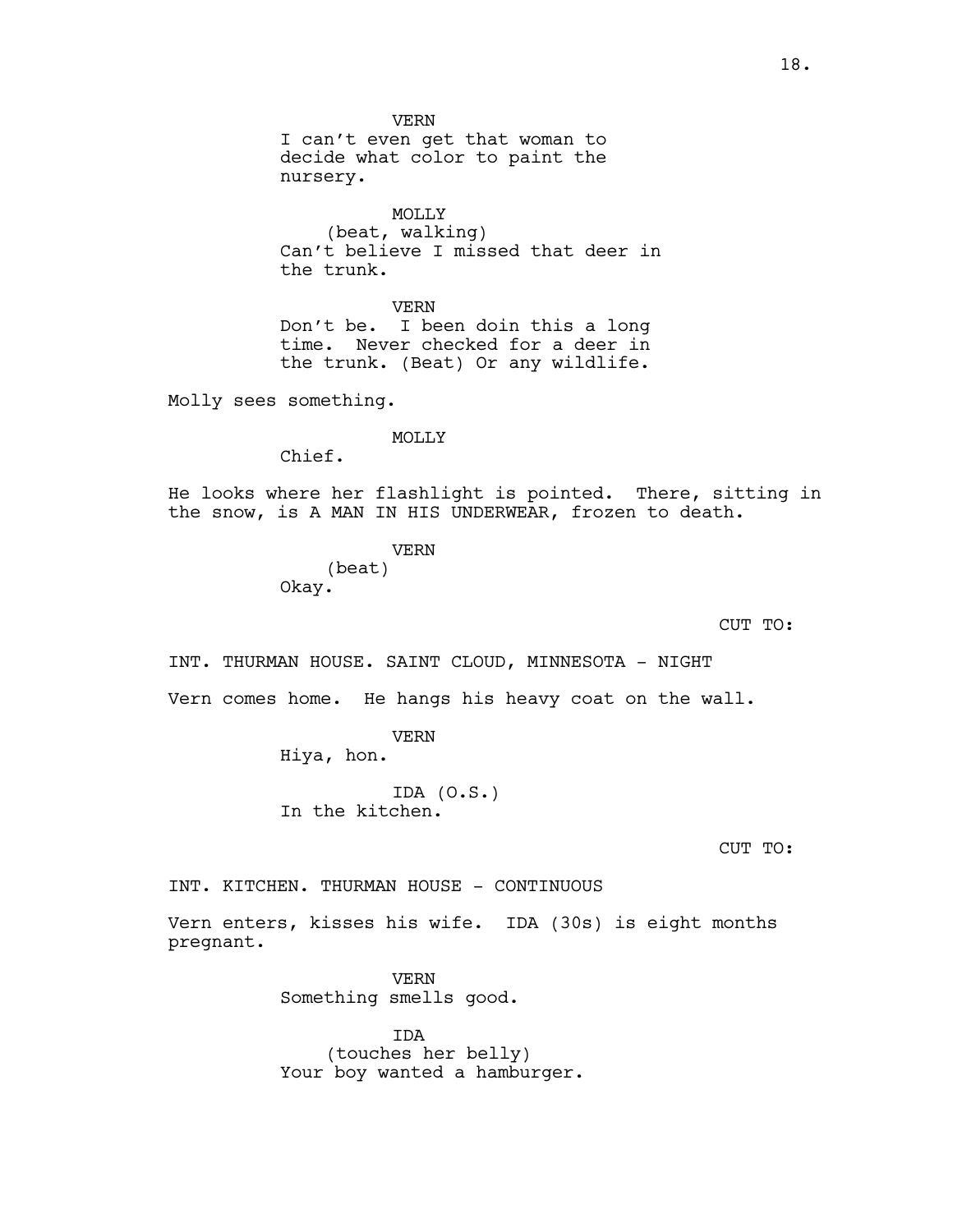VERN Sounds like my boy.

Vern goes into the

## BEDROOM

Takes off his holster, locks his gun in the safe. Heading back to the kitchen, Vern stops outside the BABY'S ROOM. All the furniture -- crib, changing table, etc -- has been pushed to the center. We see a tarp, paint trays and clean rollers on the floor.

CUT TO:

INT. KITCHEN. THURMAN HOUSE - NIGHT

Vern and Ida eat dinner.

VERN

(beat) Molly found a wreck out one thirteen. Looks like the driver tried ta head out on foot, but got lost, froze ta death in the woods.

IDA

Oh my.

VERN Ya. Funny thing is, the fella was just wearing underpants.

IDA

That so?

VERN Ya. No ID. Nothin. Couldn't find his clothes anywhere.

IDA Maybe he ate 'em.

Vern nods like that's a real possibility, then smiles. They eat for a bit.

> IDA (CONT'D) I was thinking maybe blue. For the nursery.

> > VERN

Ya?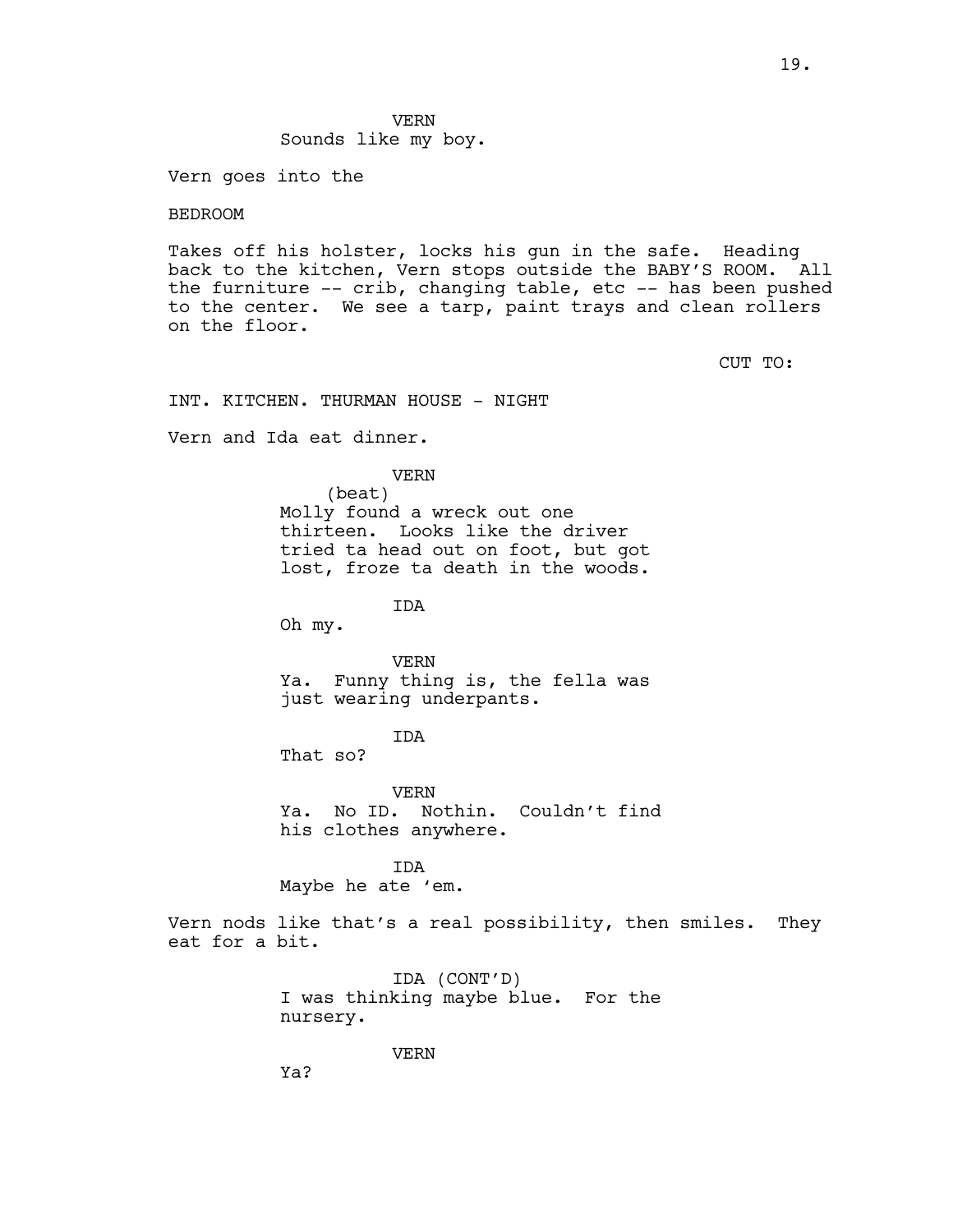IDA Earlier. I was thinking maybe blue, but then I changed my mind.

VERN

Blue's nice.

IDA

Maybe green.

Vern nods. We can tell they've been having this conversation for months.

> VERN Green's possible. (beat) Well, I'm ready to get painting. Soon as you decide.

IDA You're a good man, Vern Thurman. My sister was crazy telling me not to marry you.

VERN (beat, chews) Your sister is crazy.

They eat for a while in comfortable silence.

CUT TO:

INT. HESS TRUCKING COMPANY. SAINT CLOUD, MINNESOTA - DAY

A large garage housing a raised DISPATCH OFFICE. Through the office window we see Sam talking to BRUCE GOLD (40s). Gold is Sam's lawyer. TWO BIG GUYS sit with them.

In the main garage there is a big rig parked along the far wall. The logo on the trailer reads NARCOL. Sam Hess's truck is parked next to it.

Boxes of INFLATABLE WOMEN are stacked against the wall. Mickey and Moe have one of them open. Mickey is using a high pressure air hose to fill up one of the women. She gets fatter and fatter, then explodes. They crack up.

> MOE Dad said we should take turns.

MICKEY Dad told me he thinks you're retarded.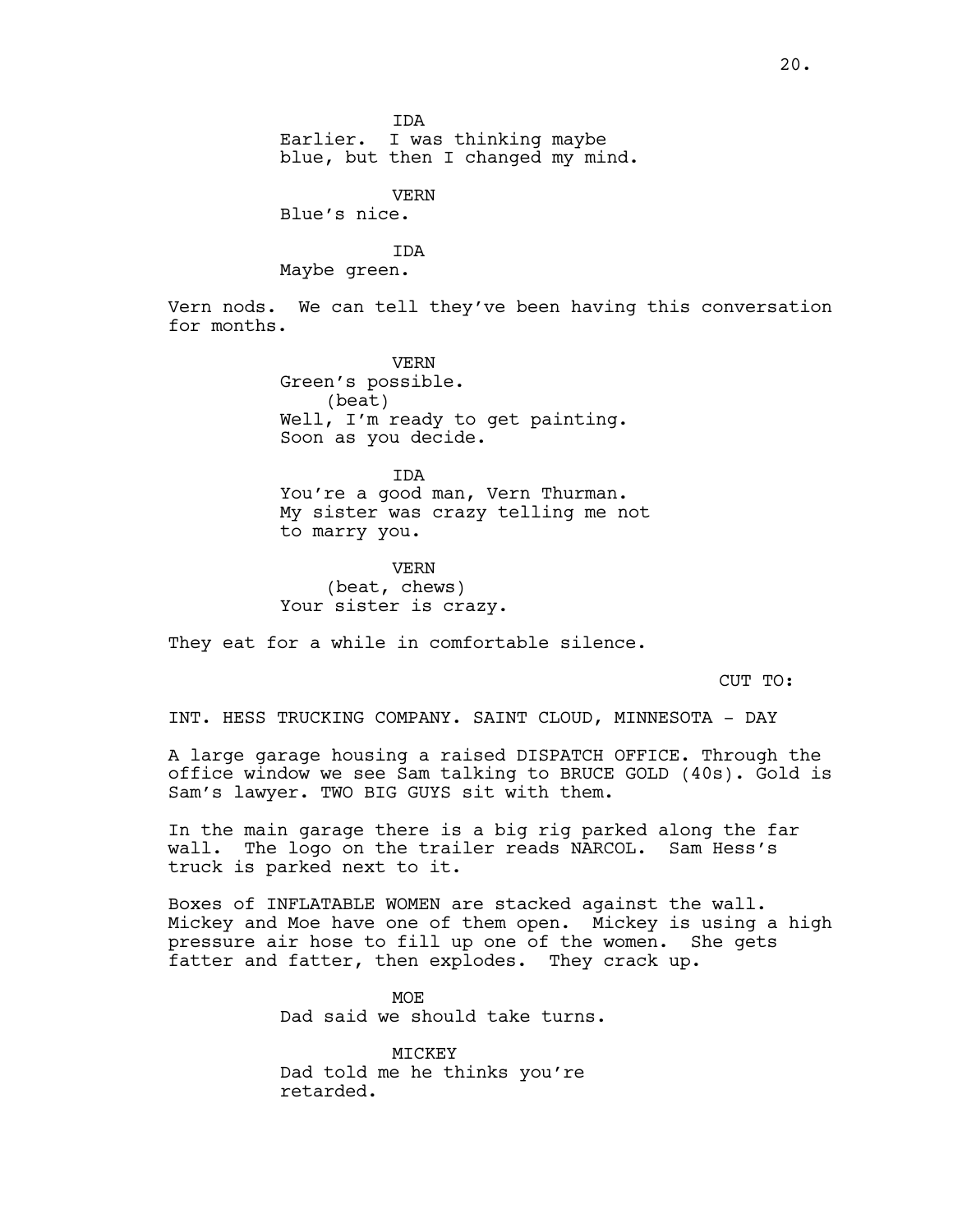Moe attacks him. They wrestle. Mickey gets Moe in a headlock. Lorne Malvo enters the garage, watches them.

> MALVO You're doing it wrong. You wanna press your forearm against the back of his neck, then grab your elbow with the other hand. Choke him right out.

The two boys separate, unsettled.

MICKEY Whatcha want, mister?

MOE Ya, mister. Whatcha want?

MALVO Sign outside says Hess and Sons.

Malvo studies them, Tweedle Dum and Dumber.

MALVO (CONT'D) Which is the older boy?

MICKEY Me. Mickey. So that means I'm in charge when dad's gone.

**MOE** Are not. Mom said --

MICKEY Mom's got nothing ta do with it, faggot.

Upstairs, Sam sees his boys talking to Malvo, comes out of the office.

> SAM HESS Help you with something?

Malvo sizes him up, ignoring the hired muscle.

MALVO

You Hess?

Hess and the two big guys come down the stairs. It's clear they don't like strangers coming around, asking questions.

> SAM HESS Who wants ta know?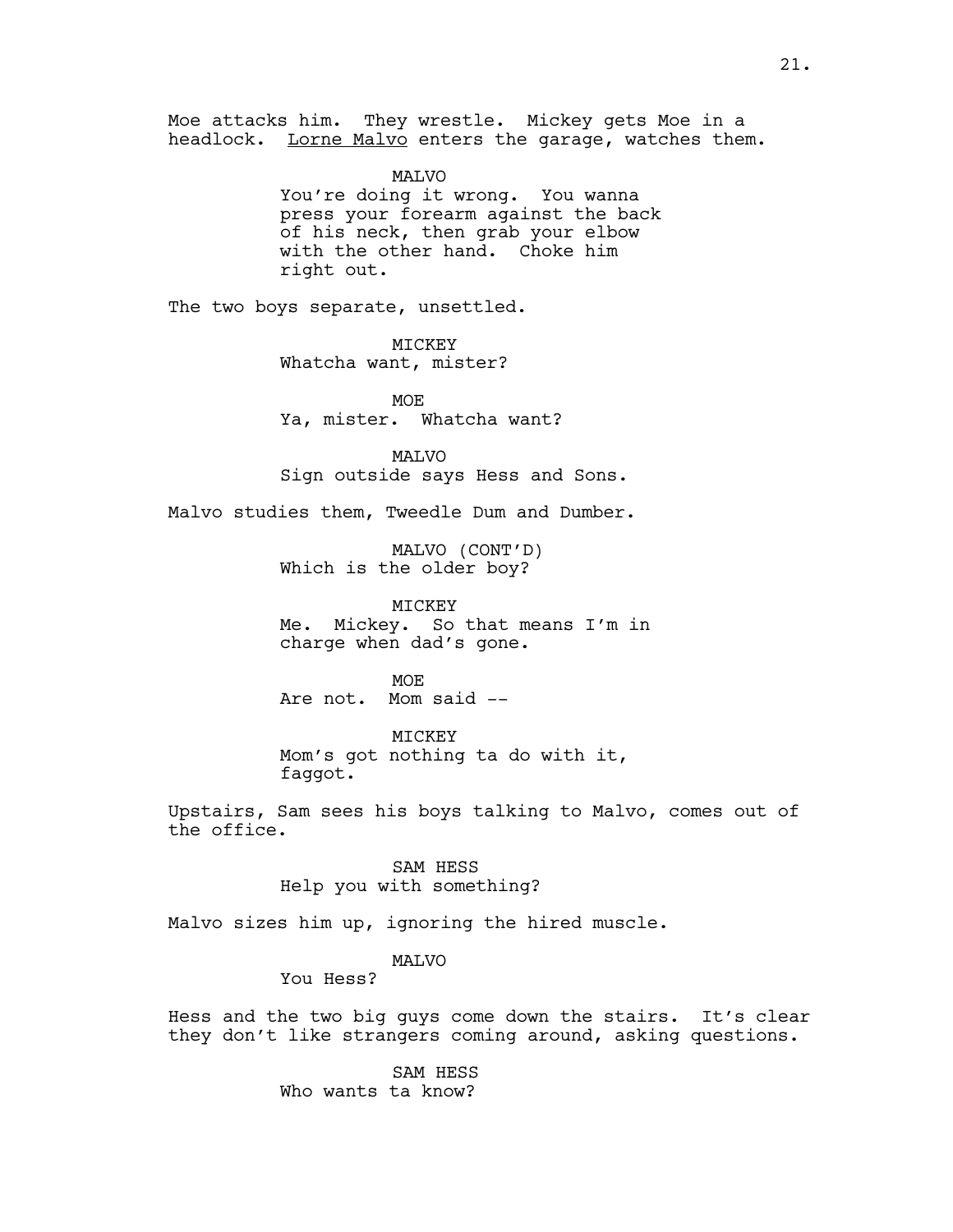Malvo checks to see if there's another guy behind him asking questions.

MALVO

Me.

He nods to the big rig.

MALVO (CONT'D) See you do work for Narcol. You know Romo?

SAM HESS You know Romo?

MALVO (beat) Never heard of him.

Hess looks at his guys to see if they're hearing this.

SAM HESS Is he serious?

Hess closes on him.

SAM HESS (CONT'D) Only two reasons to come to my shop, friend. Either you need a truck. Or you drive a truck. You a truck driver?

Malvo is unintimidated.

MALVO I was just talking to your boys. I think the younger one's a little dim.

SAM HESS What did you say?

MALVO His IQ seems low, I'm saying. Have you had him tested?

The two heavies close around Malvo.

MICKEY Hit him, dad.

MOE Ya, dad. Hit him.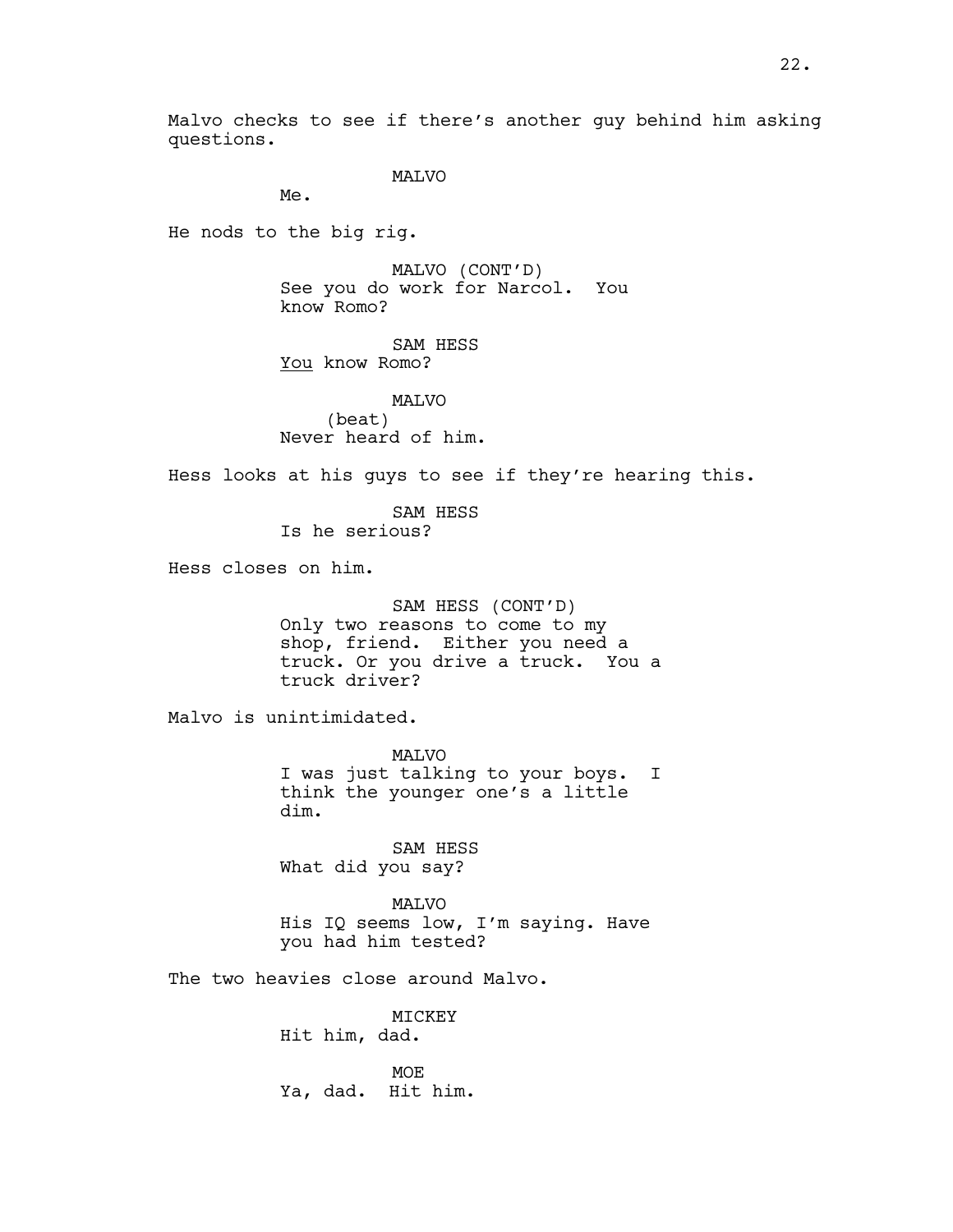Bruce Gold clears his throat. Hess looks at him. Gold shakes his head.

SAM HESS

I'm gonna restrain myself -- on accounta you got an obvious head injury -- and not beat you with you to death with a tire iron. But I'm gonna` ask you again. What the heck do ya want?

MALVO

Just wanted to get a look at you.

Malvo gives Sam a slow once over.

MALVO (CONT'D) Okay. That'll do it.

Malvo walks out. Off Hess: *what the fuck was that about*?

CUT TO:

EXT. LESTER'S BROTHER'S HOUSE. MINNEAPOLIS, MINNESOTA - DAY

An expensive two story home. Lester and Pearl stand on the threshold with a meatloaf. Lester's broken nose is taped, his eyes black.

> PEARL How does a grown man fall over his own feet?

LESTER NYGAARD It was ice. I slipped on ice. (feels his nose) We should have cancelled.

PEARL Don't be a baby.

Unhappy, Lester rings the bell. SCOTTY, 9, opens the door.

LESTER NYGAARD (animated) We're here.

The boy SLAMS the door in their face. Beat. Lester rings the bell again. KITTY NYGAARD, 32, opens the door. She's pretty, well appointed.

> LESTER NYGAARD (CONT'D) (tries again) We're here.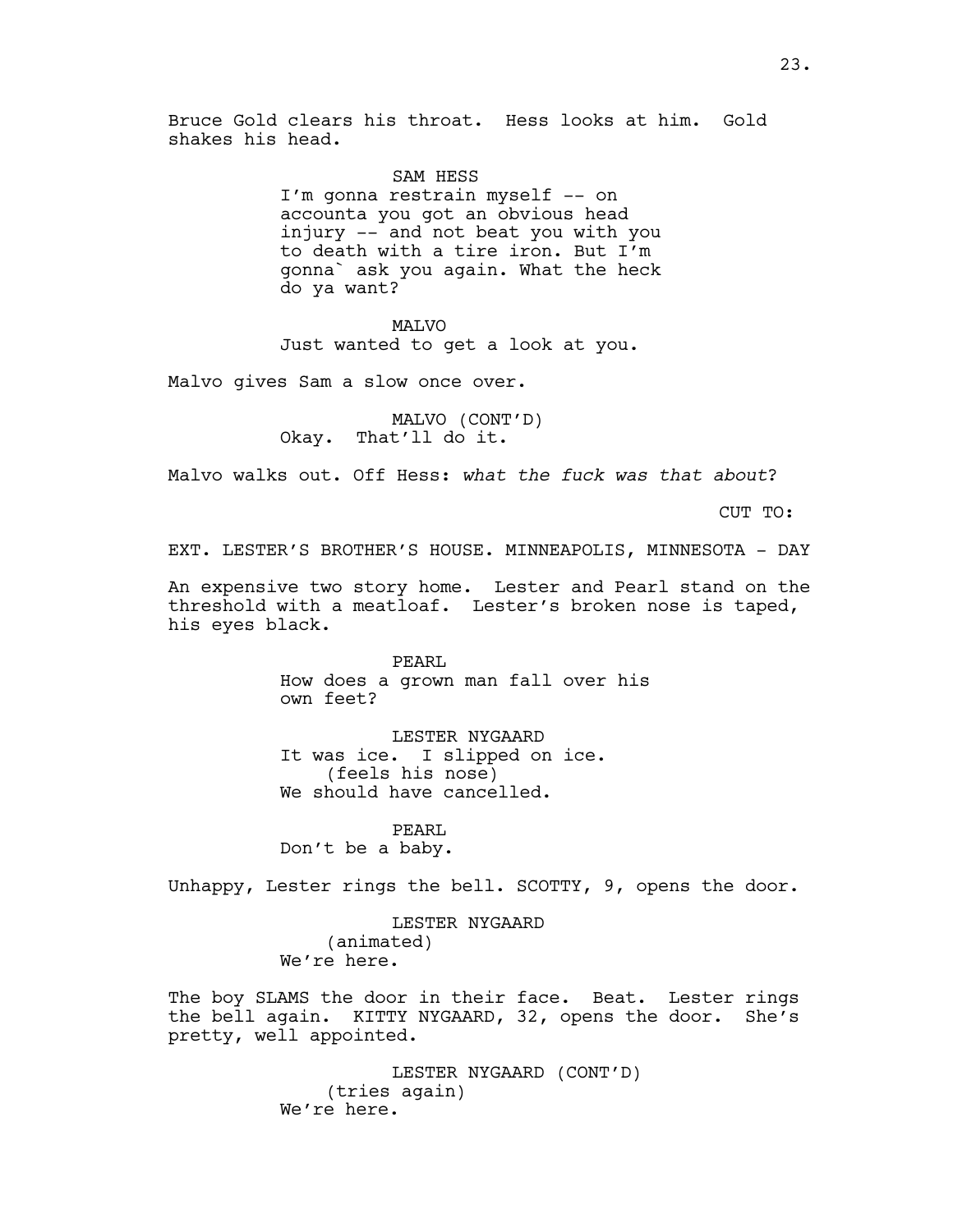KITTY Come on in. Ron's working the ham.

CUT TO:

## INT. KITCHEN. BROTHER'S HOUSE - DAY

RONALD NYGAARD (30s) stands at the kitchen counter. It's clear he got all the looks and charm in the family. Lester holds a can of beer with a straw in it. Ron massages honey into a ham with his bare hands.

Behind them, Kitty and Pearl set the table. Scotty watches TV in the other room.

> RON -- took the whole team down to Duluth Tuesday. Big spread at the Marriot.

PEAL Ooh. I've always wanted ta stay there.

RON Ya. It's real sweet. King sized bed. View of the lake. You name it. Boss took me out for dinner.

KTTTY Just the two of them.

#### RON

Steak big as a catcher's mitt. Said, Ronny, you're going places in this world.

KTTTY Gave him a raise and a corner office.

PEARL

Hear that, Lester? A corner office. Where two walls meet.

LESTER NYGAARD Ya. Real good.

PEARL And him your younger brother.

LESTER NYGAARD Ya. I said I heard.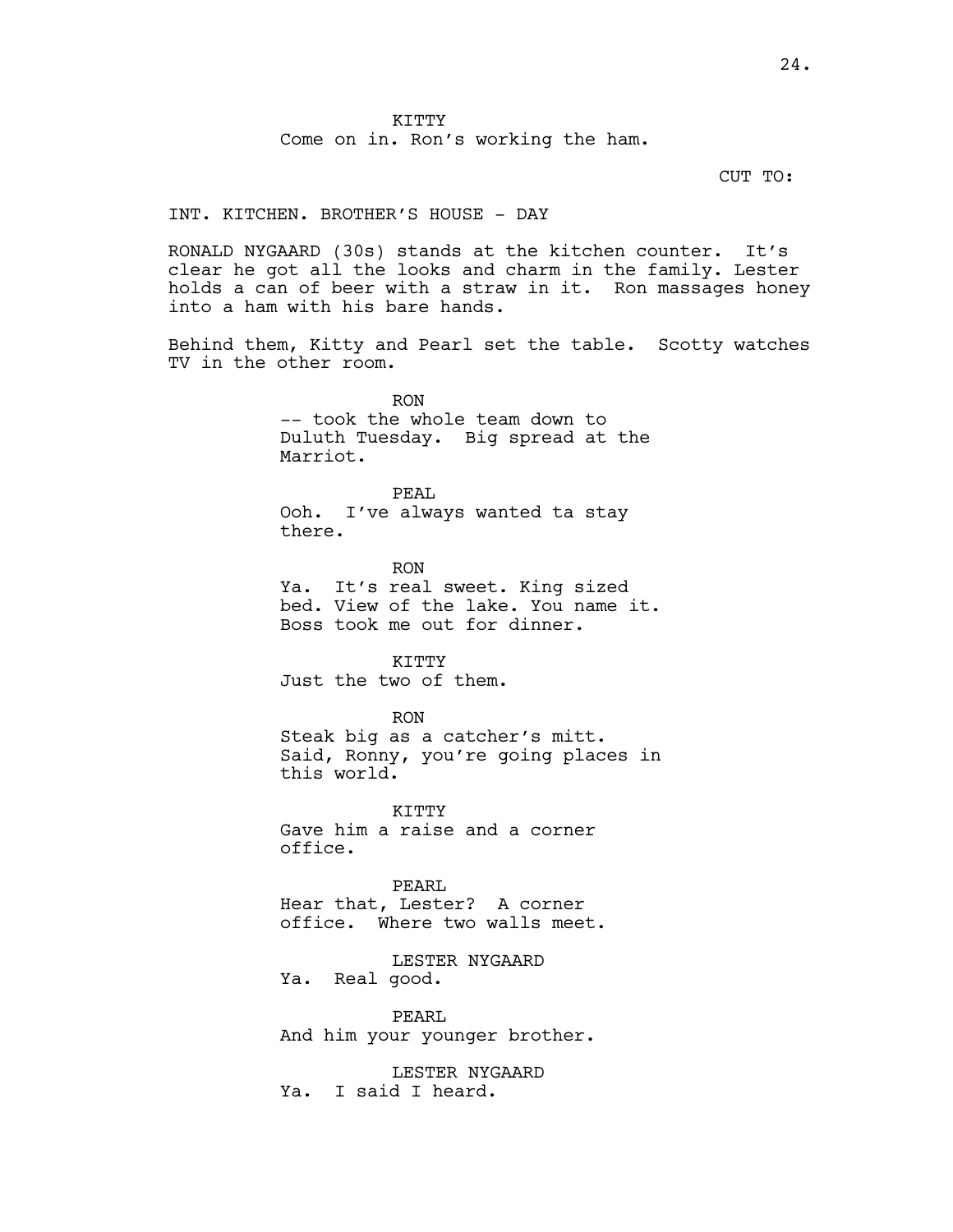Ron massages the ham.

RON Bought the surround sound to celebrate. Pretty sweet, huh?

Lester sips beer through a straw, watches his brother work the meat.

> LESTER NYGAARD You may have ta marry that ham, you get any more familiar with it.

RON Saw it on Rachel Ray. She says massaging breaks the muscle down.

PEARL Lester never wants to try new things.

Makes the meat juicier.

LESTER NYGAARD Now hold on -- that's not --

KITTY Oh, we make Scotty try stuff all the time. Ron says we hafta open his horizons.

RON Broaden his horizons. It's a big world, ya now. There's more to life than just Minnesota.

Lester sips gingerly from his can of beer.

RON (CONT'D) Took a real tumble, huh?

LESTER NYGAARD There's a spot over by the fire station. Always icy. Don't know what the heck I was thinkin'.

Ron washes his hands.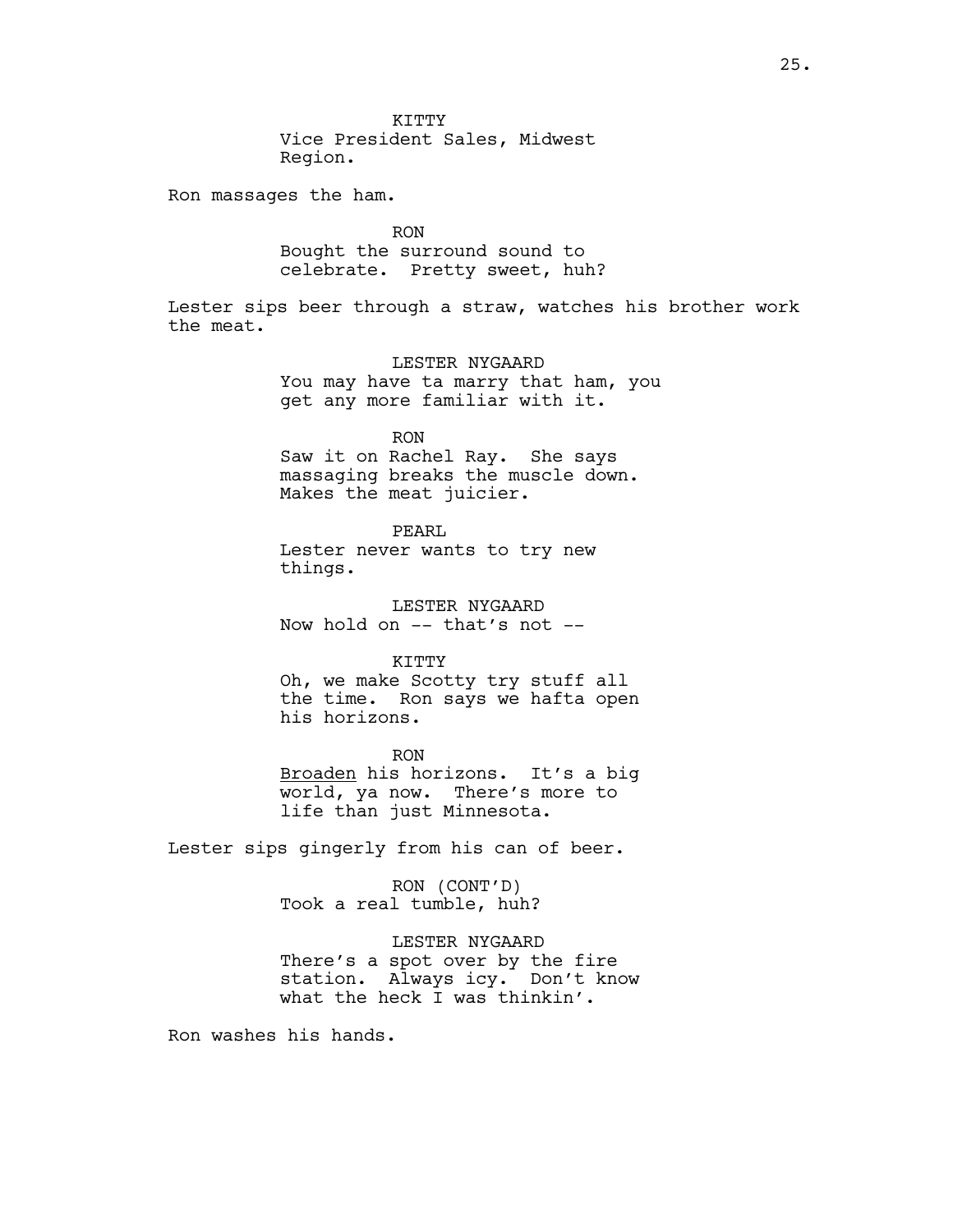RON (to Lester) Come out ta the garage. Help me get some more beer.

CUT TO:

INT. GARAGE. BROTHER'S HOUSE - DAY

A sweet setup with tools hanging on the wall. Ron opens a mini-fridge, hands Lester a beer.

> RON We took Scotty to a specialist last month. Think he might have the autism. Won't stop drawin' on the walls. Also, Kitty found a mason jar in his closet. I guess he pees in it at night. What's that about? Hey. Wanna see something cool?

He goes over to a locked footlocker, opens the padlock with a key.

> RON (CONT'D) Take a look at this baby.

Lester comes over.

ANGLE ON THE FOOTLOCKER

Inside is a large automatic weapon, gleaming and deadly.

LESTER NYGAARD Geez. What is it?

RON

That there is your M-249 SAW light machine gun. Sometimes referred to as 'the piglet.'

LESTER NYGAARD Are you allowed to -- can you even have that?

RON Is it legal? Technically no way. But I got a buddy works supply over Camp Ripley. And heck, I'm an American. I pay my taxes. Take a look. It's gas operated, air cooled. Shoots seven-hundred-twentyfive rounds per minute.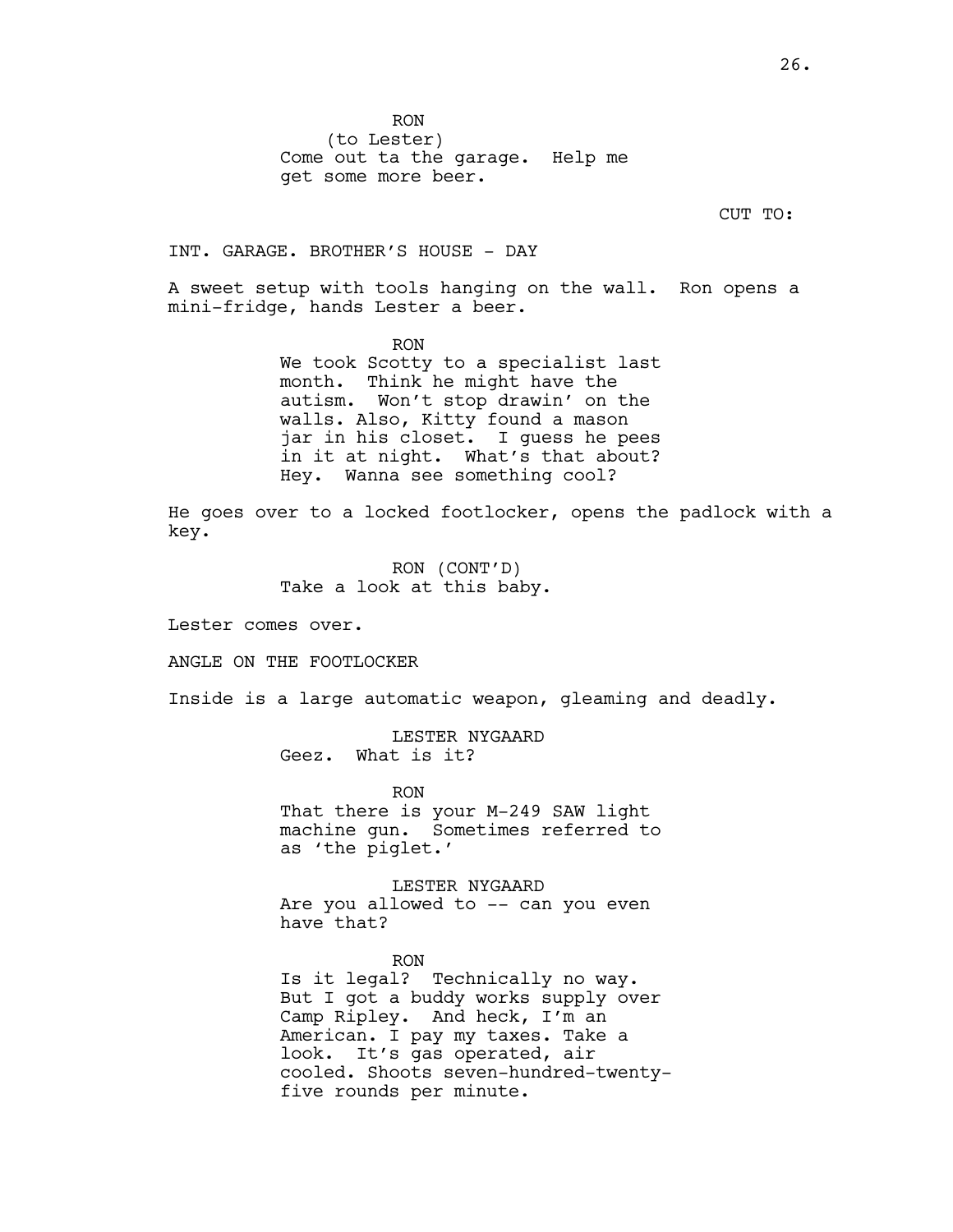He takes the machine gun out of the box, hefts it, then hands it to Lester, who, unprepared for the weight, DROPS IT on the concrete floor.

LESTER NYGAARD

Aw geez.

Ron bends down. The machine gun is clearly damaged.

LESTER NYGAARD (CONT'D) You shoulda told me it was so heavy. Is it okay?

RON No, Lester. It's not okay. You bent the darn -- (sighs) Why are you such a G.D. screw up?

LESTER NYGAARD Hey, now  $--$ 

RON

Ever since you were -- And now Kitty said she talked to Pearl last week. And she's had it. Your wife. Said yer acting just plain weird. Mopin' around. Said she caught you standing in the bathroom with yer toothbrush in yer hand just looking in the mirror. Said foam was comin' outta yer mouth like a rabid dog.

LESTER NYGAARD That's  $--$  come on  $--$  that's not  $-$ how I may  $--$  or may not  $--$  be feeling. And fer yer information I was -- I hadn't had a lotta sleep the night before. So the toothpaste -- that was just --

RON Did you really trip on the ice and break yer nose?

## LESTER NYGAARD

Ya. Yes. I told ya. Outside the fire station. Ya know they run the hoses and wash the trucks and the ground gets all wet. Real slippery.

Ron shakes his head.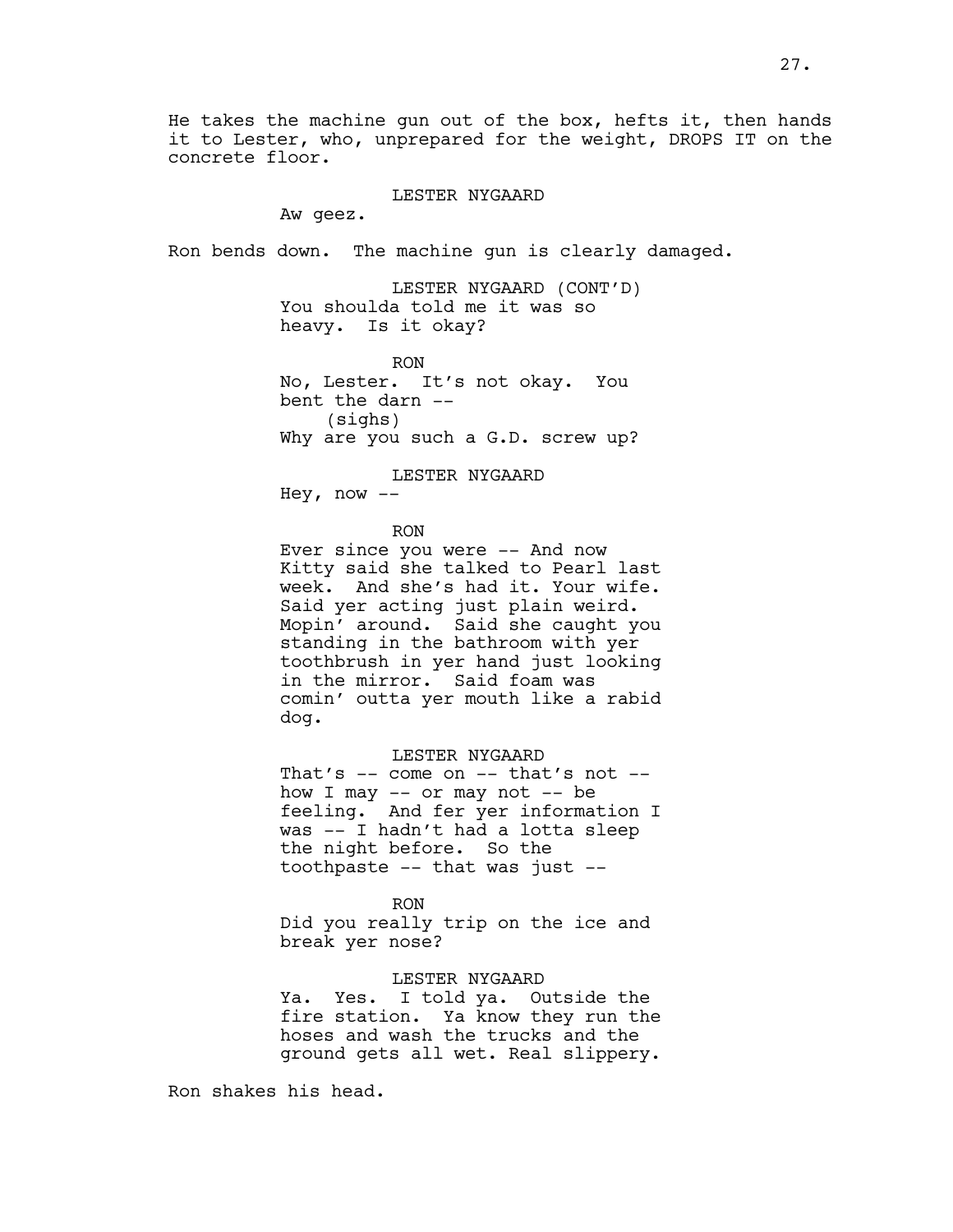Guys at work. They talk about how they look up to their brothers. Their older brothers. (beat) Sometimes I tell people you're dead. LESTER NYGAARD You  $--$ RON I mean, heck, Lester. You're forty years old. When are you gonna get yer act together? Beat. Lester stares at him, ire rising. CUT TO: INT. CAR - NIGHT Lester drives. Pearl sits next to him, fuming. PEARL Yer own brother. You didn't haveta hit him. I mean, seriously. What is the matter with you? Lester drives, jaw clenched. The world is pressing down. CUT TO: INT. OFFICE. ST. LOUIS, MS - NIGHT A MAN sits alone in an office. This is MR. RUNDLE. Outside

his window is the skyline of a mid-western city. His furniture is bland. No decorations on the wall. The man is similarly forgettable. His phone rings.

> MR. RUNDLE (answering) Claims and Adjustments.

RON

INTERCUT WITH:

INT. CAR (TRAVELING). SAINT CLOUD, MN - SAME TIME

Lorne Malvo drives in a newly stolen car, on his phone. We see an SUV in front of him.

MALVO

It's me.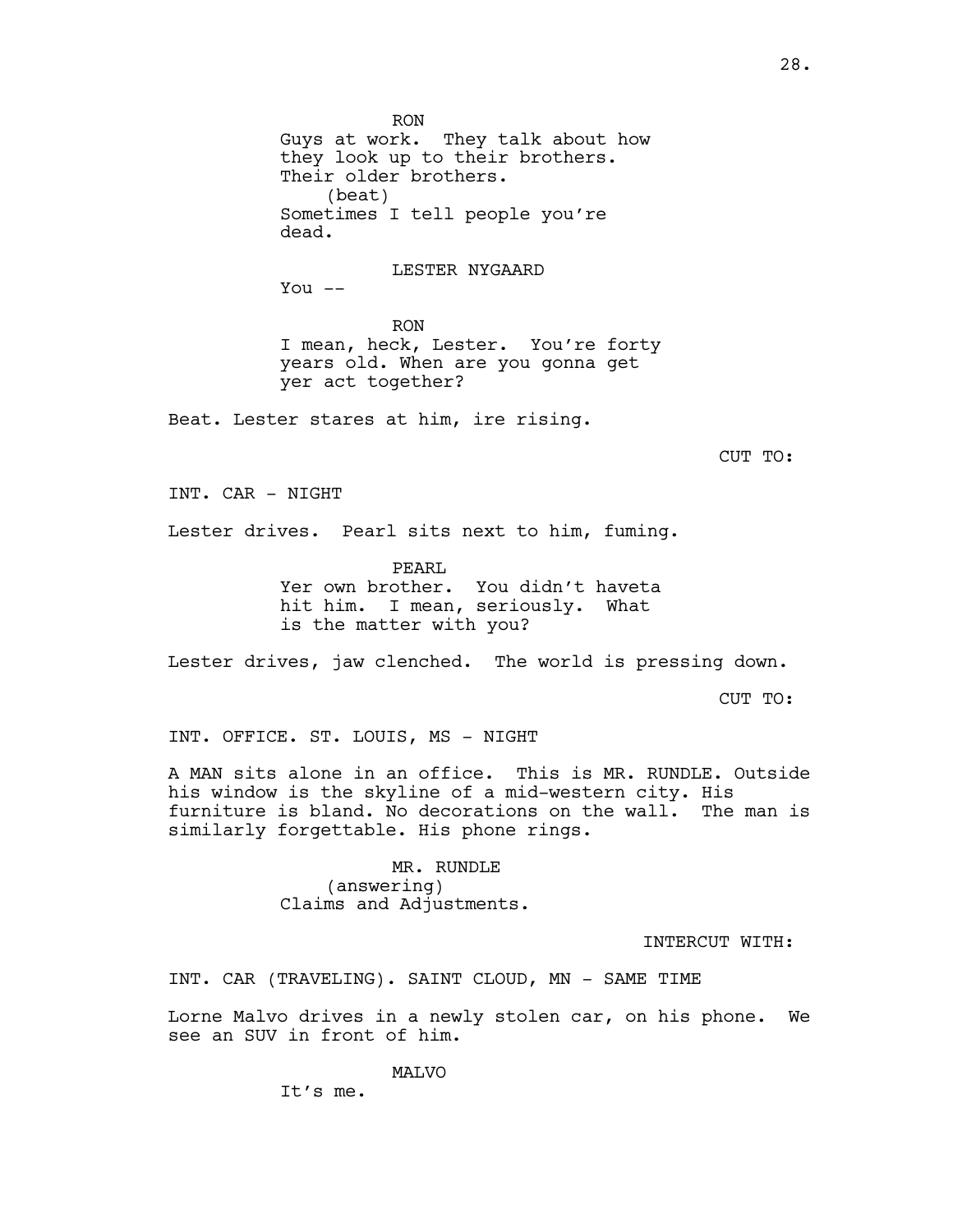MR. RUNDLE Mr. Malvo. Your call was expected yesterday.

MALVO

I got delayed.

MR. RUNDLE

Problems?

MALVO Car trouble. Fixed now.

MR. RUNDLE But you finished the assignment?

MALVO

Of course.

MR. RUNDLE And when can they expect you in Duluth? The new client is anxious to begin.

**MAT<sub>VO</sub>** Soon. I took a detour.

MR. RUNDLE And the nature of this detour.

The SUV ahead of Malvo pulls into THE LUCKY PENNY, a strip club. Malvo follows.

> MALVO Personal. Shouldn't be more than a day or two.

MR. RUNDLE I'll let Duluth know.

Malvo hangs up. He watches Sam Hess get out of the SUV with his two guys, walk to the front door.

CUT TO:

INT. BACK ROOM. THE LUCKY PENNY - NIGHT

Sam Hess is giving it to a HOOKER, who couldn't look more bored, a cigarette dangling from her lips.

> HOOKER Oh, yeah, big fella. Oh, yeah.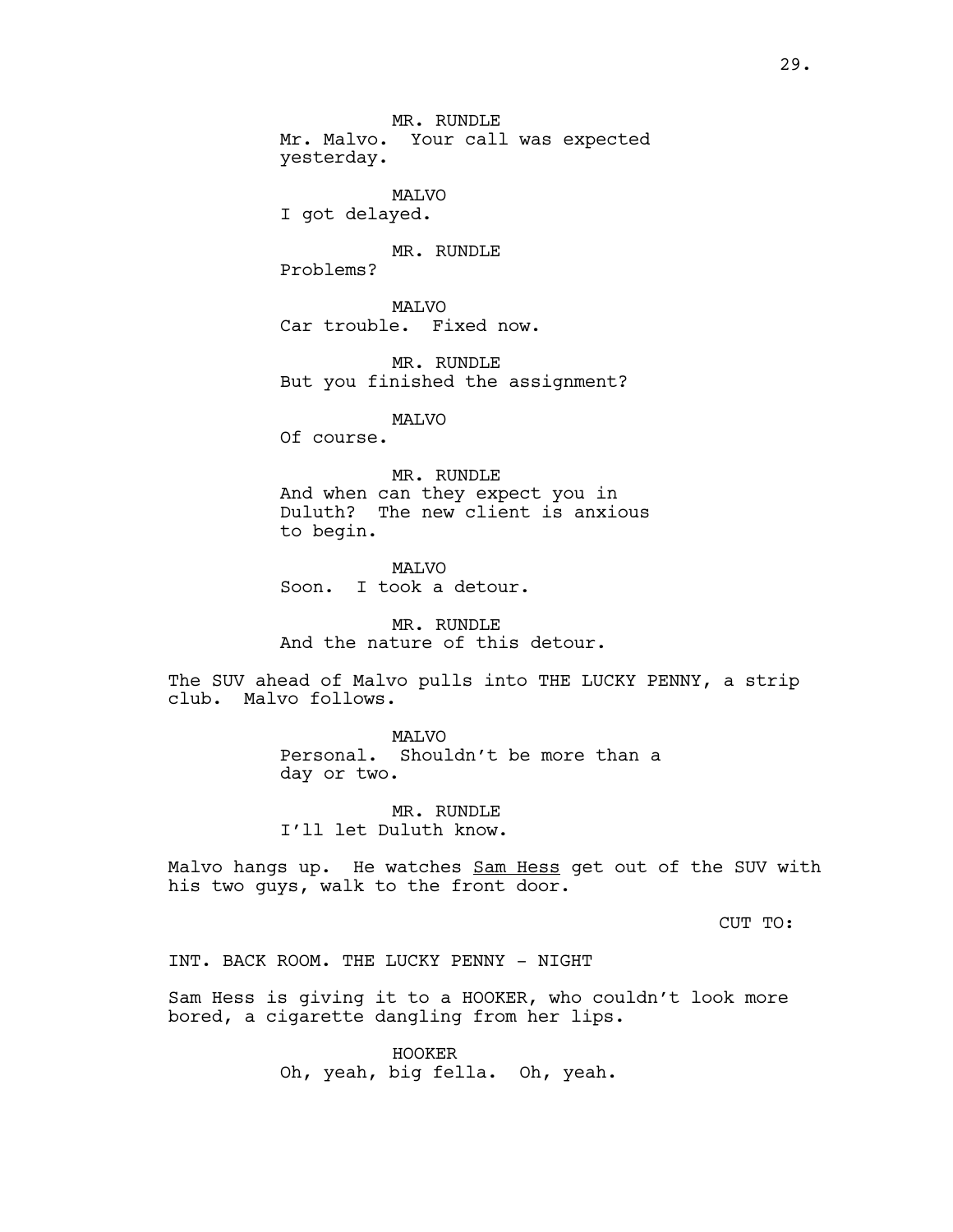Hess works towards his big finish, huffing and puffing. Then suddenly, he STOPS. BLOOD pours from his mouth. The hooker screams as Hess falls on top of her, revealing: LORNE MALVO, who has just stuck a KNIFE into the back of Hess's head. Hess blocks the hooker's view.

CUT TO:

INT. BEDROOM. THURMAN HOUSE. SAINT CLOUD, MINNESOTA - NIGHT Vern is sleeping next to his wife. The phone rings.

> VERN Ya? (beat, listening) Aw geez. Where? (beat, listening) Okay. Pick me up, huh?

He sits up, scratches. Ida is half awake.

IDA

Gotta go?

VERN Homicide. Molly's coming ta get me. Go back to sleep, hon.

She throws her arm over him, sleepily.

IDA

Love ya.

VERN Love ya too.

CUT TO:

EXT. THURMAN HOUSE. SAINT CLOUD, MINNESOTA - NIGHT

Molly pulls up in her prowler. Vern comes out, climbs in. Molly hands him a coffee.

VERN

Thanks.

Molly drives.

MOLLY Ida sleeping?

VERN

Ya.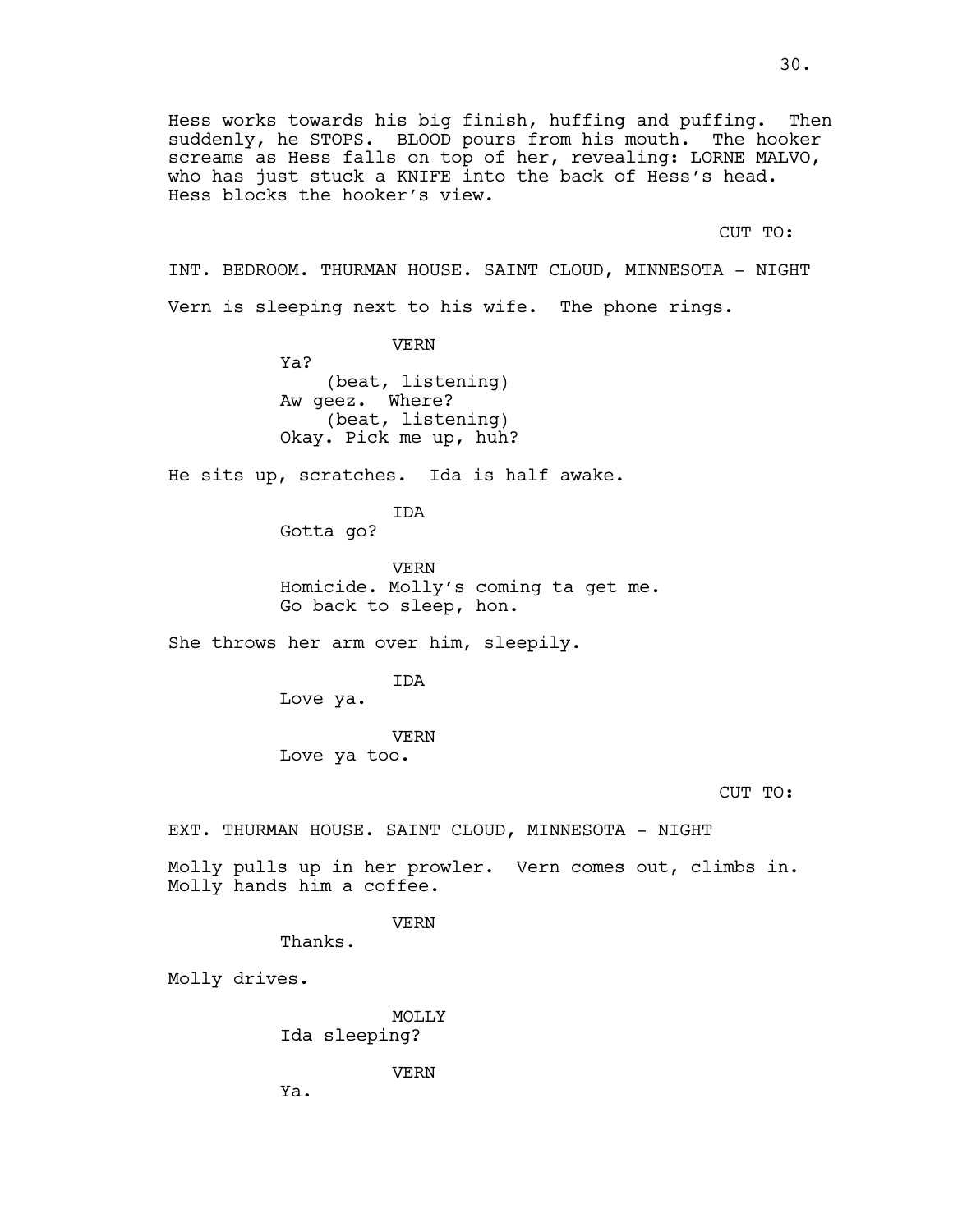MOLLY Bill's over the Lucky Penny. Says it's a real mess.

VERN

Bar fight?

## MOLLY

Nope. Ya know those back rooms they got for hanky panky? Well, sounds like a customer was givin' it to one of the girls. Got himself stabbed in the head.

VERN The girl stabbed him?

MOLLY Bill says no. Says it was an assassination type deal.

VERN (thinks about that) Huh.

CUT TO:

INT. BACK ROOM. THE LUCKY PENNY - NIGHT

Sam Hess lays face down on the bed, the knife still sticking out of the back of his head. Vern and Molly stand by the bed looking down at him.

> MOLLY Whatcha want me to write for cause of death?

VERN Put self-explanatory.

Vern crouches, examines Hess's profile.

VERN (CONT'D) Well, heck. That's Sam Hess.

MOLLY Hess that owns the trucking company?

VERN Ya. With the two boys, both dumb as a dog's foot.

Molly looks around. A thought hits her.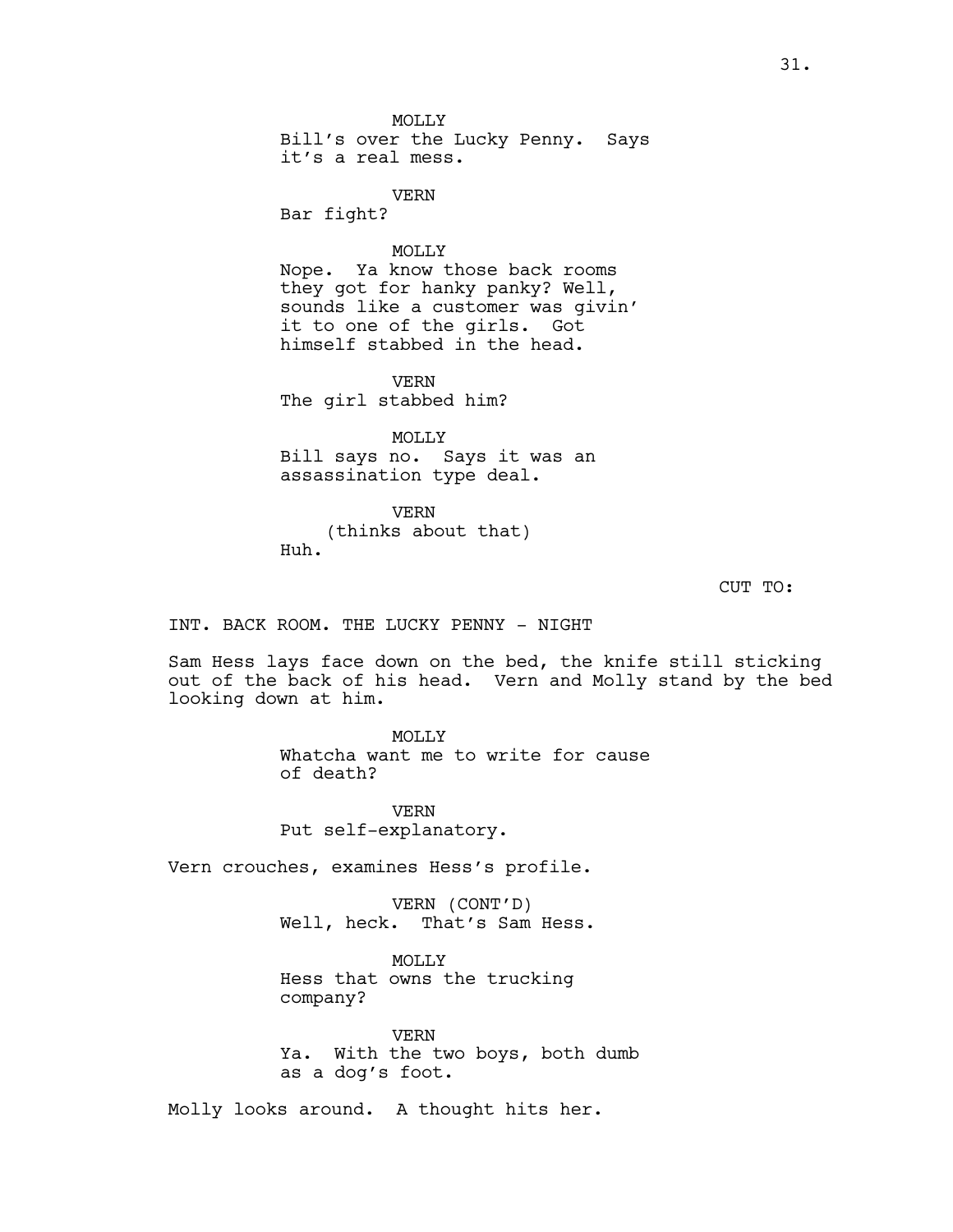MOLLY Hold on. Isn't Hess tied to that syndicate of fellas outta Fargo? Gun runners and such.

VERN So they say.

MOLLY Geez. Ya think this was, like, an organized crime thing? A hit or the like?

VERN (straightens) Don't know what I think yet. Except that I was warm in bed a half hour ago.

CUT TO:

INT. FARMDALE MOTEL. SAINT CLOUD, MINNESOTA - NIGHT

The owner, a heavyset WOMAN, is yelling at a sullen TEEN. Malvo enters.

> WOMAN How many times I gotta tell ya? You can't just take dirty sheets offa one bed and put 'em on another. It's unsanitory.

TEEN I shake 'em out first.

WOMAN You don't have the sense God gave a clam, do you? Go shovel the walk.

The sullen teen exits.

MALVO I need a room.

WOMAN

Just you?

MALVO

Pardon?

WOMAN Is it just for you? The room.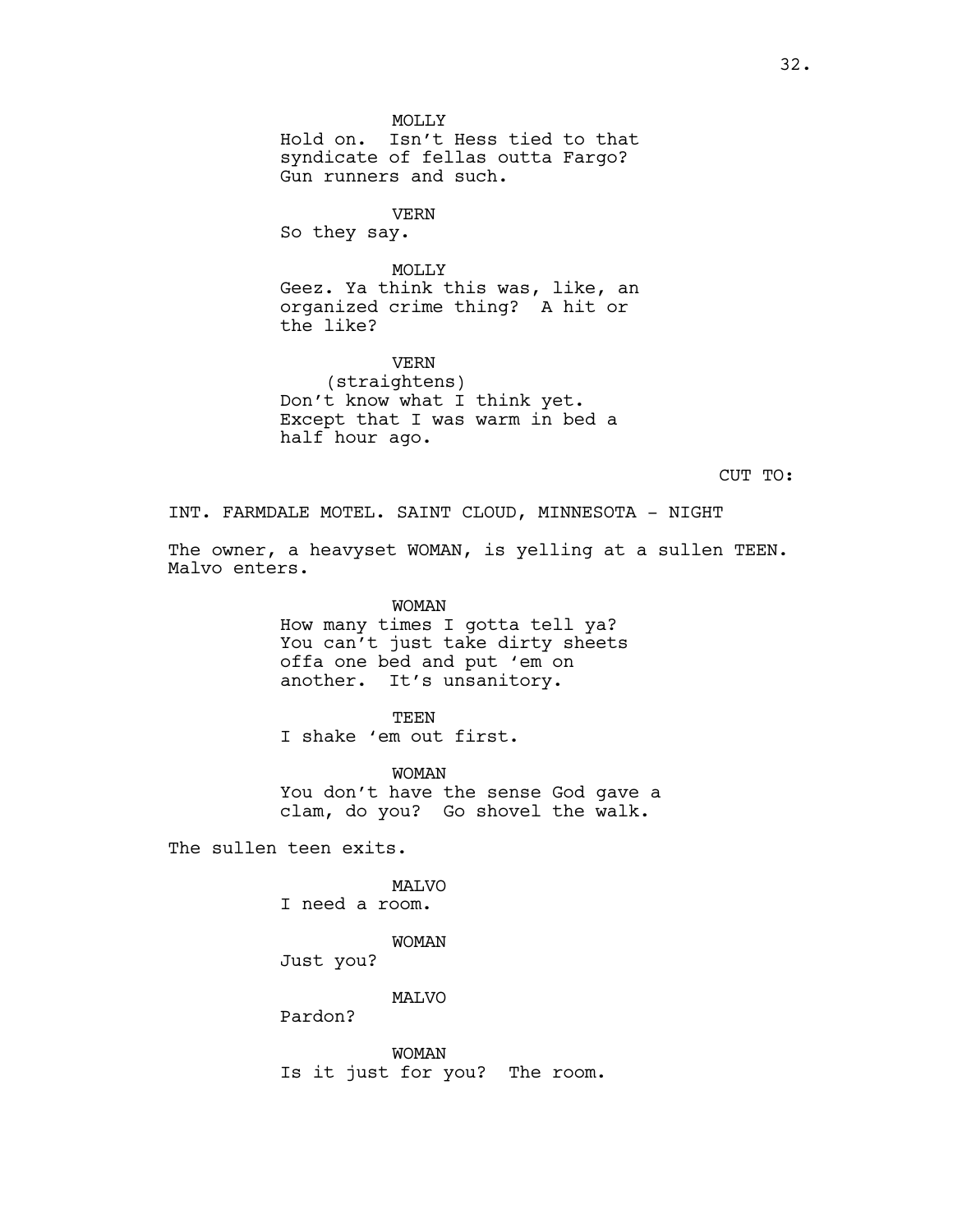MALVO What difference does that make? WOMAN Different rate for two. And if ya got pets -- dog, cat -- that's an extra ten bucks. MALVO What about a fish? WOMAN Excuse me? MALVO Would a fish cost me ten dollars? WOMAN Well -- MALVO Or say I kept spiders. Or mice. What if I had bacteria? WOMAN Sir, bacteria are not pets. MALVO Could be. WOMAN Sir, perhaps you'd be happier in a different motel. MALVO I just want to know the policy. I'm a student of institutions.

WOMAN (exasperated) Sir, do ya have a pet or not?

## MALVO

Nope. Just me.

CUT TO:

EXT. FARMDALE MOTEL. SAINT CLOUD, MINNESOTA - NIGHT

Malvo approaches his room. The teen is shoveling snow nearby.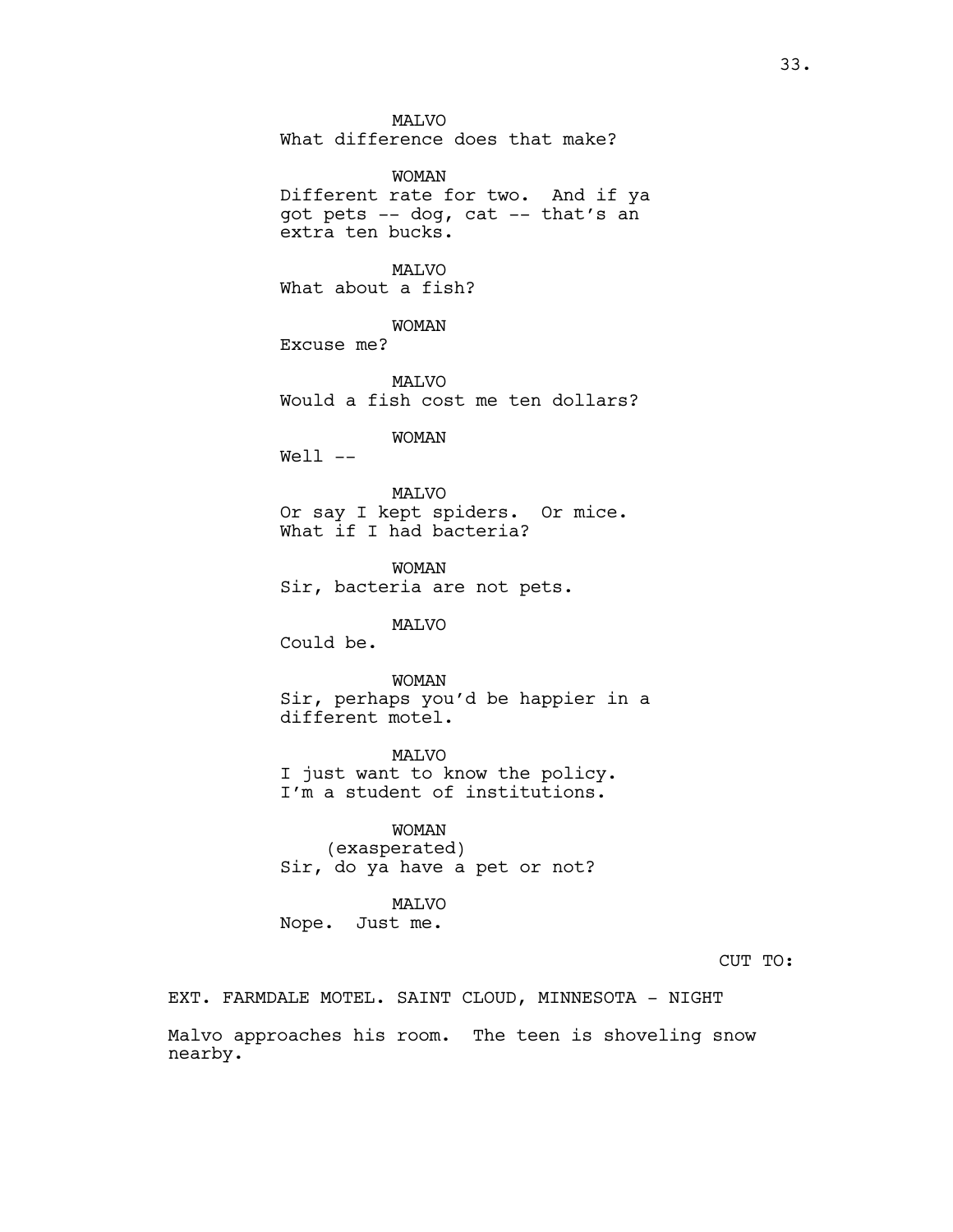**MAT<sub>VO</sub>** Why do you let her talk to you like that?

**TEEN** Aw, she's not that bad.

MALVO Son, she compared you to a clam.

The teen thinks about it. The woman is kind of a bitch.

TEEN Well, what should I do?

MALVO Guy insulted me once. I pissed in his gas tank. Car never drove straight again.

The teen smiles, puts down the shovel. He walks over to the woman's car. Malvo lets himself into his room.

INT. MOTEL ROOM. SAINT CLOUD, MN - CONTINUOUS

Malvo goes to the phone, dials the front desk. He looks out through the curtain. We can see the Teen with his pants undone, pissing into the gas tank.

WOMAN

Farmdale motel.

MALVO

Yeah, I'm looking out my window and there's a young fella urinating into the gas tank of a red Miata.

WOMAN

Son of a --

Malvo hangs up, watches as the woman comes out of the office with a shotgun. She YELLS at the teen, who panics and stumbles away, his pants falling down.

Malvo closes the curtain.

CUT TO:

INT. COFFEE SHOP. SAINT CLOUD, MINNESOTA - DAY

A family place. Molly Solverson sits at a table, going over a case file. LOU SOLVERSON (60) limps over with a pot of coffee.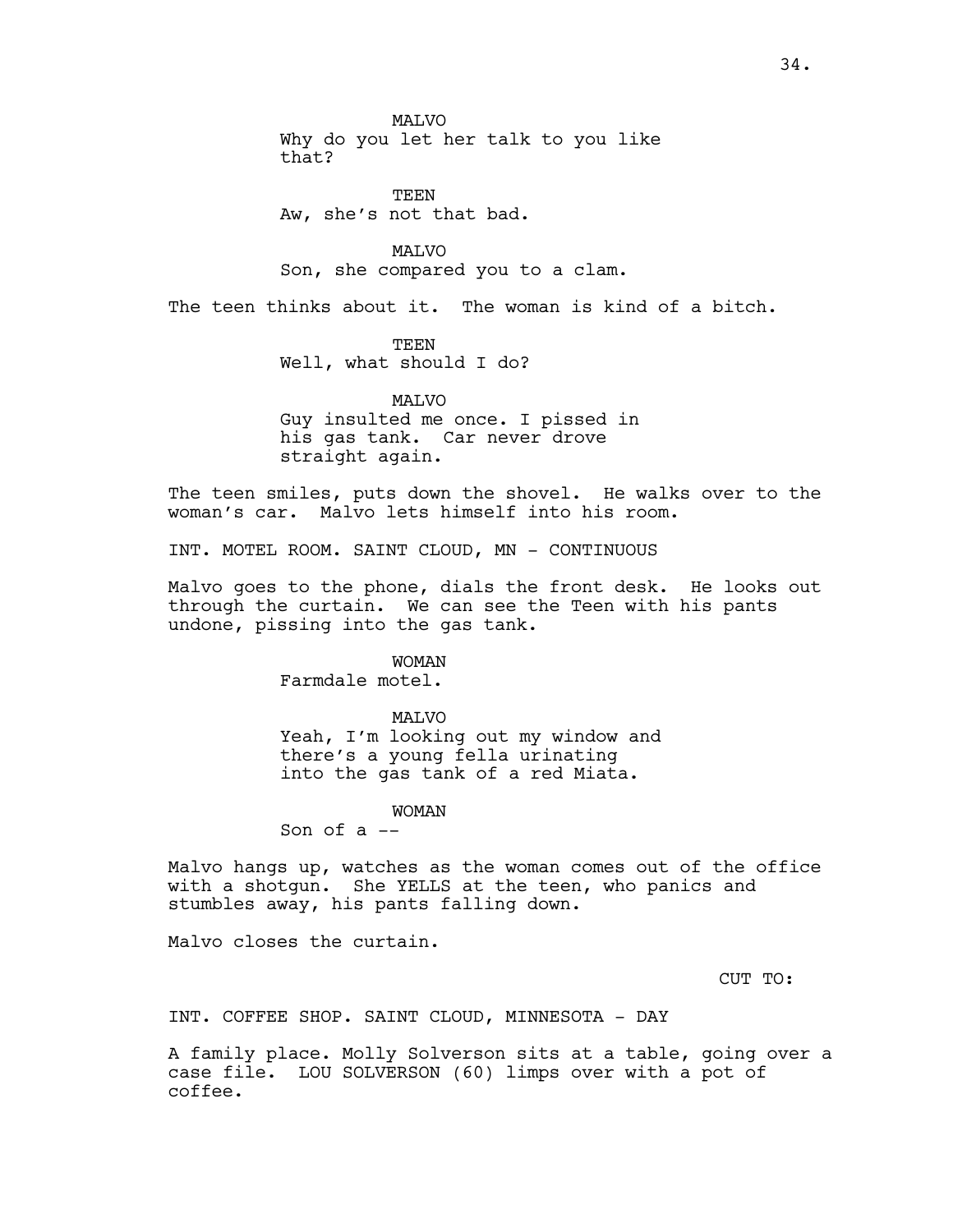LOU Warm ya up, hon? MOLLY Thanks, dad. LOU Whatcha lookin' at? MOLLY Murder file. LOU Oh ya? MOLLY Ya. Sam Hess got himself killed last night over The Lucky Penny. LOU Ya don't say. MOLLY Ya. Knife in the head. But ya didn't hear that from me. Vern Thurman comes in, sees Molly, comes over. VERN Hey there, Molly. Lou. LOU Coffee? Eggs over medium. VERN Won't say no. How's the leg? LOU Goes from my ass to the ground, same as the other. Thinking of doin' some ice fishin' this weekend. VERN Sorry to hear it. LOU Interested?

VERN No. Only thing I ever caught fishin' in winter was a cold.

Lou goes back behind the counter.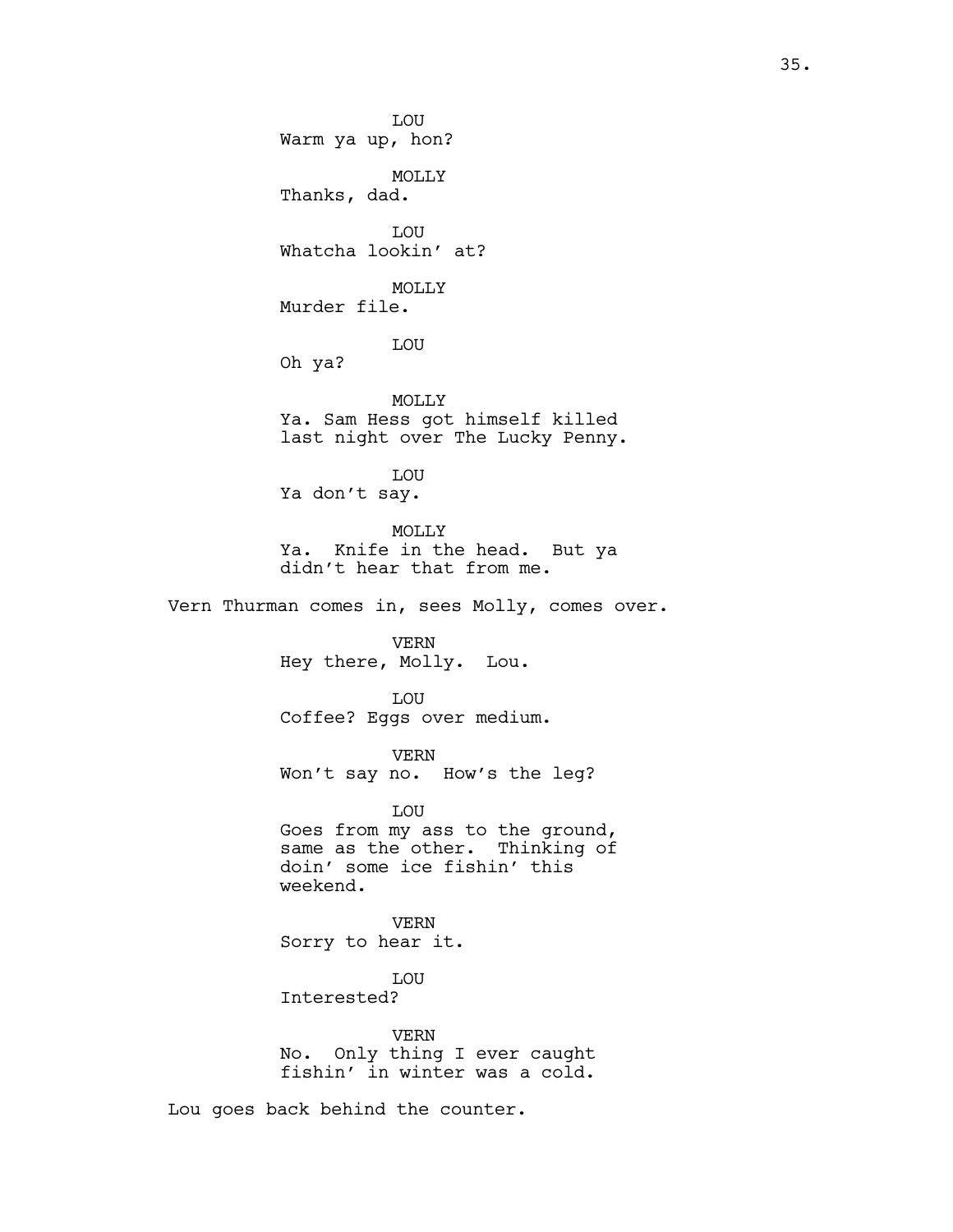MOLLY Say, Chief. I been thinkin'. That fella in the snow. With the underpants. Somethin' odd about that.

VERN Yer sayin' other than the fact he was just wearin' panties.

MOLLY

Ya. See, we know from the wreck that whoever was driving the vehicle cracked their head on the windshield. But the fella in the snow --

VERN No head injury.

MOLLY Right. So, ya see --

VERN That's some good police work there, deputy.

## MOLLY

(smiles) Thanks.

VERN But if he's not the driver -- I guess we gotta ask -- who is he?

MOLLY I ran his prints. Nothin'. Plus, turns out the car was stolen.

VERN

Oh ya?

MOLLY Ya. Over in Grand Forks. I called the local PD. Waiting for a call back.

VERN (nods to Hess file) Any thoughts there?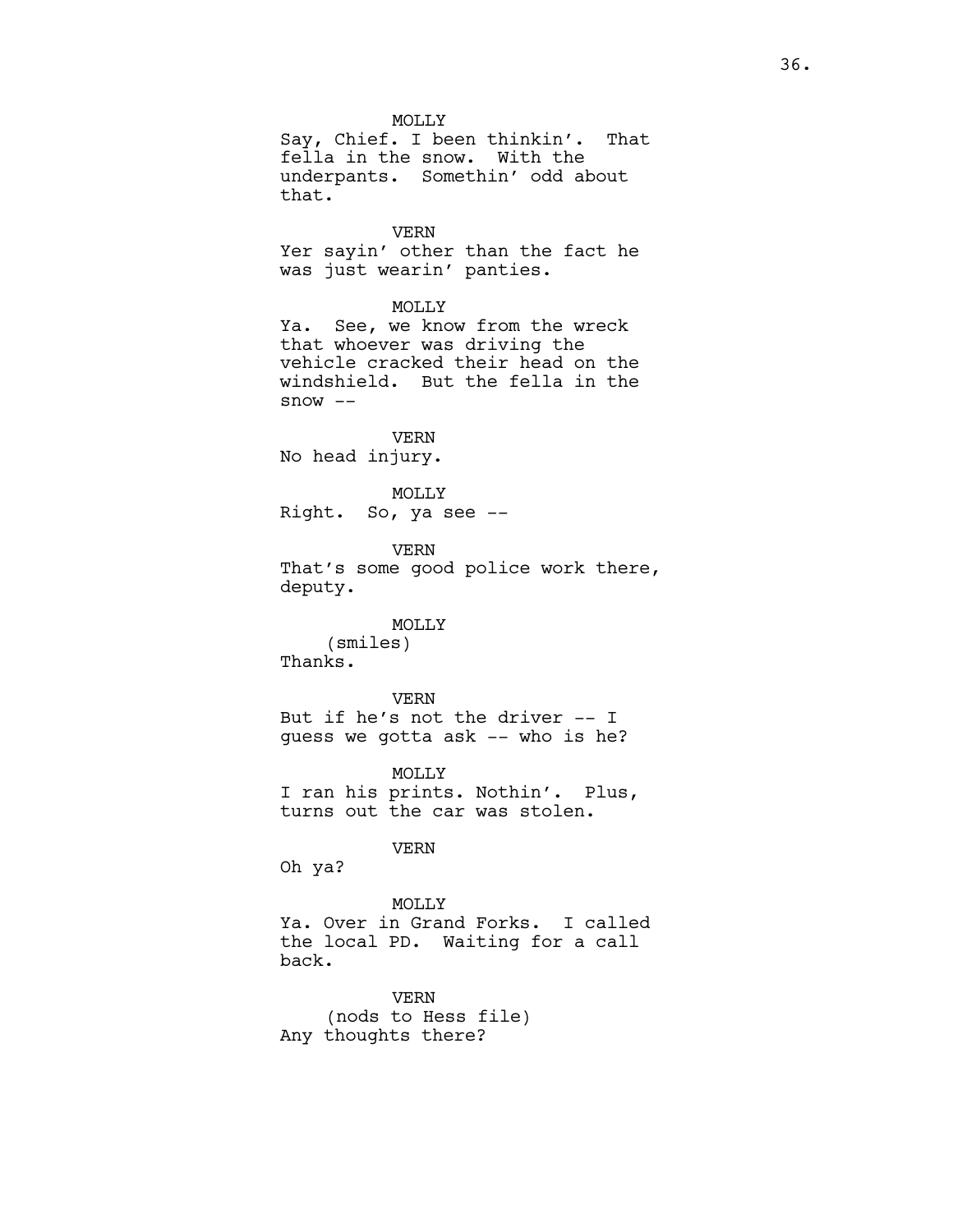Not as such. The lady Hess was with didn't get a good look at the fella killed him on account of all the blood in her eyes. But we're checkin' the knife fer prints. Also Bill's goin' around to the stores, see if the knife was maybe bought here in Saint Cloud.

Vern studies her.

VERN You'll make a good chief one day.

MOLLY (surprised) Me? What about Bill? He's got seniority.

VERN Bill cleans his gun with bubble bath. No. It'll be you. If you want.

Molly nods. She does.

CUT TO:

INT. HESS HOUSE. SAINT CLOUD, MINNESOTA - DAY

Mickey and Moe, wearing black suits too short in the arms and legs, sit on the sofa, looking bored. Their mother, GINA HESS (30s) sits in a chair, wearing red. She's not from around here. Bruce Gold, Hess's consigliere, is there, drinking coffee. As are the TWO HEAVIES we saw at the garage.

> BRUCE GOLD When you talk to the police just keep it simple. Thanks but no thanks in other words. I've already talked to Fargo and they want to deal with this themselves. They're sending guys.

GINA HESS Deal with what? He was in a whorehouse. I'm glad he's dead.

MICKEY Ma, don't talk like that.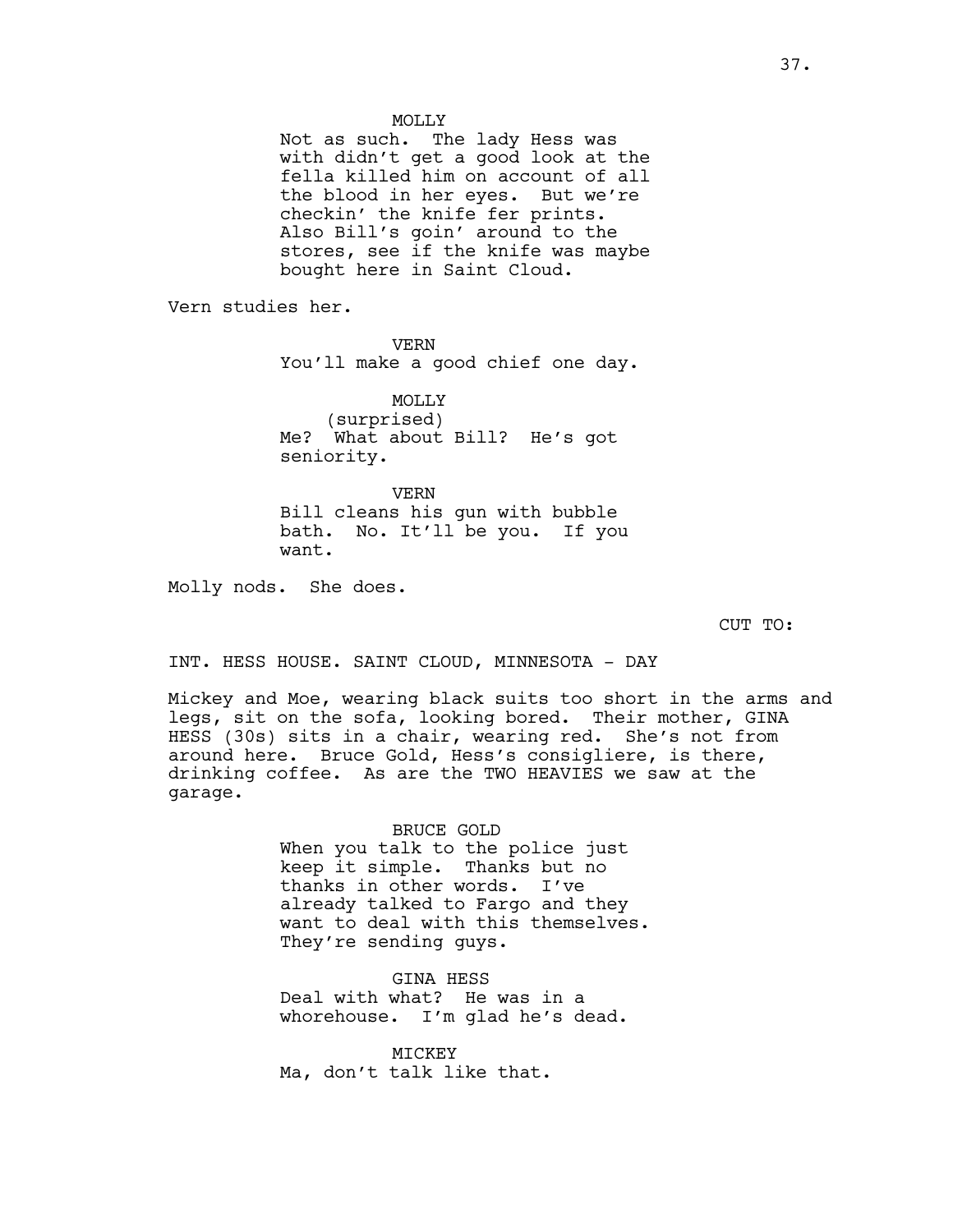MOE Ya, mom. Don't talk like that. Through the living room WINDOW we see Vern's prowler pull up. Vern and Molly get out.

> GINA HESS Makes me live in the god damn north pole and then he has the nerve to -- I'm not kidding. I'm gonna sing at his funeral.

She breaks into tears, inconsolable. The men of Minnesota watch her cry, mystified by her emotional range.

A MAID comes in.

MAID Mr. Mickey. You have a phone call.

Mickey and Moe stand together.

MICKEY She said me, doofus.

MOE Can't I come?

MICKEY No. Geez. Stay here with ma.

Mickey follows the maid into the ...

KITCHEN

He picks up the phone.

MICKEY

Hello?

INTERCUT WITH:

INT. FARMDALE MOTEL. SAINT CLOUD, MINNESOTA - SAME TIME Lorne Malvo sits on his bed, clipping his toe nails.

> MALVO Mickey, it's Lewis Grossman. Your dad's estate attorney. First let me say how sorry I am for your loss.

> > MICKEY

Ok.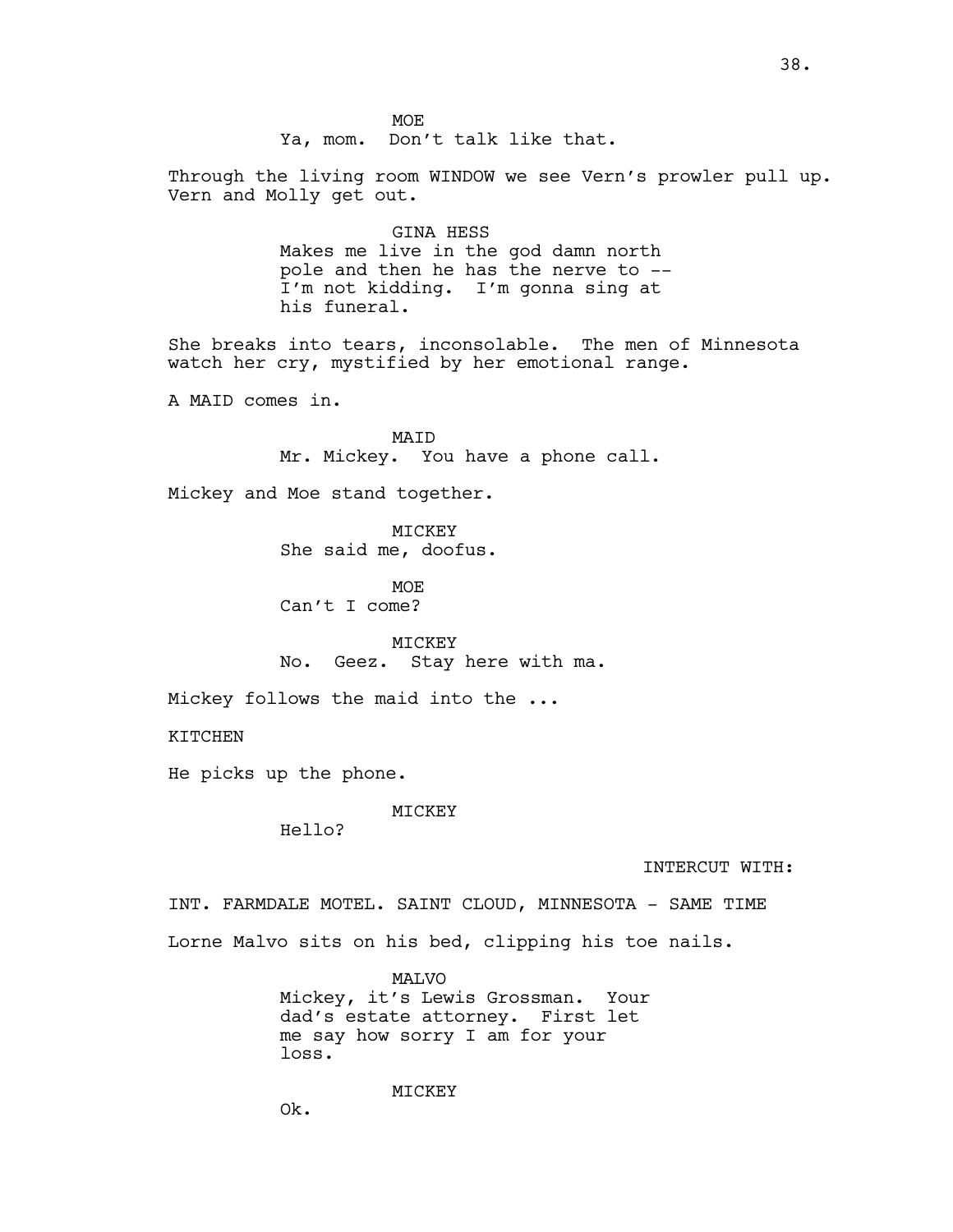Next thing is, I'm responsible for overseeing the dispersal of your dad's vast estate.

## MICKEY

(brightening) You mean the money?

#### MALVO

Right. Money, real estate holdings, automobiles. And - well, there's no delicate way to put this -- the will is very clear. Your dad decided to leave everything to your younger brother, Moe.

MICKEY Are you fucking kidding me?

#### MALVO

I know it's hard to hear. But the will is very specific. Quote, I leave the entirety of my vast estate to my second born -- and favorite -- son, Moe. That's sweet. He musta really loved that boy. Anyway, that's it. Again, sorry for your loss. If you have any questions please don't hesitate to call.

Malvo hangs up, finishes clipping his toe nails.

CUT TO:

INT. LIVING ROOM. HESS HOUSE - DAY

Vern and Molly have come in while Mickey was on the phone. They stand talking to Gina, Moe and Bruce Gold.

> VERN Well, like I said, Mrs. Hess, we're checking some things on our end. But anything you could tell us - about yer husband's business, or --

BRUCE GOLD Appreciate the visit, Vern. But Mrs. Hess had no kind of involvement in Sam's business. Frankly, she's mystified. (MORE)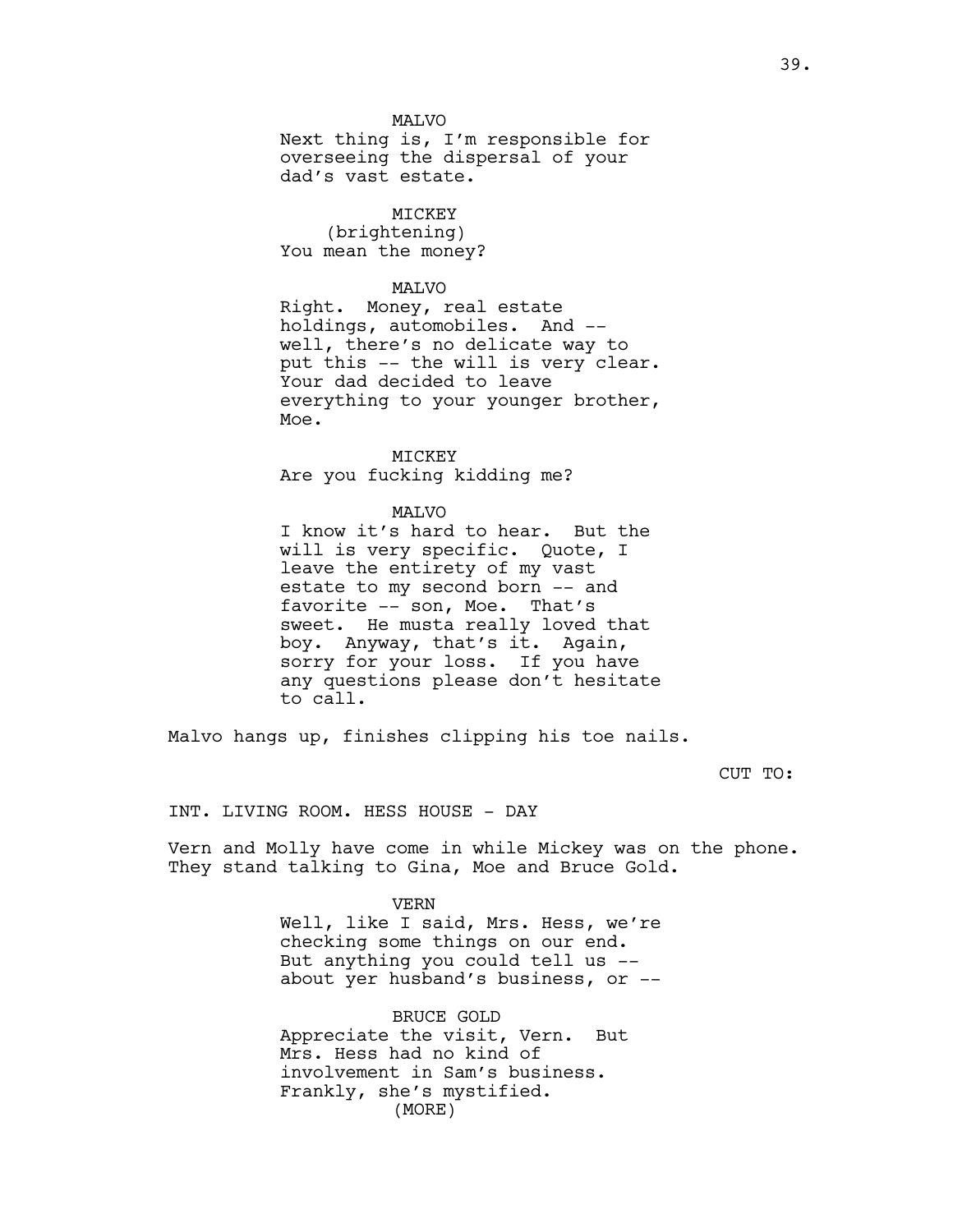Her husband being a pillar of the community and all. I mean, heck, voted Saint Cloud Businessman of the Year, 1996 and 98. BRUCE GOLD (CONT'D)

VERN Ya. Like I said, it's a puzzler. But if you or these big fellas have any information --

Mickey comes back from the kitchen, stands in the doorway.

MOE (mouths) Who was it?

Mickey waves Moe over (*come outside and I'll tell ya)*. The two go to the front door.

> VERN -- about enemies Mr. Hess mighta made or  $-$

There is a HOCKEY STICK resting against the wall. Mickey GRABS it on his way out.

> VERN (CONT'D) -- you know, differences he mighta had with certain individuals, well, we'd appreciate the sharing of such information.

GINA HESS When do I get the fat bastard's body back?

BRUCE GOLD

Gina.

Vern and Molly exchange a look. Through the LIVING ROOM WINDOW we see Mickey and Moe walk out into the front yard, Mickey holding the hockey stick.

> VERN Well, there'll be an autopsy today. And they're real delicate with that. I wanna reassure you. You won't be able to tell a thing.

> MOLLY Ya. It's amazin' what those fellas can do. My aunt had a stroke in the bathtub. Just real bloated when they found her.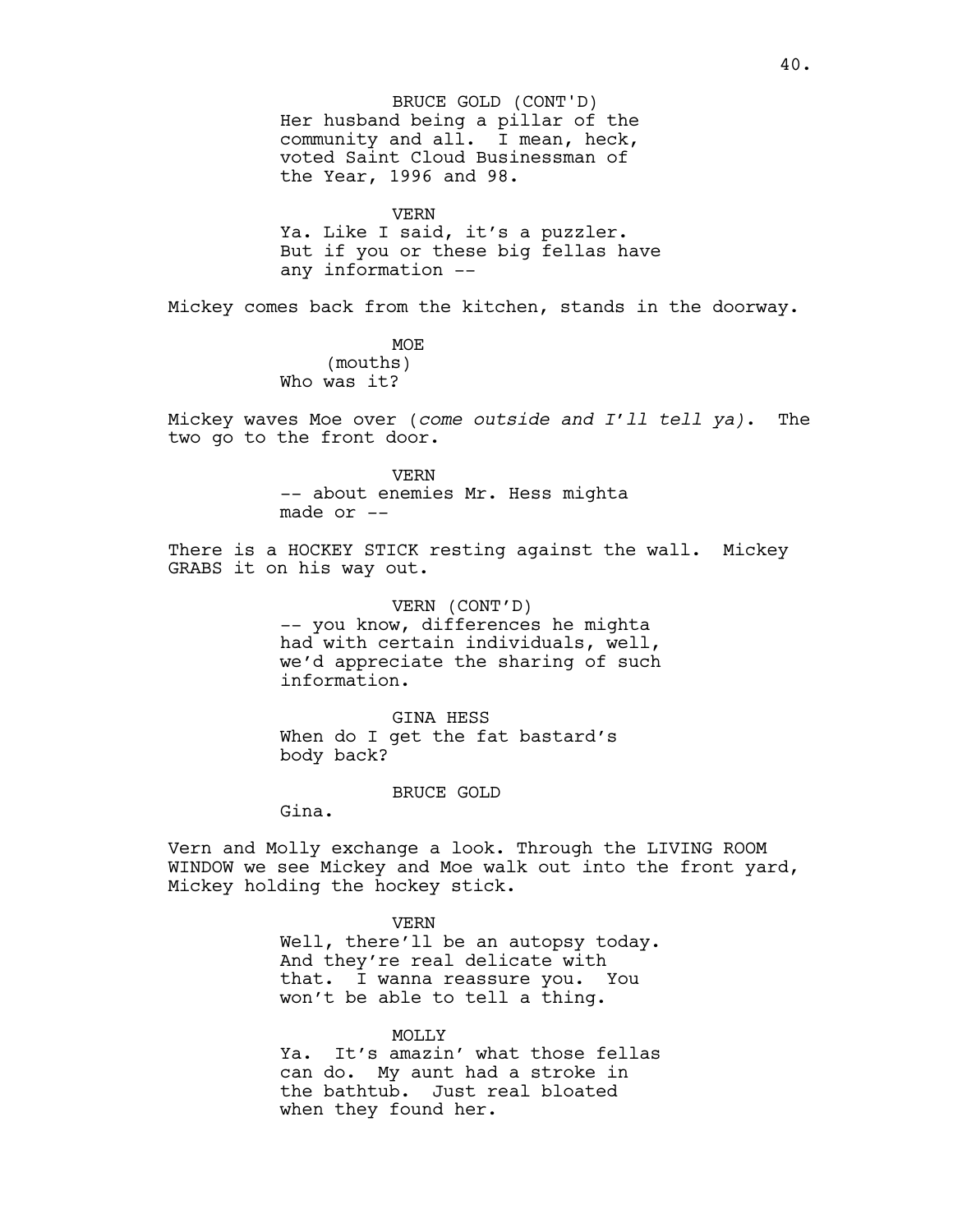Outside, MICKEY CLOBBERS MOE with a hockey stick. Moe staggers. Mickey hits him again.

> MOLLY (CONT'D) Puffed up like a fish. But -- what do ya know? -- we had an open casket.

Moe goes down. Mickey BEATS him mercilessly.

GINA HESS (stares at Molly) What the hell are you talking about?

MOLLY -- just, they do nice work is --

Molly glances out the window, sees Moe on the ground, taking a beating.

> MOLLY (CONT'D) Chief! 217! 217!

She sprints for the door and out into the yard. We watch through the window as she TACKLES Mickey.

CUT TO:

INT. POLICE CAR (TRAVELING). SAINT CLOUD, MN - DAY

Mickey sits in back, handcuffed. Molly drives. Vern is in the passenger seat.

> MOLLY I don't understand. Why would ya do a thing like that? And to yer own brother.

Mickey says nothing. They drive in silence.

CUT TO:

INT. LESTER'S CAR. SAINT CLOUD, MINNESOTA - DAY

Lester is driving to work. As he passes the Farmdale Motel, he sees Lorne Malvo exit his room. Lester slows, watches Malvo go into the Arby's next door.

> LESTER NYGAARD What the heck?

CUT TO: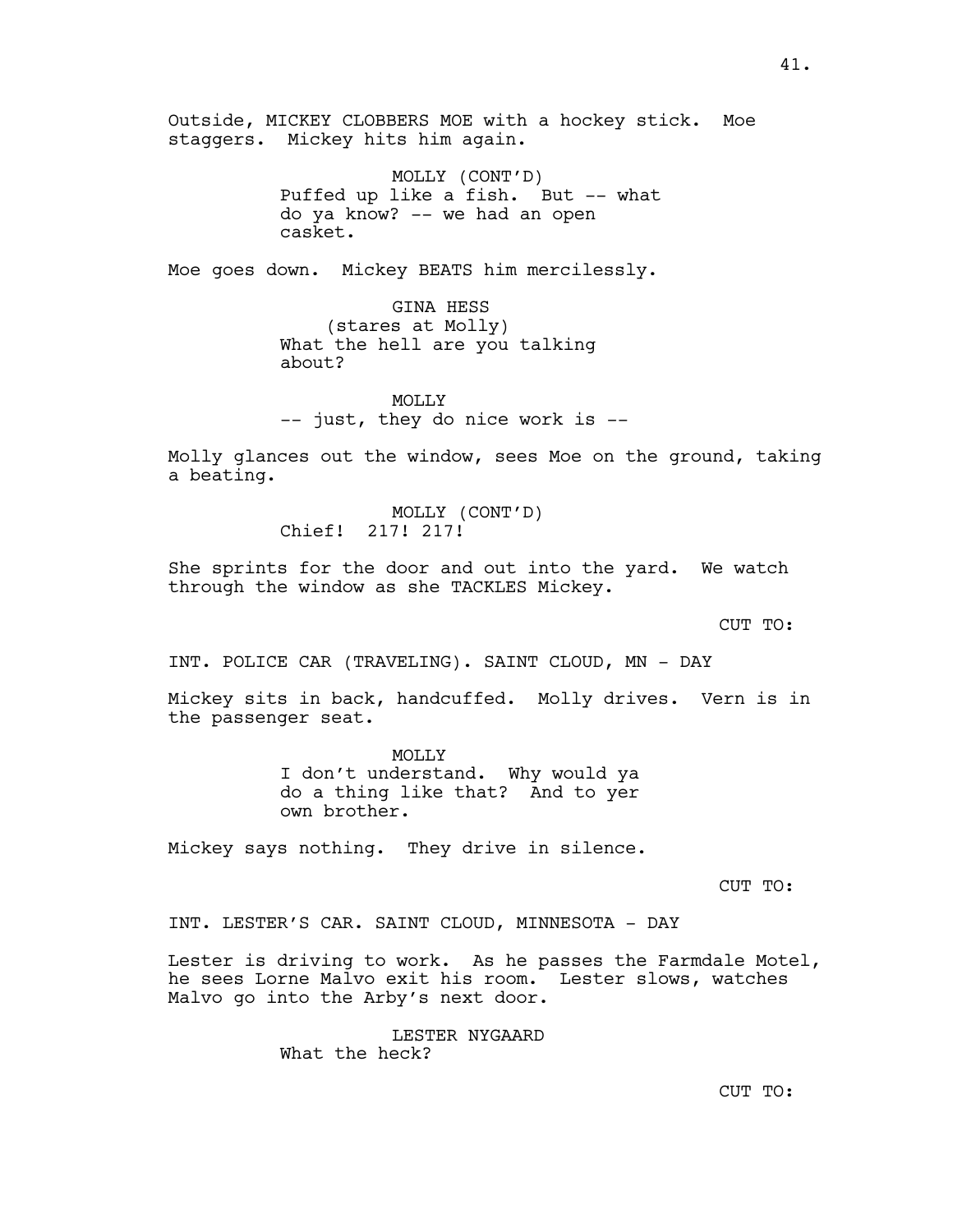Lester Nygaard arrives for work. He takes off his puffy coat, hangs it on the coat rack. His boss, BO MUNK (50s) comes over.

> BO Heya, Lester.

LESTER NYGAARD Oh, hiya, Bo.

BO What happened to yer face there?

LESTER NYGAARD Ya know that spot near the fire station?

BO Where they wash the trucks?

LESTER NYGAARD Yah, slipped on the ice.

BO Ouch. Say, Lester. I needya ta pull the policy for Sam Hess.

LESTER NYGAARD (beat) For -- who now?

BO Sam Hess, owns the truck depot over on Winslow. You know. Big fella. Well, he's dead.

The color goes out of Lester's face.

LESTER NYGAARD

Oh ya?

## BO

Ya. Shame. That's a big policy. (lowers his voice) Murder, they're sayin'. Stabbed ta death is what I heard. (off Lester) You okay there, Lester?

LESTER NYGAARD Oh sure. I, uh -- you know I went ta high school with him.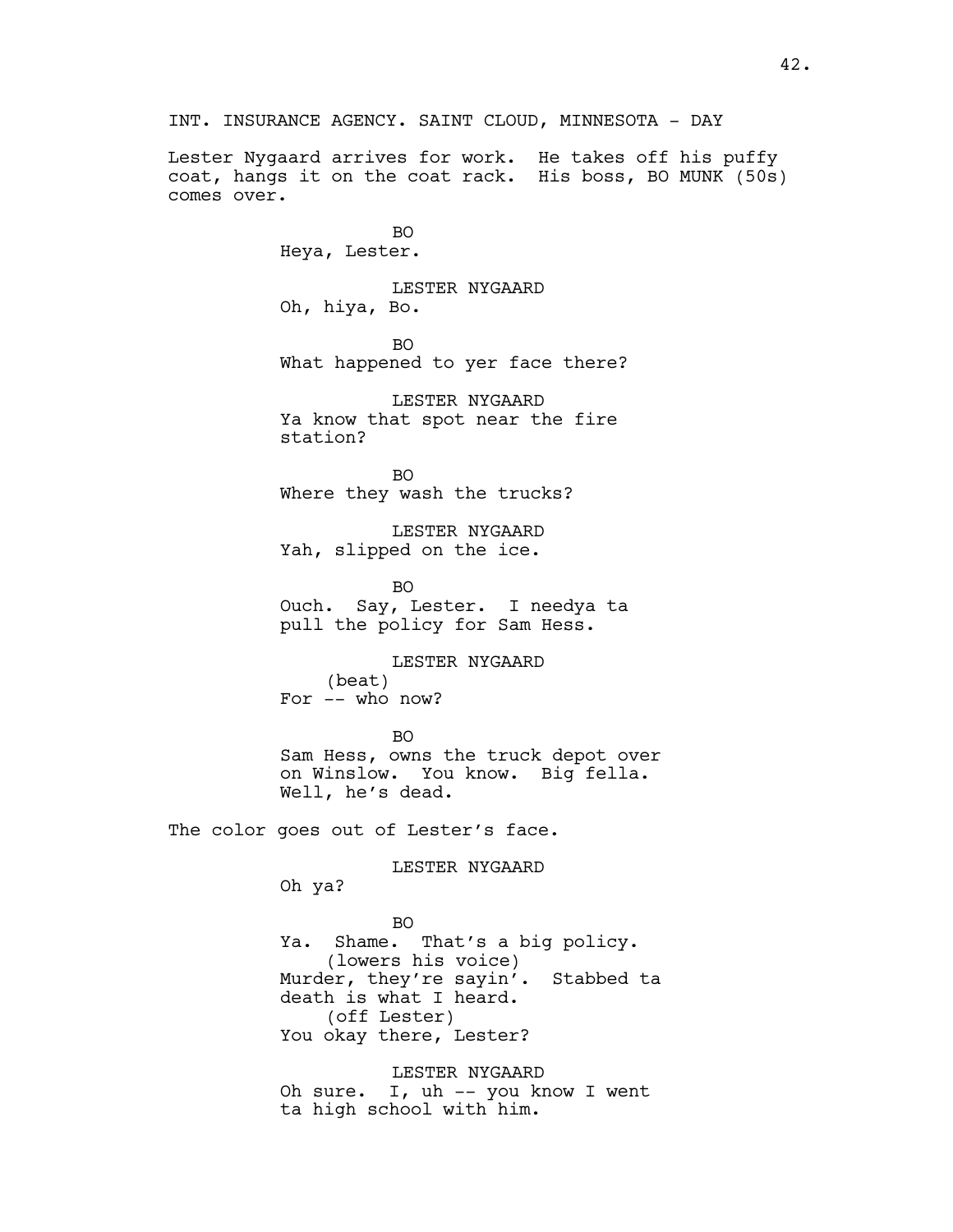BO

Ya don't say. Well, anyway. I need ya ta pull the policy. Gotta get on the phone with his wife later.

Bo walks away. Lester stands there, feeling both terror and a peculiar elation.

CUT TO:

INT. ARBY'S. SAINT CLOUD, MINNESOTA - DAY

Lorne Malvo sits at a formica table, finishing his meal. Lester comes in, hat on, agitated. Malvo recognizes him.

MALVO

Lester.

Lester comes over.

LESTER NYGAARD Did you -- geez. (leans in) Did you really kill him? (almost can't say it) Sam.

MALVO Oh my god. Is Sam dead? (off Lester) How do you feel about that?

LESTER NYGAARD I mean, of course. It's -- ya know, tragic --

MALVO Then why'd you kill him?

LESTER NYGAARD (too loud) Now hold on a second.

Lester looks around, sits.

LESTER NYGAARD (CONT'D) (quiet) I never -- MALVO You did actually. Remember? Yes or no.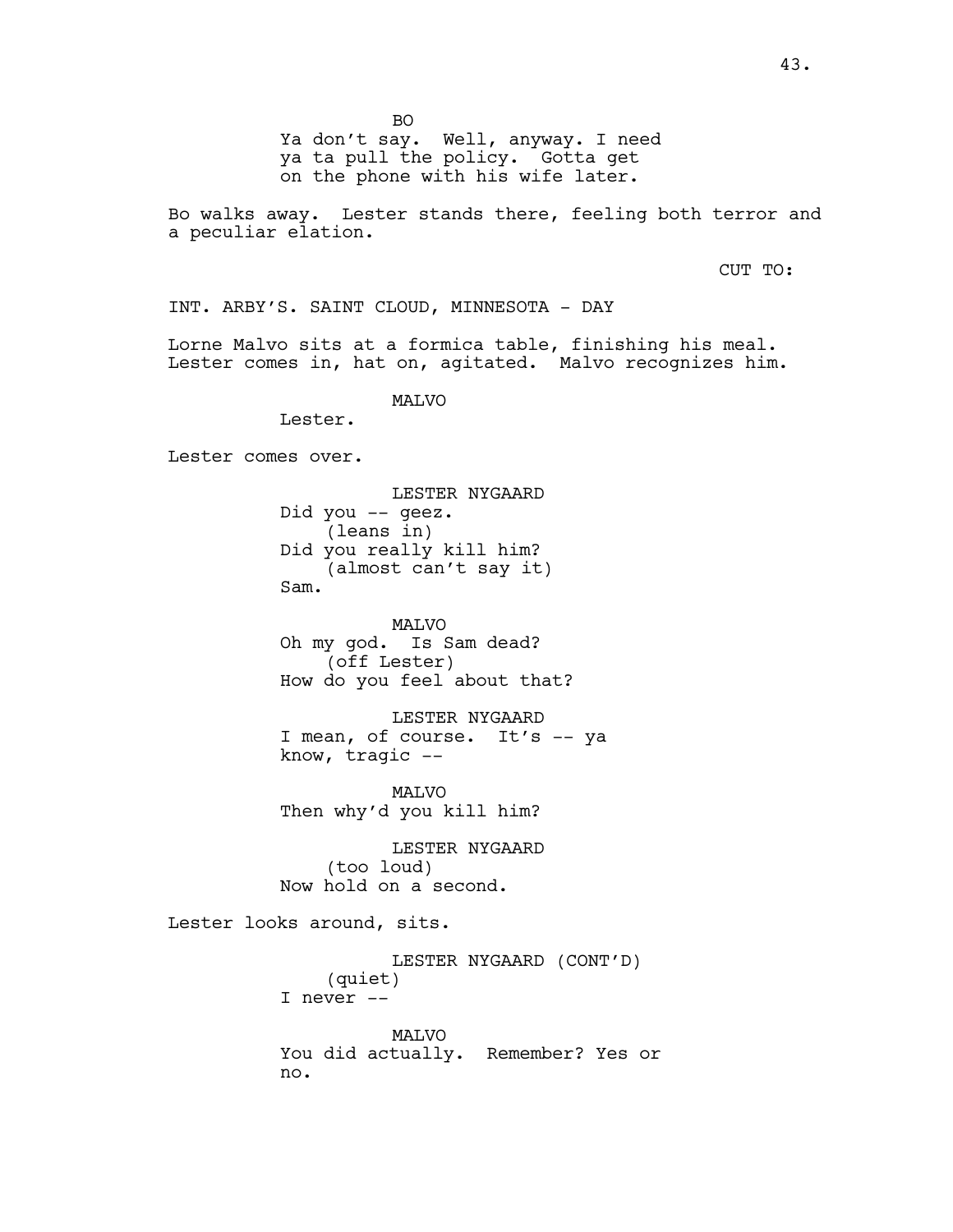MALVO Well, you didn't say *no*.

Beat. Lester is tied up in knots.

LESTER NYGAARD Now, that's not  $--$  that won't  $--$  in a court a law -- that won't --

# **MAT<sub>VO</sub>**

(dangerous) Who said anything about a court of law?

LESTER NYGAARD

No. I just mean -- Aw geez. He had a wife. And those boys.

## MALVO

He put you in a barrel and rolled you in the road. Your problem is, you lived your whole life thinking there are rules. There aren't. We used to be gorillas. All we ever had was what we could take and defend. The truth is, you're more of a man today than you were yesterday.

LESTER NYGAARD How do ya figure?

#### MAT<sub>VO</sub>

It's a red tide, Lester. This life of ours. The shit they make us eat. Day after day -- the boss, the wife, etcetera -- wearin' us down. If you don't stand up to it - - show 'em you're still an ape deep down where it counts -- you're just gonna get washed away.

Off Lester: this resonates.

CUT TO:

INT. NURSE'S STATION. EMERGENCY ROOM. SAINT CLOUD, MN - DAY

Molly enters, approaches the nurse's station. SUE ROUNDTREE (30s), the same nurse from earlier, is working.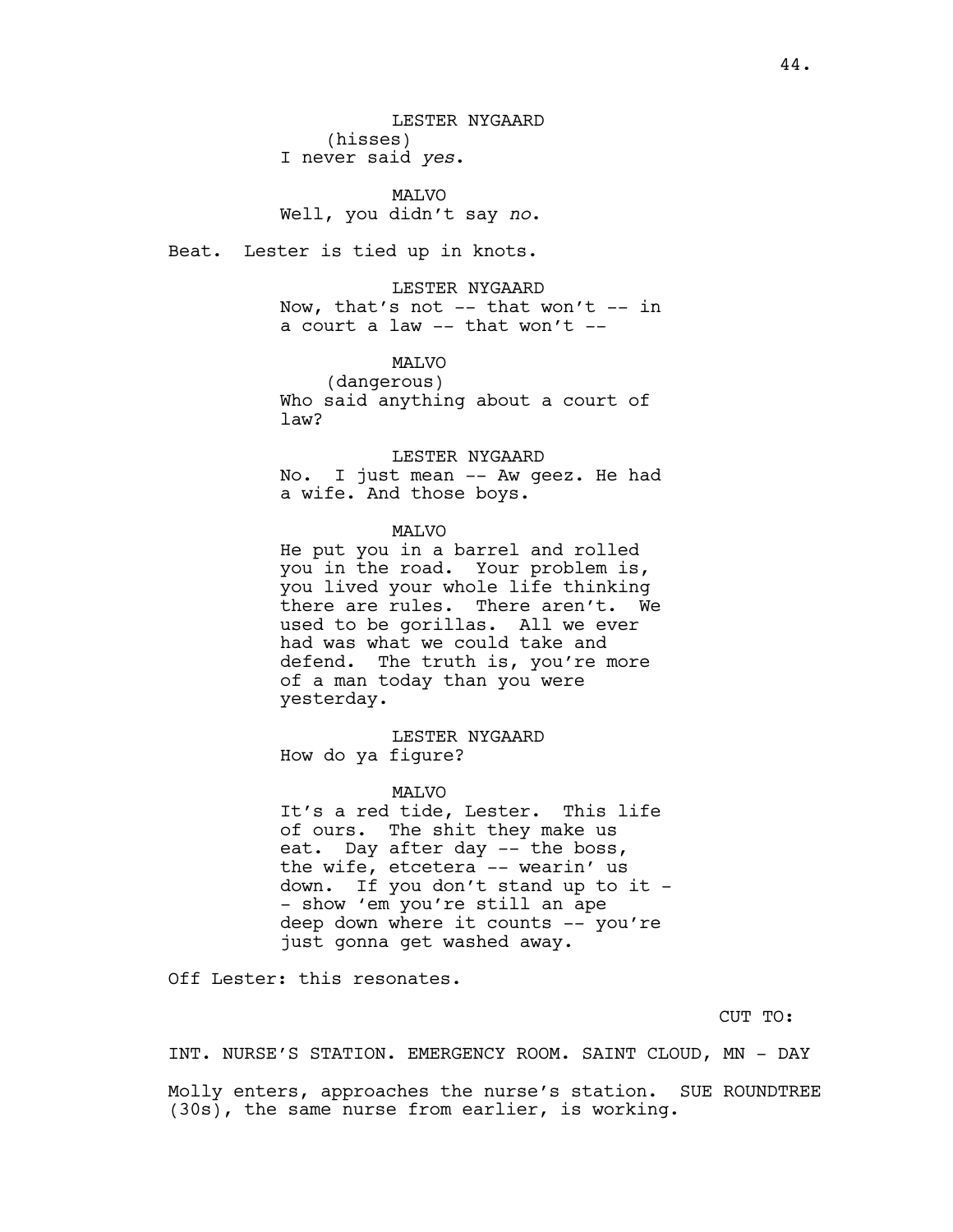Slow day.

SUE ROUNDTREE Bars just opened. Wait an hour.

Molly takes off her gloves and hat.

MOLLY How's the Hess boy?

SUE ROUNDTREE The which now?

MOLLY

Brother attacked him with a hockey stick.

#### SUE ROUNDTREE

Oh, Sure. Outta surgery. Doctor had to drill holes in his head, on account of the swelling. May have some brain damage is what I heard.

MOLLY That's a shame. With their dad dead and all.

SUE ROUNDTREE

Family.

## MOLLY

Ya.

Beat. Small talk over, Molly gets to the real reason she came.

> MOLLY (CONT'D) Say, while I'm here -- we found a car wreck out by Moose Lake yesterday morning.

SUE ROUNDTREE Icy out there.

MOLLY

Sure is. Here's the thing though. The windshield was cracked. There was blood and all, but no driver. So I'm wondering -- you see any head injuries in the last day or so, coulda been caused by those circumstances.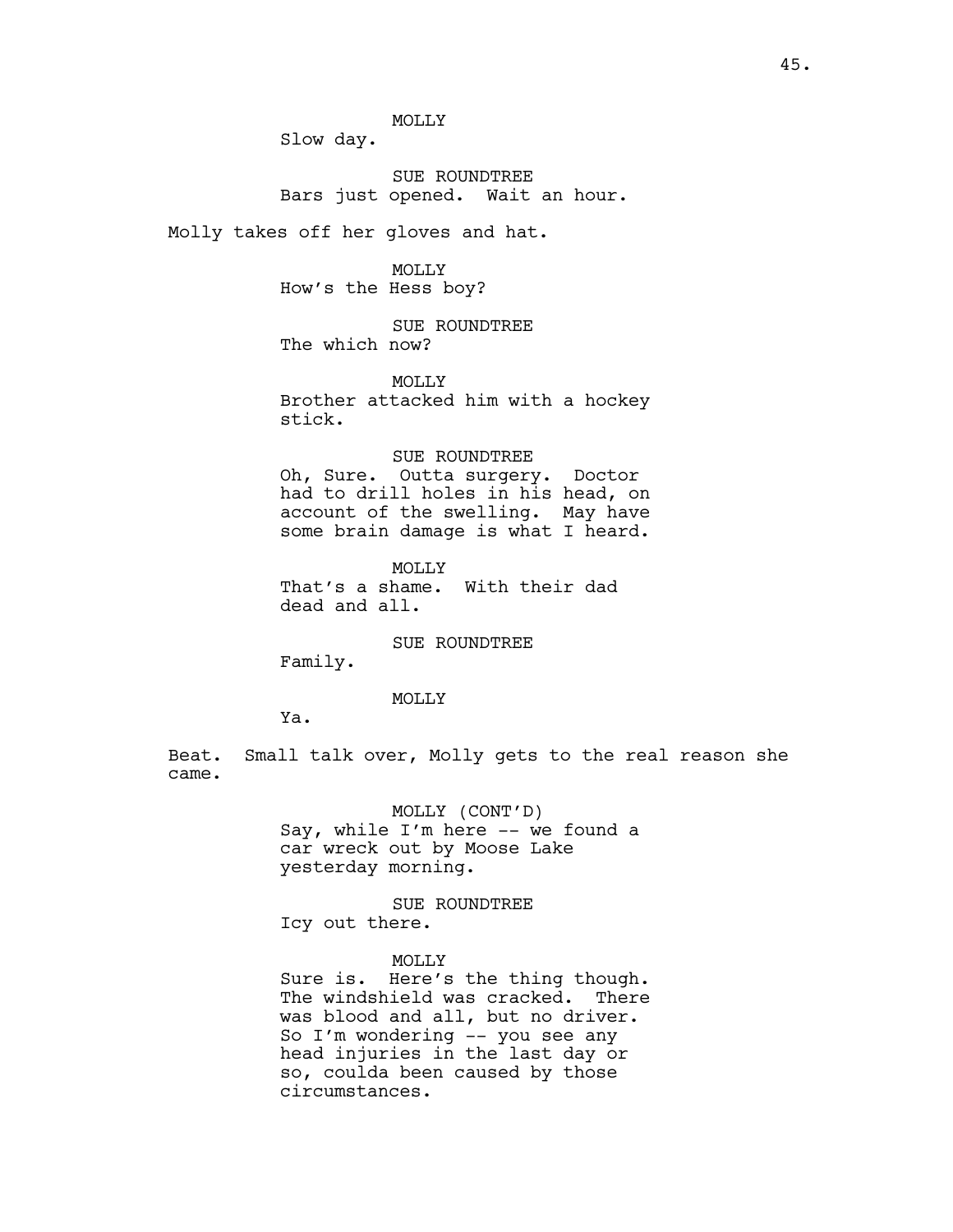SUE ROUNDTREE There was this one fella.

MOLLY

Oh ya?

SUE ROUNDTREE Ya. Looked like he banged his head real bad, but wouldn't give ID. So we couldn't treat him.

# MOLLY

Can you describe him?

SUE ROUNDTREE Real intense. Average height. Brown pants, if that helps.

Molly takes out her notepad, writes.

MOLLY Brown pants. Anything else?

SUE ROUNDTREE Just real intense. His eyes, ya know? (beat) Oh, and he was talkin' ta this other fella.

MOLLY Other fella.

SUE ROUNDTREE Ya. Here for a broken nose. Looked like they were maybe havin' an argument.

#### MOLLY

Ya don't say.

Sue looks through her files.

SUE ROUNDTREE Lester Nygaard. He was here around four in the P.M.

MOLLY You remember what they were arguing about?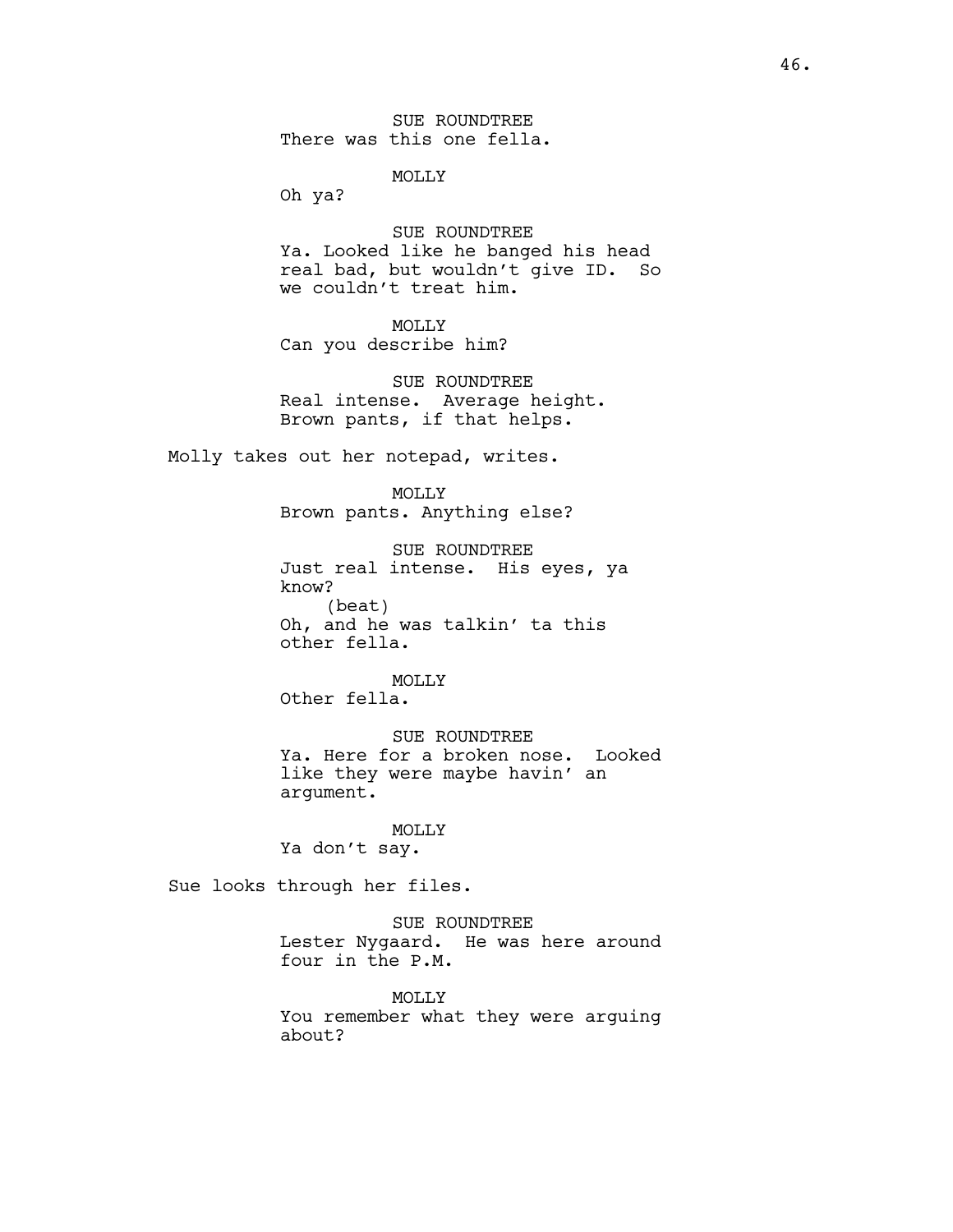SUE ROUNDTREE Well, ya know, it's funny, but I wanna say they were arguing about that dead fella.

MOLLY

Who?

Hess.

SUE ROUNDTREE

MOLLY (that's interesting) Really.

SUE ROUNDTREE (nodding) Ya. Heard 'em say his name. Is that, like, a lead?

## MOLLY

Oh ya.

Molly nods absently for a moment, thinking *jackpot*.

CUT TO:

INT. SAINT CLOUD POLICE STATION, SAINT CLOUD, MN - DAY

Vern sits in his office, eating take out. DEPUTY BILL OLSEN knocks.

> BILL Phone call, chief. It's the wife.

Vern picks up the phone.

VERN

Hey hon.

INTERCUT WITH:

INT. THURMAN HOUSE. SAINT CLOUD, MINNESOTA - SAME TIME Ida is in the kitchen.

IDA

White.

VERN White what?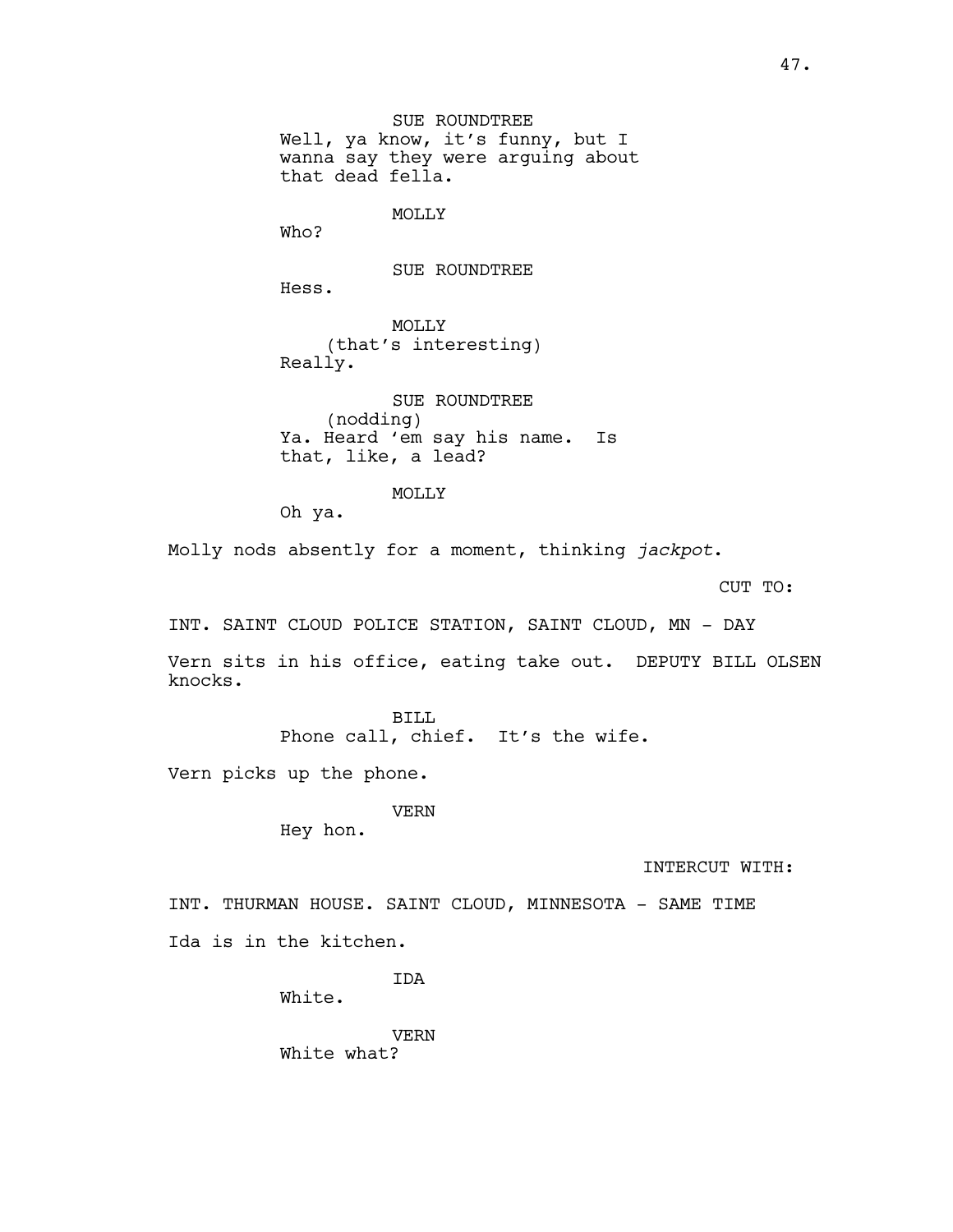IDA I decided. We're gonna paint the nursery white. VERN It's already white. IDA White on purpose. VERN New coat. **TDA** Yah. VERN Any particular shade? IDA What do ya mean? VERN Well, ya got yer bright white, yer snow white. BILL (hasn't left) Eggshell. VERN Right. There's eggshell. IDA Oh. Hadn't thoughta those. Vern realizes he's opened a whole other can of worms. VERN Tell ya what. Why don't I stop at the Home Depot, pick up some different shades and we'll figure it out tonight? IDA We're havin' a baby, Vern. VERN That's true. IDA No. I mean, it's finally sinkin' in. We're gonna have a baby.

48.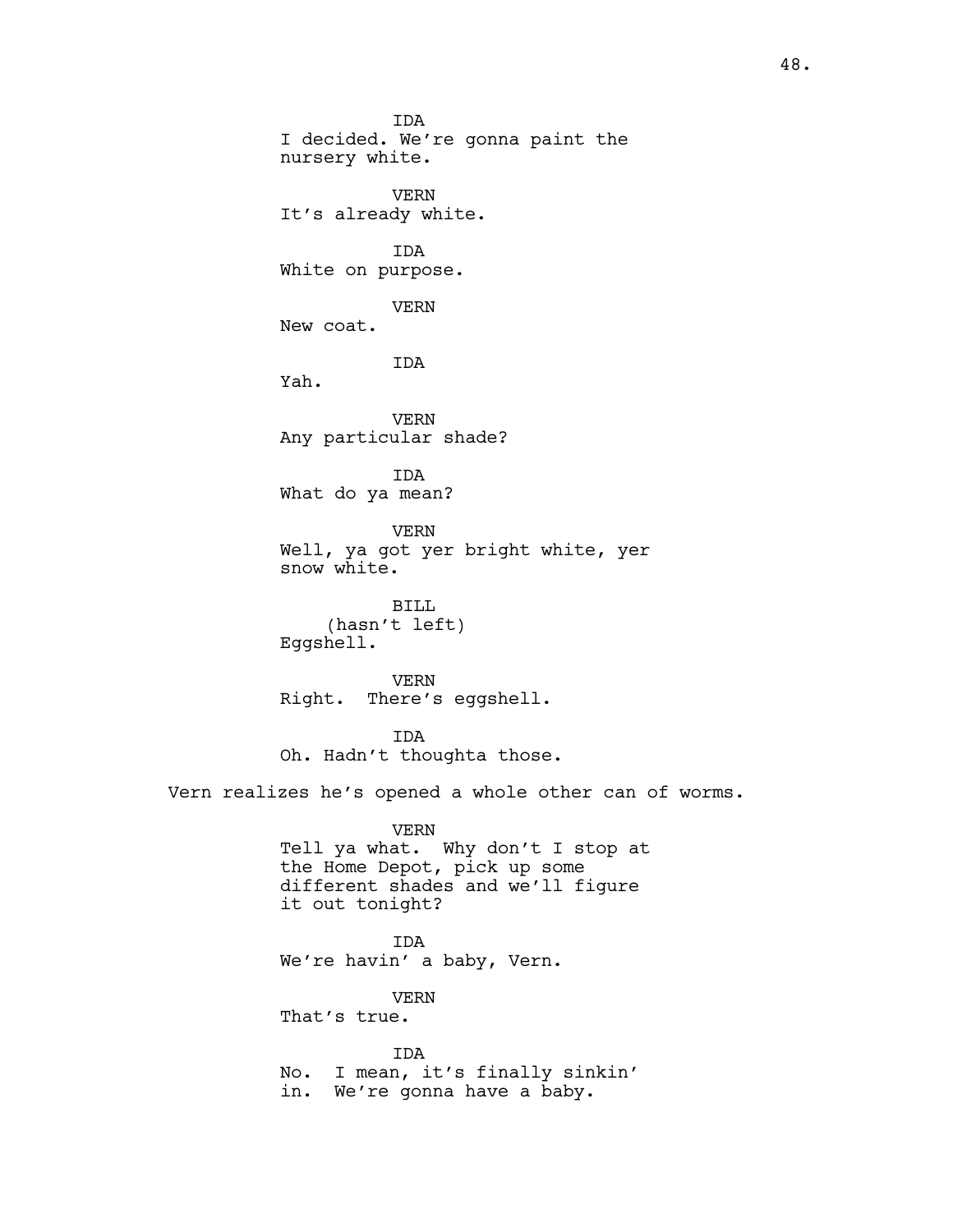He hangs up.

CUT TO:

INT. VERN'S CAR (TRAVELING). ST. CLOUD, MINNESOTA - NIGHT Vern pulls into the Home Depot parking lot. His radio squawks.

> **MOLLY** Come in, Chief.

Vern picks up the handset.

VERN This is Vern, go ahead.

INTERCUT WITH:

EXT. HOSPITAL. ST. CLOUD, MN - SAME TIME

Molly stands beside her prowler outside the hospital.

MOLLY Chief, I'm over at the hospital. I was checkin on the Hess boy and --

VERN

How is he?

MOLLY Uh, he's, uh -- you know, there could be some brain damage.

VERN

That's a shame.

## MOLLY

Ya. Hey, so I got ta talkin to Sue Roundtree, and I asked her if they'd had any head injuries lately -- ya know my theory about the driver in that wreck -- and Sue says they did yesterday. A peculiar fella, she says. Real intense. And here's where it gets interesting. Cause she says the fella with the head injury was talkin to another fella. About Sam Hess.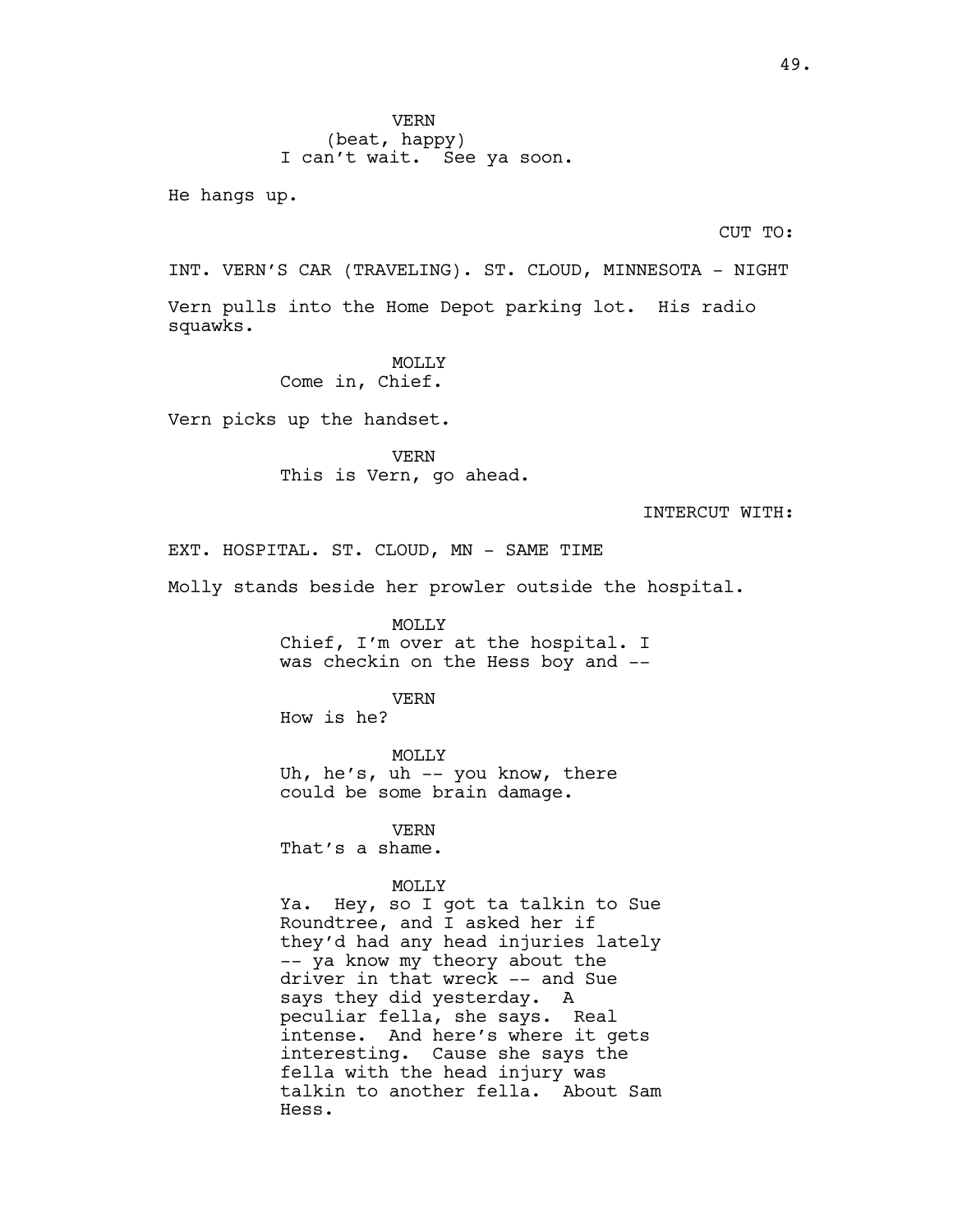Oh yeah?

MOLLY Yessir. Says the two was thick as thieves. So suddenly I'm thinking, maybe these two cases, maybe they're connected, huh?

VERN (impressed) Could be. She say who the other fella was?

MOLLY (looks in her pad) Lester Nygaard.

VERN

Really.

MOLLY You know him.

VERN Sure. I know Lester. Sells insurance over at Bo's shop.

MOLLY Ya. I called over. They're closed. So I was gonna go by Lester's place.

VERN No. I know Lester. I'll do it. You call it a day. Good work.

CUT TO:

INT. KITCHEN. NYGAARD HOUSE. SAINT CLOUD, MN - NIGHT Pearl comes home, sees Lester's coat.

PEARL

Lester?

LESTER NYGAARD (O.S.) (calling) In the basement.

CUT TO: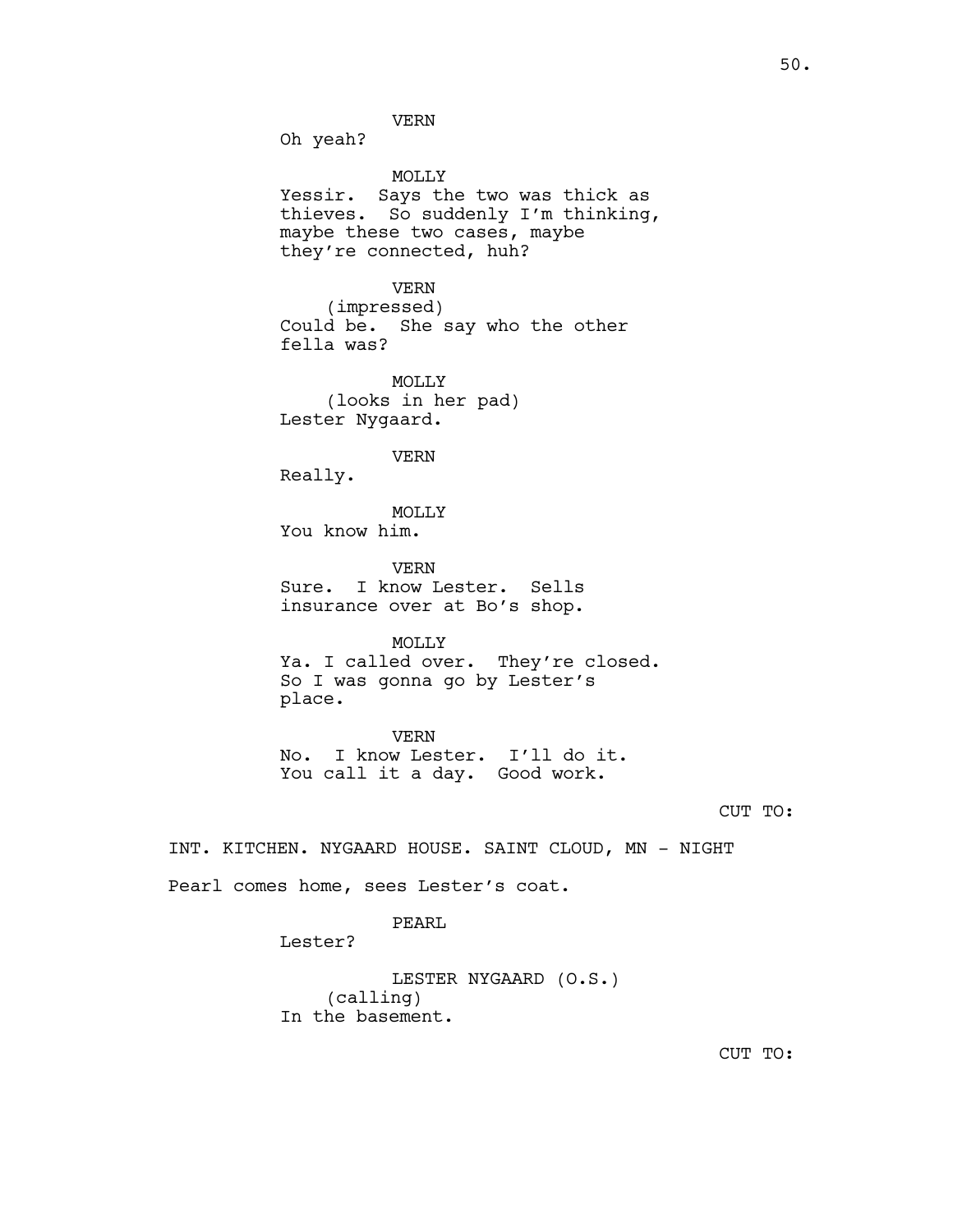Pearl comes downstairs. Lester has his tool kit out. He's trying to fix the washing machine.

> PEARL Whatcha doin', hon?

LESTER NYGAARD Trying ta fix the darn thing. Looks like the motor mount broke.

PEARL Ya sure ya know what yer doin'?

LESTER NYGAARD Seems pretty straight forward.

He puts the screwdriver down.

LESTER NYGAARD (CONT'D) Okay. Give that a try.

PEARL But there's nothing in it.

LESTER NYGAARD I'm sayin' just fer a test.

Pearl turns the machine on. Beat. It fills with water, then the agitator kicks in. A harsh shriek fills the air.

> LESTER NYGAARD (CONT'D) (panicked) Turn it off.

Pearl tries to turn it off. The shriek worsens. SMOKE starts to pour out of the back of the washing machine. Lester finally pulls the plug. The shriek fades slowly, as the engine cycles down.

They stare at the now dead washing machine.

LESTER NYGAARD (CONT'D)

Well --

PEARL You killed it.

LESTER NYGAARD

I, uh  $-$ 

PEARL You killed my washing machine.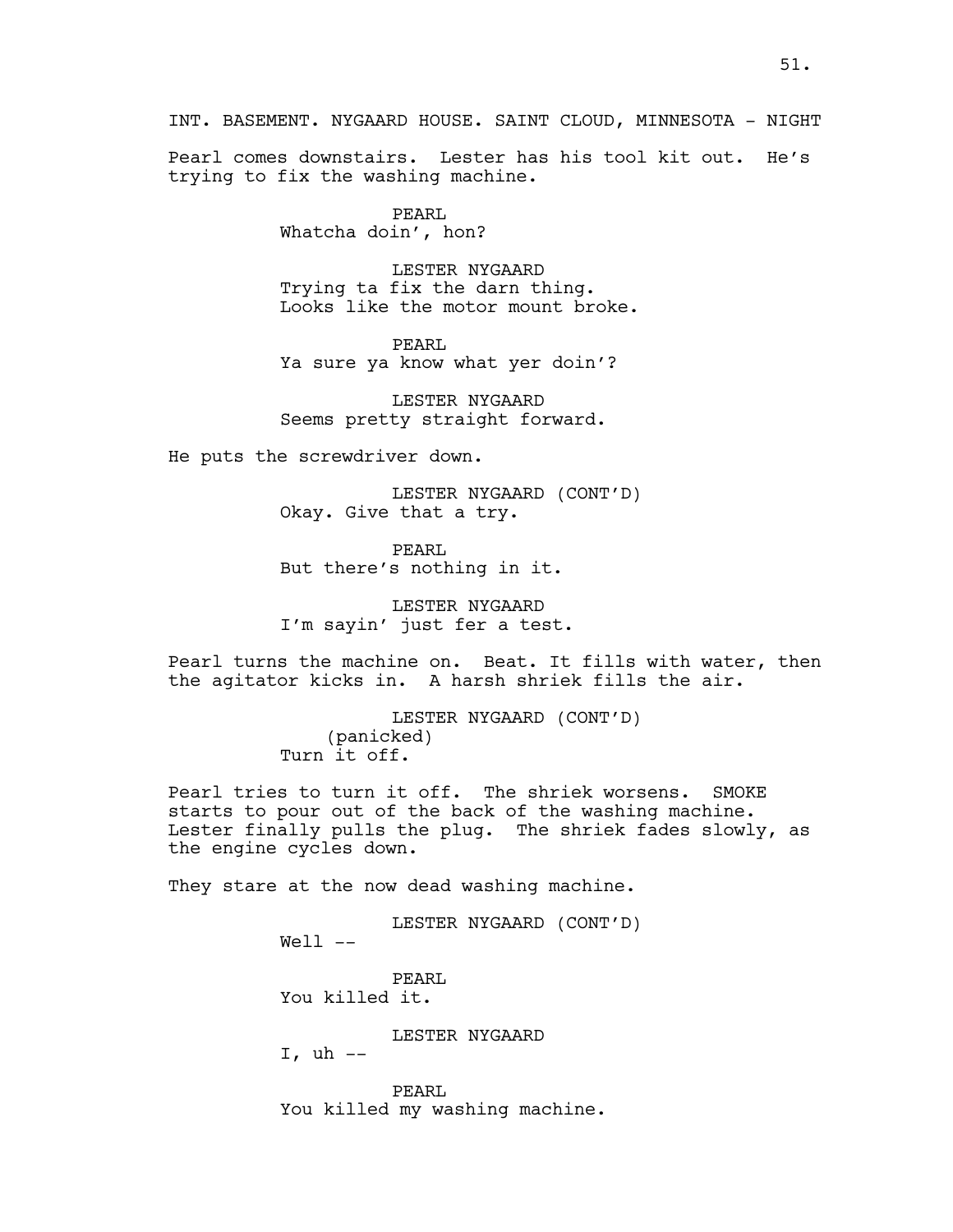LESTER NYGAARD It's -- I was -- ya know, the tide. I was standing up to the -- I was bein' a man.

PEARL But yer not a man, Lester. Yer not even half a man.

Lester stares at her, his nuts cut once again.

PEARL (CONT'D) Honestly. I don't know what got into me, marrying you. My mom said, don't do it, Pearl. She said, he's the kind of boy who loses all the time. And you know what those boys grow up ta be, don't ya? Losers.

LESTER

Looks at his tools.

ANGLE ON A CLAW HAMMER

Resting on top of the tool box.

LESTER NYGAARD Take it back.

PEARL Or what? What are you gonna do? Ya can't even face me when we're having sex.

LESTER NYGAARD What? It's you not facin' me.

PEARL Well, yah. So I can picture a real man.

LESTER NYGAARD Now that's not very nice.

PEARL

Loser.

Lester picks up the claw hammer. He walks towards Pearl.

PEARL (CONT'D) What are you doon? You gonna hit me with a hammer? That's a laugh.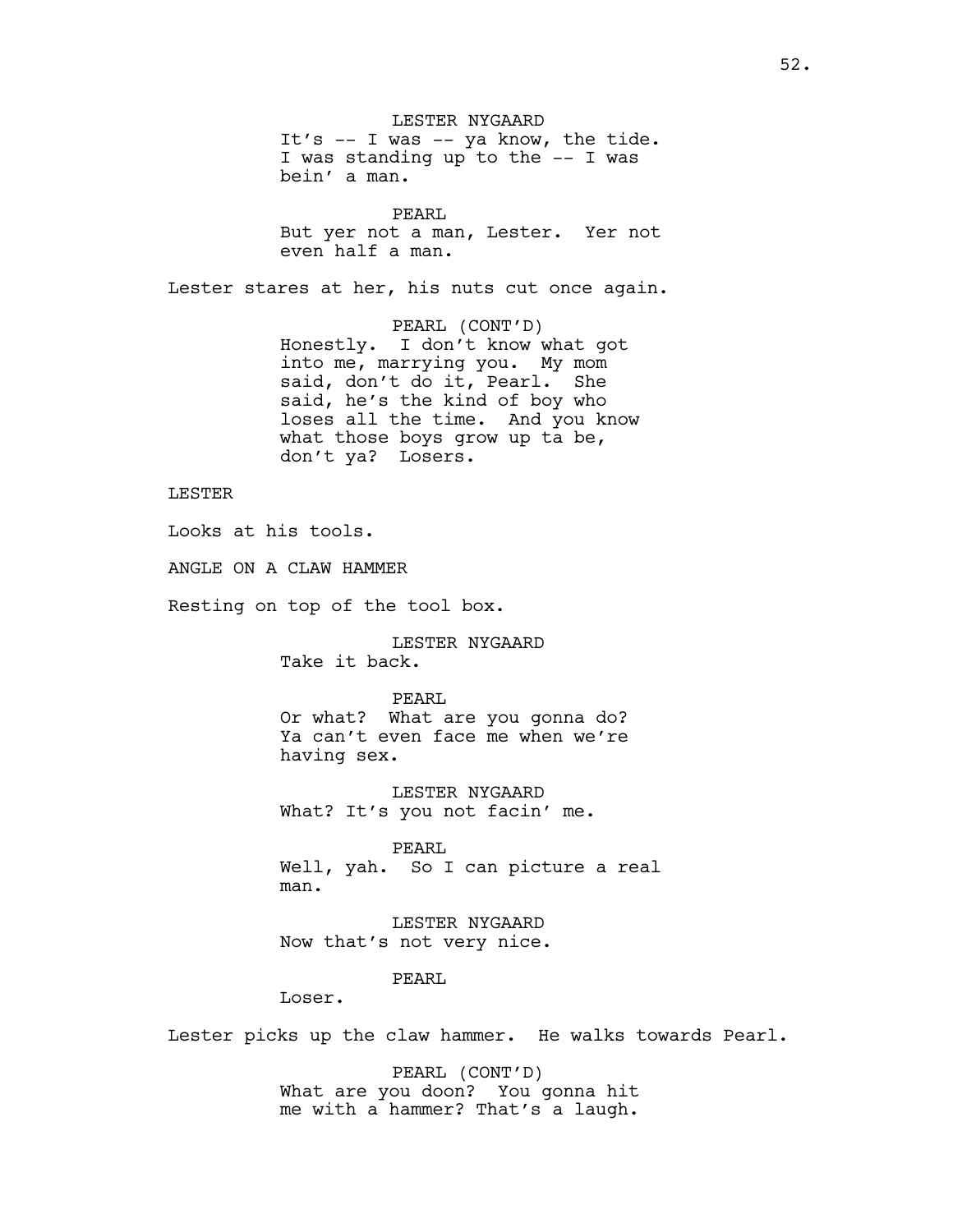The first blow catches her by surprise. The pain of it, the blood that runs down her face. The moment hangs there. Then Lester BEATS HER TO DEATH with the hammer. Each blow is a release. Eventually, he stops. Stands there panting. Slowly the red haze lifts. He looks down at his blood spattered clothes.

#### LESTER NYGAARD

Aw geez.

He is about to panic, when he looks up.

CLOSE UP ON AN INSPIRATIONAL POSTER

taped to a bare concrete wall. On it a school of yellow fish all face the same direction, except one. The poster reads *There's Always One. Be the One.*

LESTER

Stares at it. As he does, an idea hits him. A brilliant, dangerous plan. Could he really do it? As we watch, Lester strips off his clothes, shoves them in a garbage bag.

Carefully Lester wipes the handle of the claw hammer to remove his finger prints. Over this we hear:

> LESTER NYGAARD (O.S.) (CONT'D) (pre-lap, distraught) Ya, it's me. I -- you need ta -- I need help.

> > CUT TO:

INT. KITCHEN. NYGAARD HOUSE. SAINT CLOUD, MIN - NIGHT

Lester, dressed in new clothing, stands with his back to us. We move towards him as he practices for his phone call.

> LESTER NYGAARD Ya, it's me. I can't talk long. She's -- I did something -- (beat) Ya, it's -- there's been an accident and I --

Beat. He picks up the phone, dials.

INTERCUT WITH:

INT. FARMDALE MOTEL. SAINT CLOUD, MN - SAME TIME

Malvo sits on his bed, watching tv. The phone rings, which is strange, because no one has this number.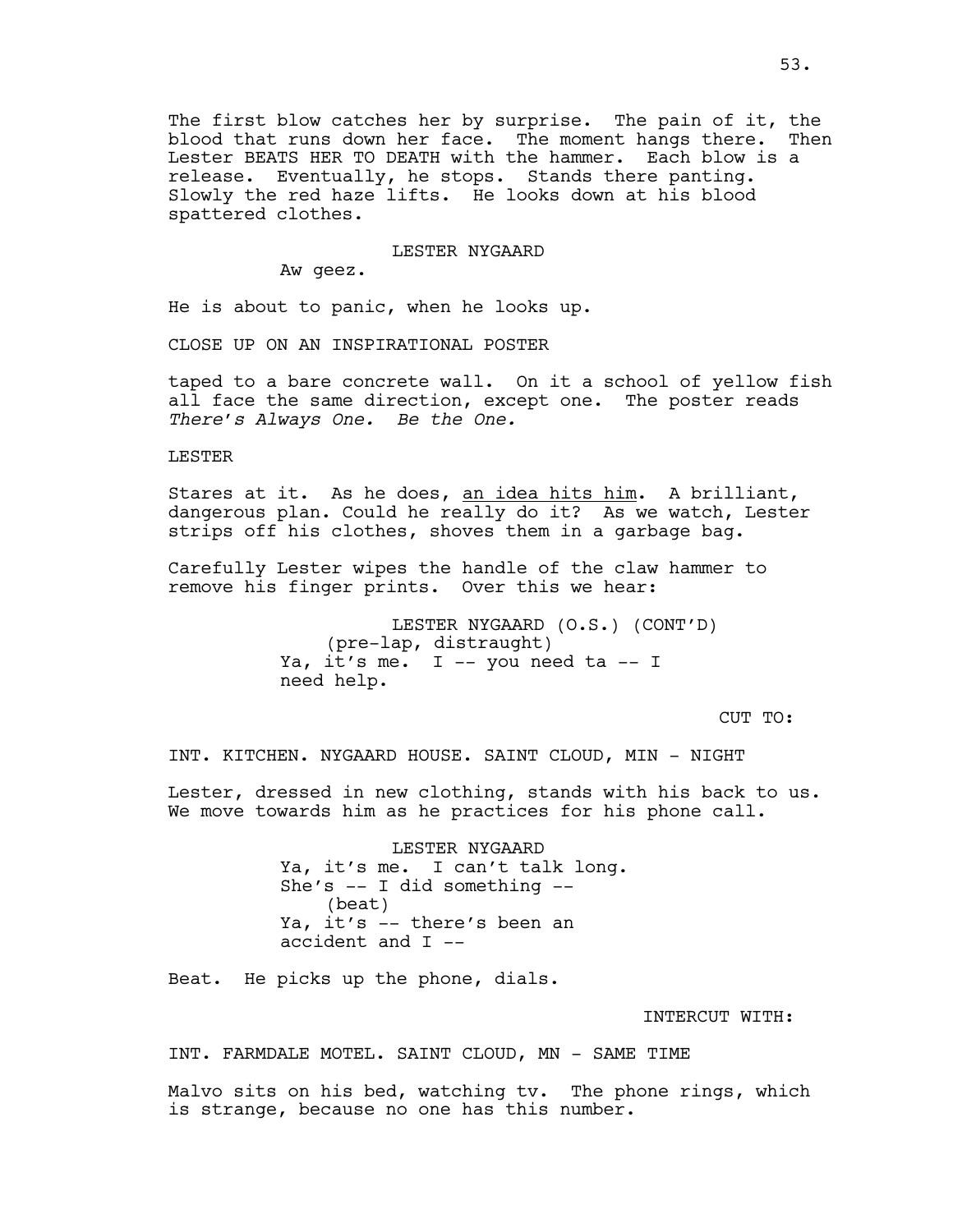**MAT<sub>VO</sub>** 

(answers)

Yes?

LESTER NYGAARD (worked up) Ya, it's me -- Lester -- she's - my wife, she's  $-$  aw hell  $-$  she's in the basement, and --

MALVO How did you get this number?

LESTER NYGAARD What? I was  $-$  I saw you this morning on my way ta -- look, I'm freakin' out here -- I don't know what ta do.

**MAT<sub>VO</sub>** Lester, have you been a bad boy?

LESTER NYGAARD Aw geez. I just -- can you come over? It's -- I'm on Willow Creek Drive. Number six thirteen.

MALVO (beat, thinking) Sure, Lester. I'll be right there.

Lester hangs up. Beat. He thinks about his next step.

CUT TO:

INT. LIVING ROOM. NYGAARD HOUSE. SAINT CLOUD, MN - NIGHT

Lester pulls a chair over to the armoire. He climbs up, roots around on top, pulls down a SHOTGUN. He finds some shells, loads it. Malvo will be here soon and Lester plans to kill him and frame him for his wife's murder.

CUT TO:

INT. FRONT HALLWAY. NYGAARD HOUSE - NIGHT

Lester holds the gun in one hand. Practices opening the door with the other, raising the gun. It's too clunky. Plus he needs to lure Malvo inside the house before he shoots him.

> LESTER NYGAARD (practicing) What did you do? You killed her. You *killed* her.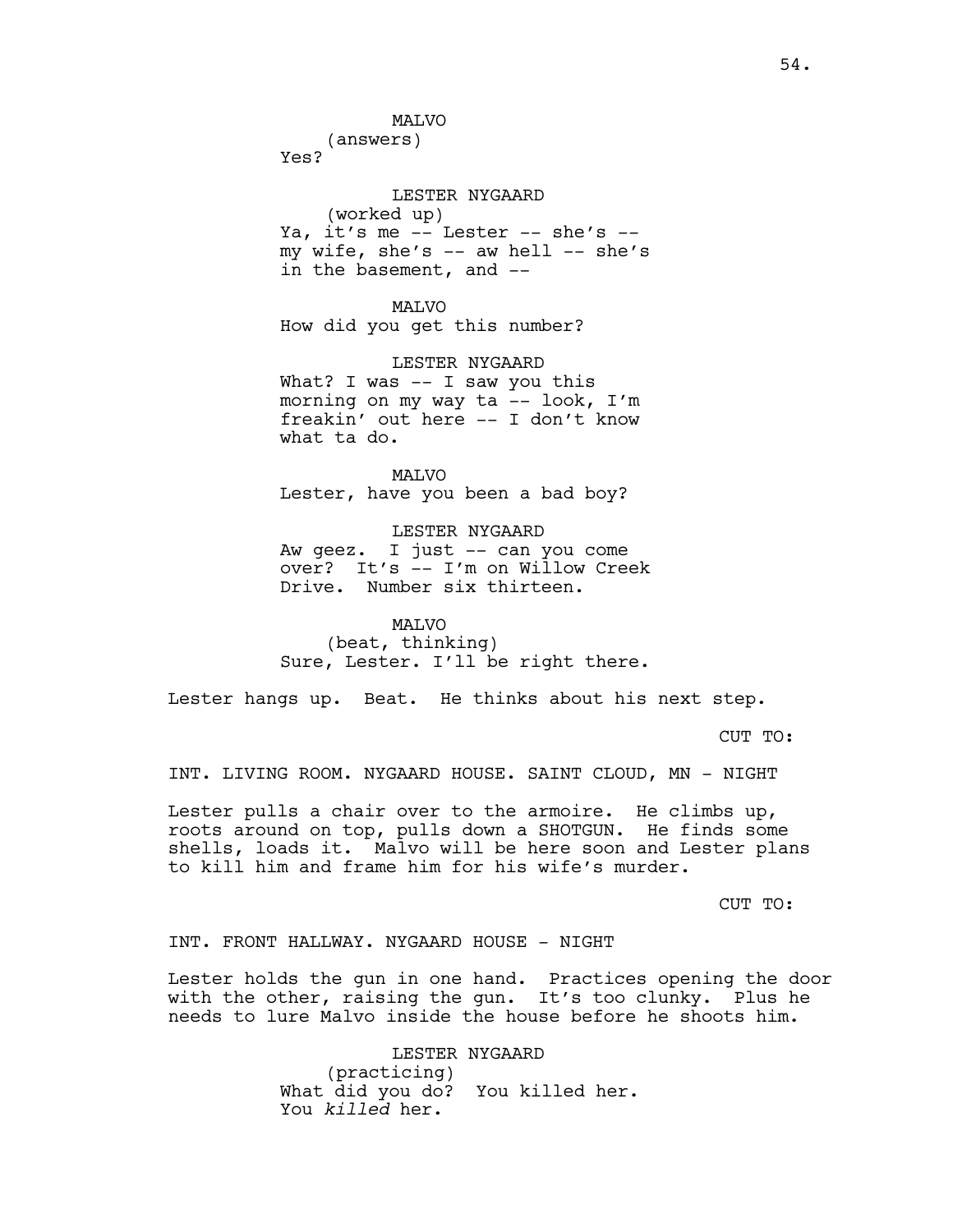Lester looks around. He decides to hide the shotgun against the LIVING ROOM WALL, just on the other side of the doorway.

Looking around, Lester loses his nerve a little. But no. He has a plan. This will work. He sets the shotgun in its hiding place, looks around. Has he forgotten anything?

THERE IS A KNOCK ON THE FRONT DOOR

Lester panics, tries to calm down.

LESTER NYGAARD (CONT'D) (under his breath) You killed her. *You* killed her.

Lester goes to the front door, takes a deep breath, opens it.

VERN THURMAN stands outside.

VERN Evenin', Lester.

LESTER NYGAARD (nervous) What -- what do ya want?

VERN Well, I suppose first I'd like ta come in.

Lester looks behind him.

LESTER NYGAARD Uh, ya. Well -- it's just -- now's not a good --

VERN Just take a second.

Vern steps forward and Lester, by instinct, steps back. Now Vern is in the house. He takes off his gloves and hat.

> VERN (CONT'D) Supposed ta get down to negative ten tonight, I hear.

Lester is a mass of nerves. Vern steps towards the kitchen.

VERN (CONT'D) Pearl home?

Lester moves to block him, putting his back to the kitchen doorway.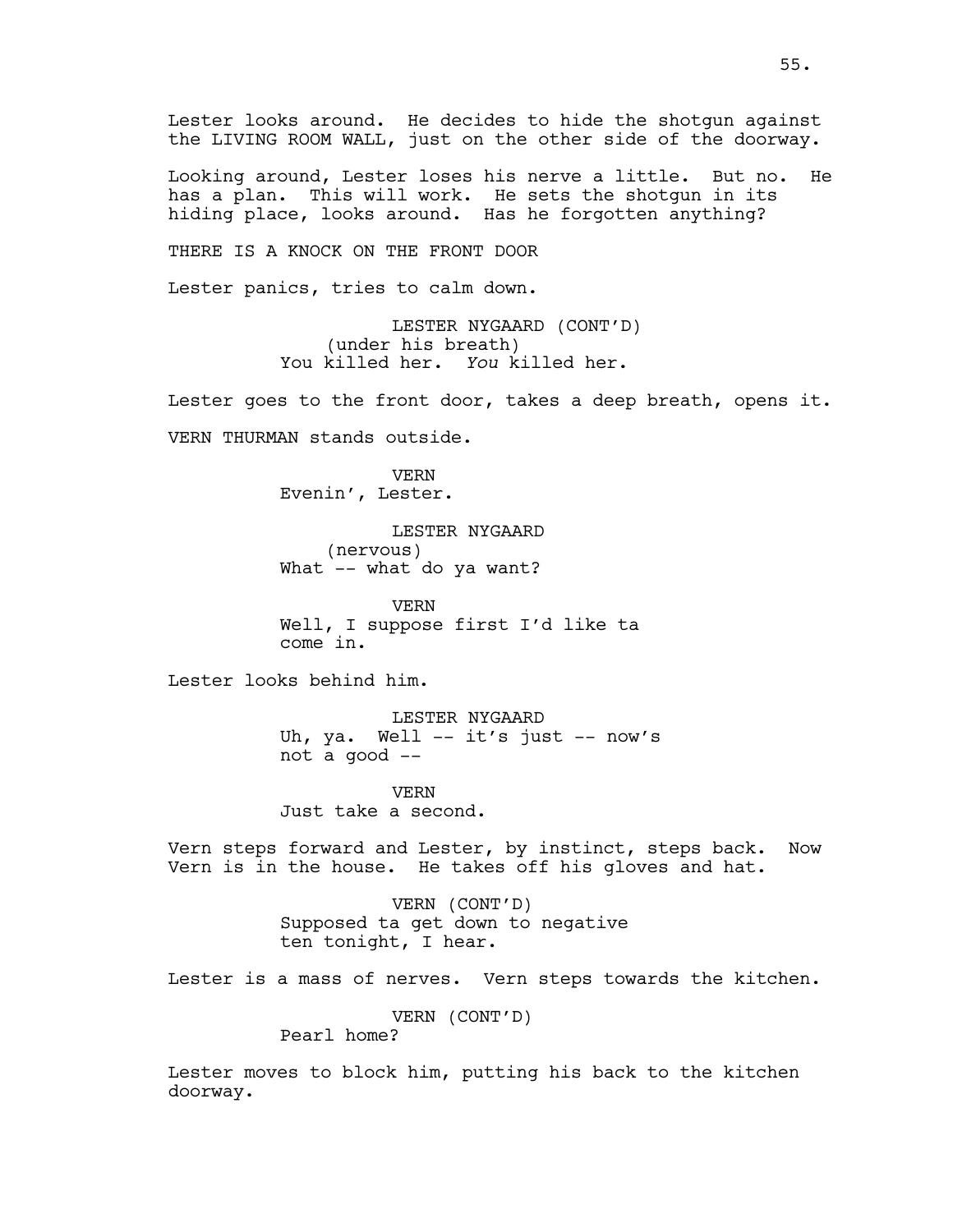LESTER NYGAARD Uh  $--$  no  $--$  she's, uh  $--$  at my brother's. VERN Okay then. How's the nose? LESTER NYGAARD Huh? Oh, hurts. VERN How'd that happen anyway? LESTER NYGAARD Slipped. Over at the fire station. VERN Ouch. Go to the hospital? LESTER NYGAARD Ya. They, uh, set it. VERN Talk to anyone while you were

there?

LESTER NYGAARD What do ya mean?

VERN

Well, the reason I'm here -- not sure if ya heard -- but Sam Hess got himself killed last night over at the Lucky Penny. Nasty business. And, well, I heard you were talkin' to another fella about Hess before he died. Over at the hospital.

LESTER NYGAARD (pale) No. I don't think --

VERN What was his name again? The other fella?

Lester tries to decide what to say. Then the cuckoo clock chimes from the living room. 8 o'clock. Lester jumps, startled.

> VERN (CONT'D) Ya okay there, Lester? Ya seem a bit jumpy.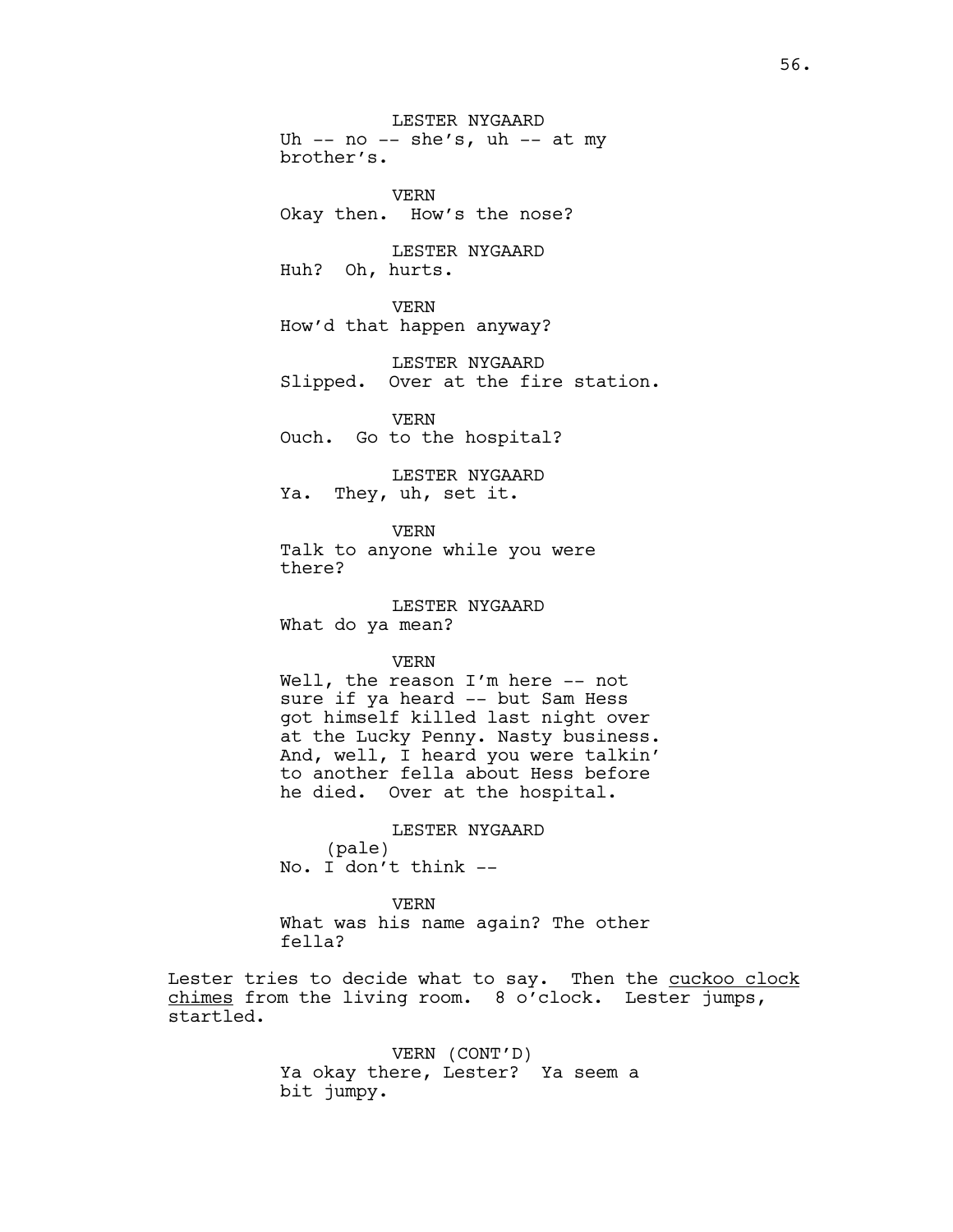LESTER NYGAARD Ya, I'm, uh -- it's just Pearl's gonna be home soon and --

Looking past Lester, Vern sees the basement door is open. He notices something on the floor. A BLOODY FOOTPRINT. Alarmed, Vern DRAWS HIS GUN.

VERN

Lester. Listen to me very carefully. I need ya to get down on the ground.

LESTER NYGAARD No. Wait. Just -- listen to me - it's not what it --

VERN Lester. On the ground. Now.

Gun on Lester, Vern backs into the kitchen.

LESTER NYGAARD No. Now hold on. Hold on. Don't -- there's nothin' down there --

Vern glances down the basement stairs.

ANGLE ON PEARL'S FEET

Visible at the bottom of the stairs.

LESTER NYGAARD (CONT'D) -- That's not -- I didn't do nothin' -- I just got home. I just got home and --

CLOSE UP ON VERN

Trying to catch up to events. He keeps the gun on Lester, reenters the front hall. With his free hand, he keys his radio handset

> VERN This is Chief Thurman. I'm at six one three Willow Creek Drive. Requesting --

A SHOTGUN BLAST catches VERN in the BACK, spins him around.

REVEAL: LORNE MALVO holds LESTER'S SHOTGUN. It's 8 PM, and Malvo has come in through the back door. He FIRES AGAIN, the spray catching Vern in the chest and throat. Vern falls.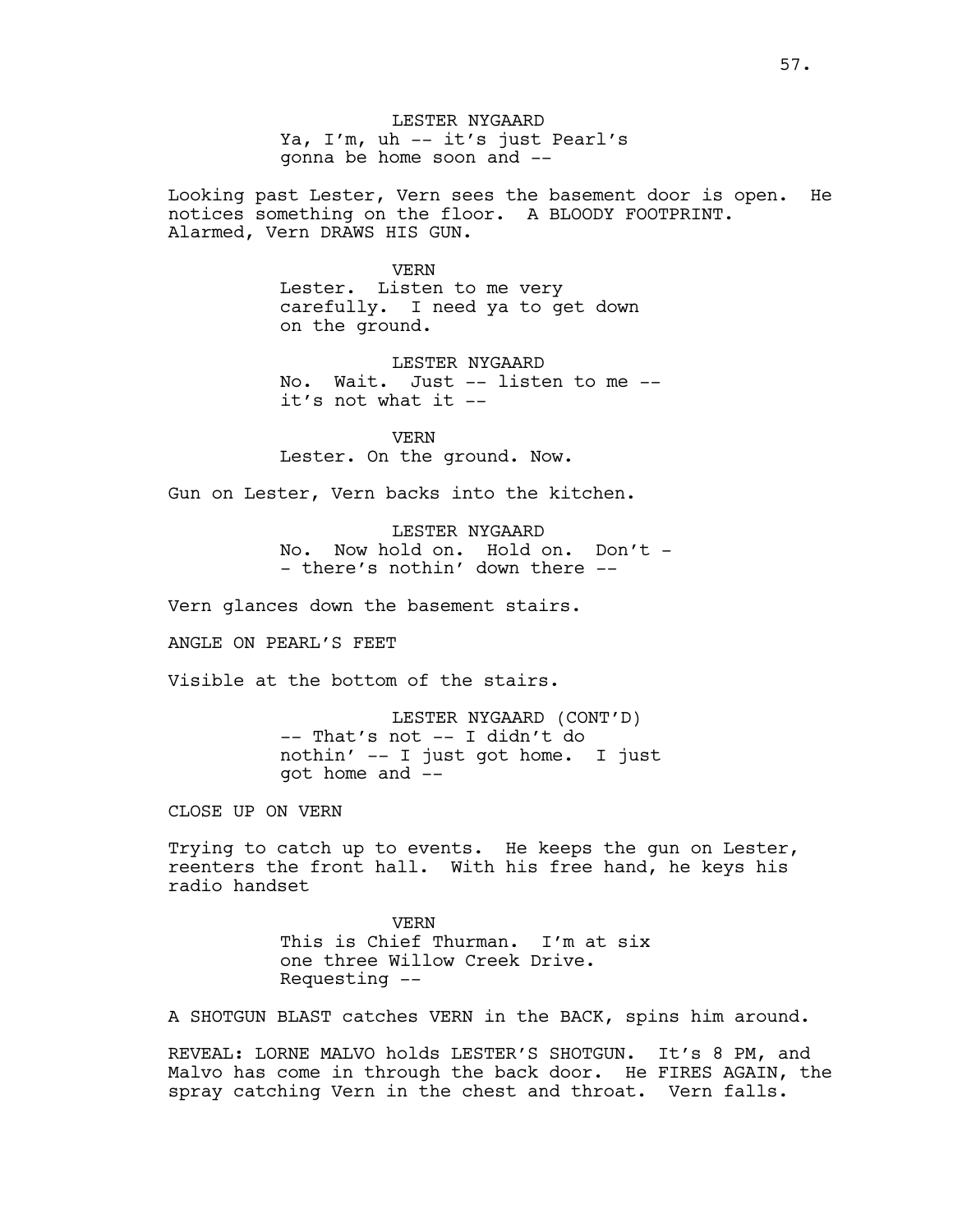# MALVO

Any more?

Lester is in shock, white as a sheet.

MALVO (CONT'D) Lester. Are there any more cops?

Lester shakes his head. Malvo kicks Vern's gun away, looks down.

ANGLE ON VERN

Eyes wild, like the deer in the opening. He is mortally wounded, blood bubbles coming out of his mouth as he struggles for air.

CLOSE UP ON MALVO

Struck by the synchronicity of this. He studies the dying man's eyes.

> MALVO (CONT'D) What did you tell him?

LESTER NYGAARD Nothing  $--$  I, uh  $--$  he asked about Sam.

**MAT<sub>VO</sub>** You got any more shells for this?

Lester shakes his head. Malvo lays the shotgun on the table.

MALVO (CONT'D) Where's the basement?

Lester points. Malvo enters the kitchen, goes down the stairs.

ANGLE ON LESTER

He pulls two shotgun shells out of his pocket, eyes the shotgun. How long to grab it and reload?

He reaches out his other hand, then realizes it's bleeding. There's a shotgun pellet buried in the meat of his thumb. Then Lester becomes aware that his injured hand is now lit by flashing red and blue lights. Another police car has just pulled up outside.

CUT TO: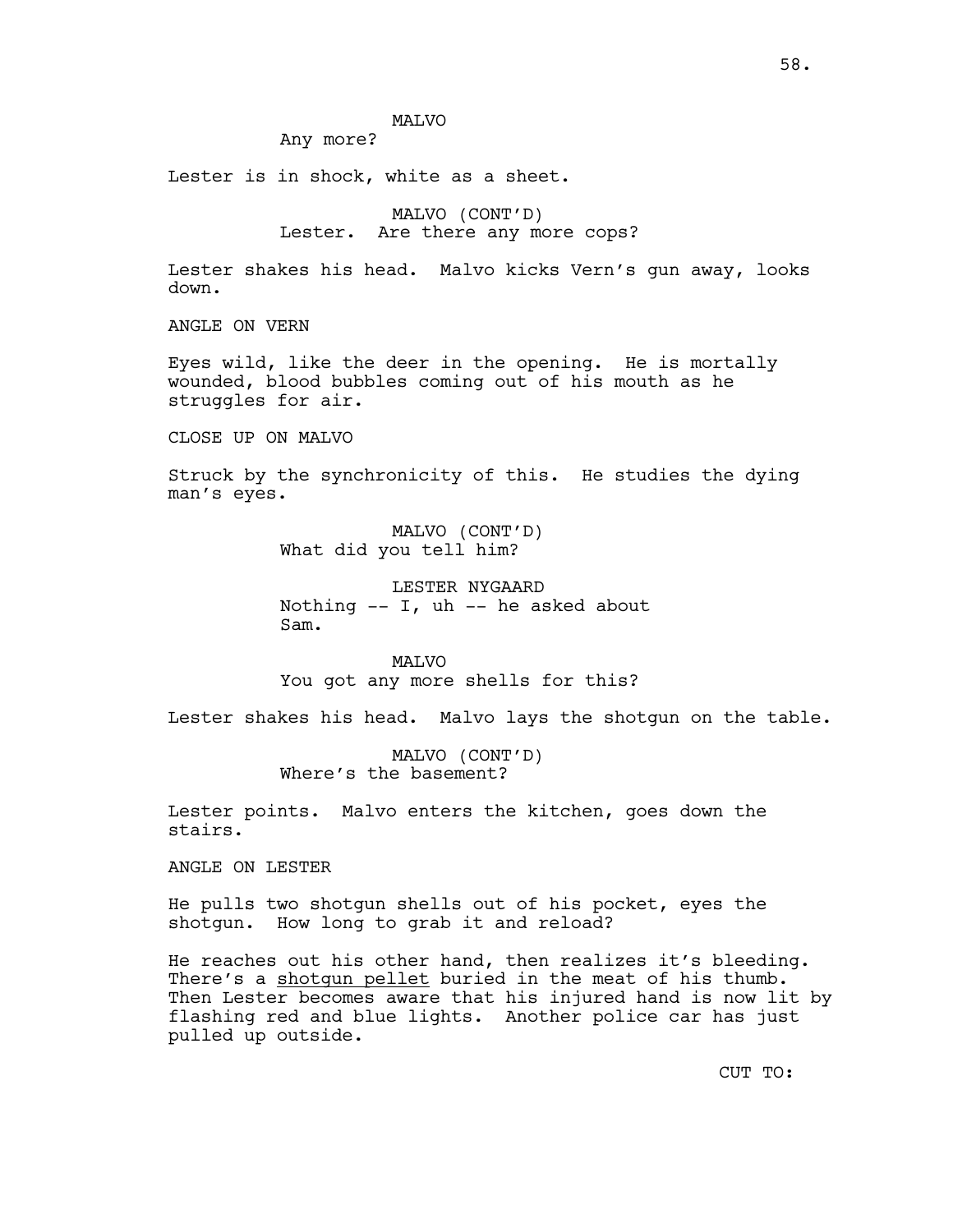INT. MOLLY'S SQUAD CAR - SAME TIME

Pulling up to Nygaard's house, Molly sees Vern's prowler. She CLIMBS OUT of the car, approaches the door.

CUT TO:

INT. KITCHEN. NYGAARD HOUSE. SAINT CLOUD, MINNESOTA - SAME TIME

Lester hurries over to the basement door.

LESTER NYGAARD They're here. The police.

No response. Lester starts down the stairs into ...

THE BASEMENT

LESTER NYGAARD I said the police are here. What do we ...

But Malvo is gone. Vanished like a ghost. Pearl lays alone on the floor, a bloody mess. The hammer next to her.

Off Lester: trapped.

CUT TO:

EXT. NYGAARD HOUSE. SAINT CLOUD, MINNESOTA - SAME TIME Molly pounds on the door.

> MOLLY Saint Cloud Police. Open up.

Nothing. She looks in the nearest window, sees Vern laying dead on the hall floor.

> MOLLY (CONT'D) (upset) Oh. Oh.

She keys her handset.

MOLLY (CONT'D) Officer -- officer down! Send help.

She pulls her weapon, starts kicking the front door.

CUT TO: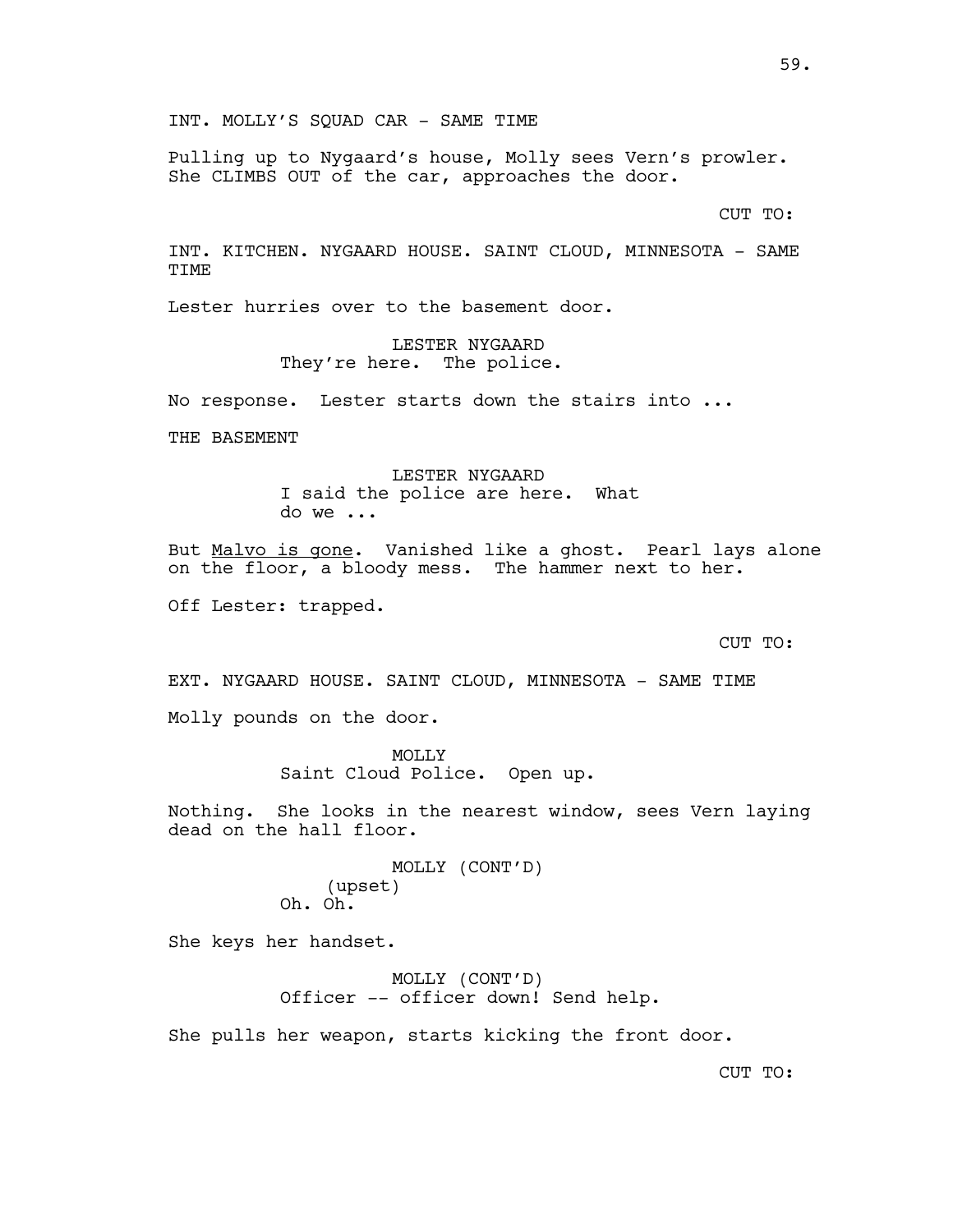# INT. BASEMENT. NYGAARD HOUSE - SAME TIME

Nygaard hears the front door CRASH OPEN upstairs. He is trapped. He looks around. No exit. Can he hide? No. They'll find him. Then his eyes hit the inspirational poster on the wall. There's only one way out. Lester, knowing he will be found at any moment, RUNS towards the wall, his head down. Crack. He knocks himself out.

CUT TO:

INT. FRONT HALLWAY. NYGAARD HOUSE - SAME TIME

Molly kneels next to Vern, checks his pulse. But her mentor and friend is dead. Struggling to stay professional, she straightens, her gun up.

> MOLLY Saint Cloud Police! If there's someone in the house, come out with yer hands up.

Nothing. Cautiously, Molly goes room to room, searching. We know Malvo could still be in the house. Each blind corner and dark space offers certain death. We can tell Molly is afraid, out of her league, but she keeps her wits.

CUT TO:

INT. BASEMENT. NYGAARD HOUSE - NIGHT

Slowly, Molly comes down the stairs, gun drawn. She sees Pearl and Lester, laying face down. The basement looks like the scene of a massacre. From upstairs she hears ...

BILL (O.S.)

Molly?

#### MOLLY

Down here!

Molly assesses the situation. Pearl is clearly dead. Molly holsters her weapon, kneels next to Lester, takes his pulse.

> MOLLY (CONT'D) Husband's alive!

She looks up. There on the poster she sees A BLOODY HUMAN FACE PRINT with what appears to be a HALO over it.

*There's always one. Be the one.*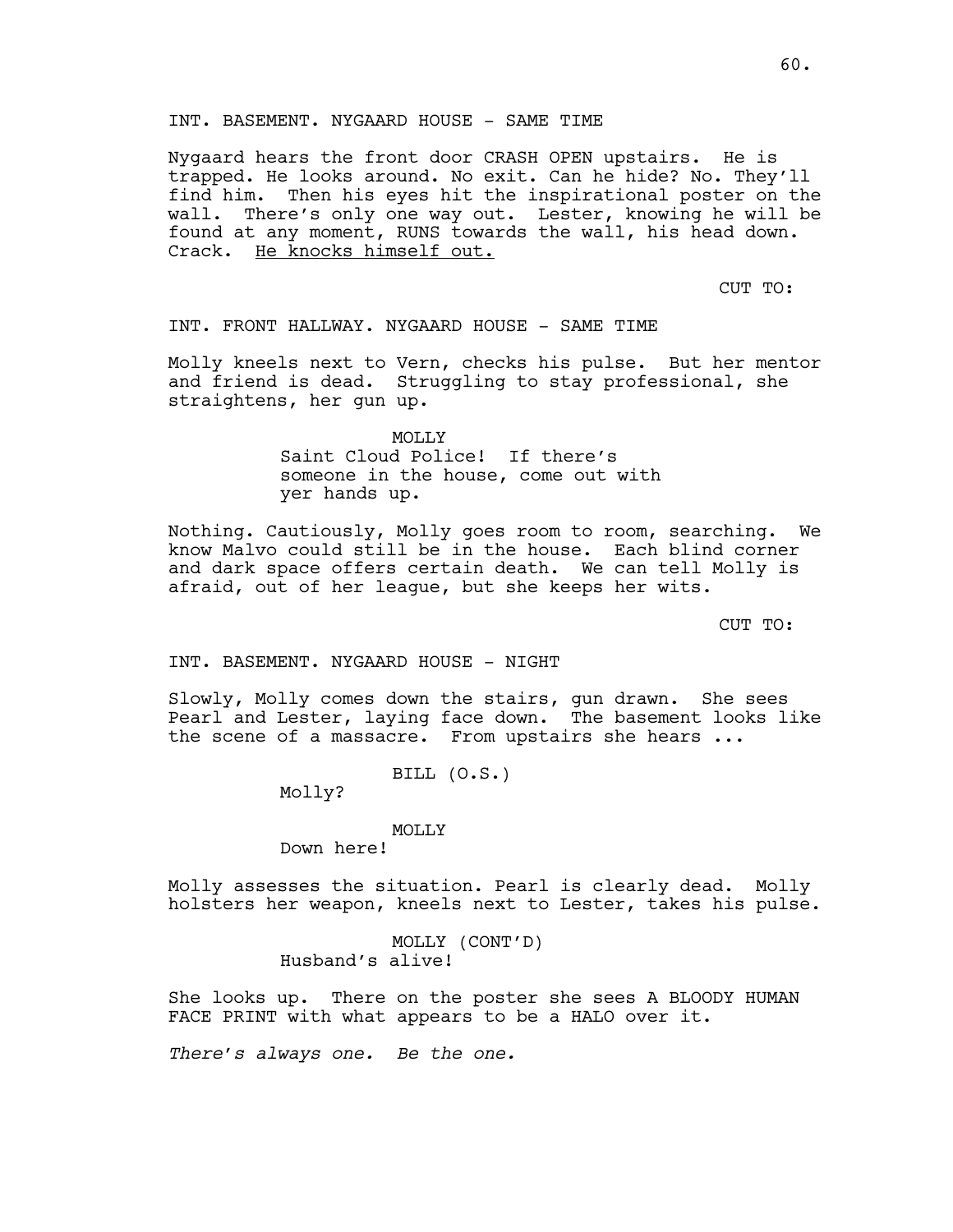CUT TO:

EXT. TWO LANE HIGHWAY. RURAL, MINNESOTA - NIGHT

A state police car is parked on the blind side of an overpass. Nearby a sign reads *Duluth 10 miles*.

CUT TO:

INT. STATE POLICE CAR - NIGHT

Patrolman GUS GRIMLY (30s) sits behind the wheel, sipping a cup of coffee. His walkie talkie crackles.

> KURT GRIMLY (O.S.) Dad. Come in, dad. Over.

Gus picks up the walkie talkie.

GUS GRIMLY Dad here. Come back.

KURT GRIMLY Vikings up by thirteen. Over.

GUS GRIMLY What happened? Over.

KURT GRIMLY Walsh kicked another field gold. Over.

GUS GRIMLY Sweet. Did you brush your teeth? Over.

KURT GRIMLY Yes. Over.

GUS GRIMLY Homework? Over.

KURT GRIMLY Did my math and science. Still have to do English. Over.

GUS GRIMLY Okay, well. As soon as the game's over. Over.

A CAR SPEEDS PAST.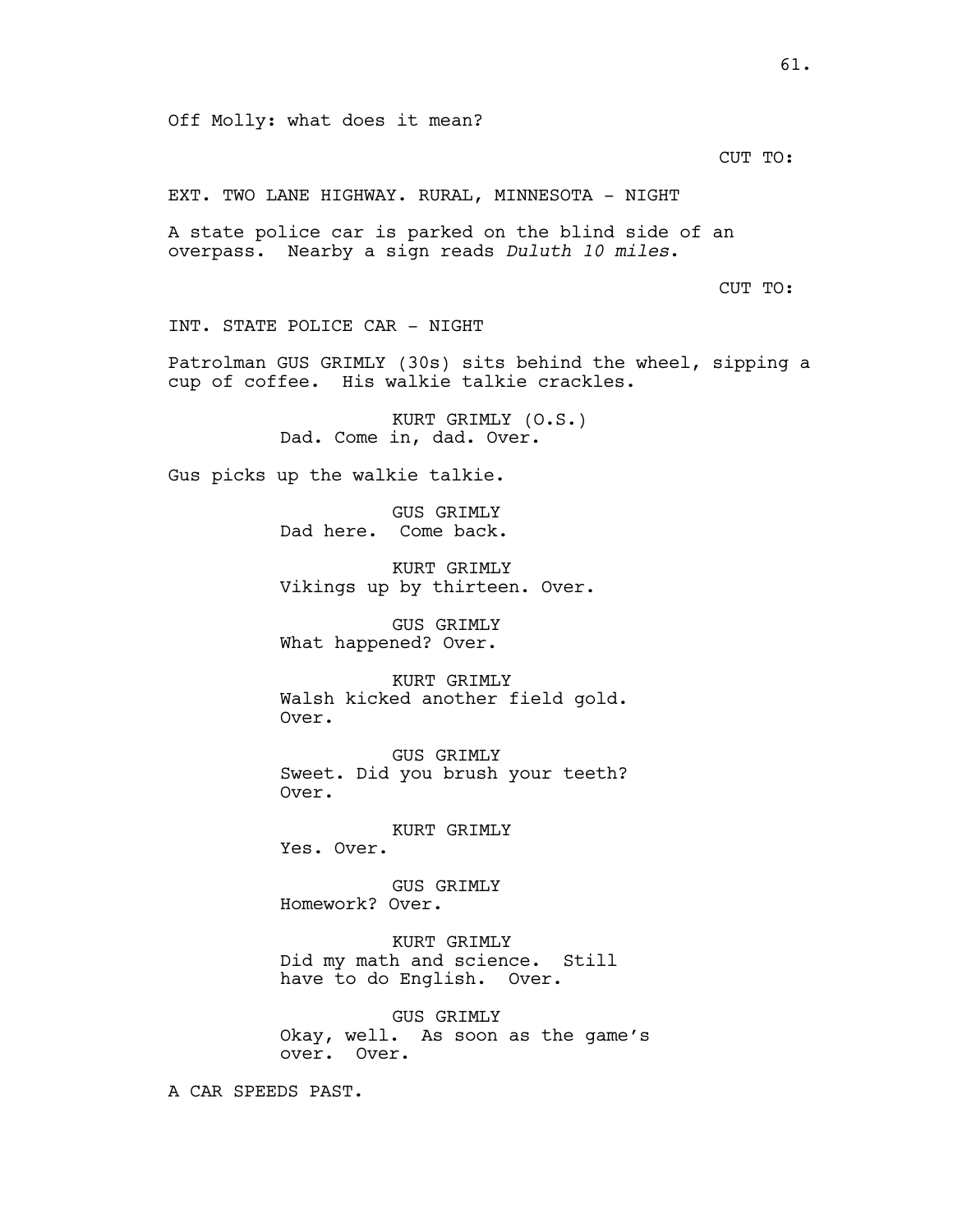Gus hits his siren, pulls out onto the road. We stay with him as he follows the speeding car, it's tail lights visible through the front windshield.

The car in front of him pulls over. Gus pulls in behind it. Beat. He writes down the license plate number, notes the time. Then climbs out of the car.

EXT. TWO LANE HIGHWAY. RURAL MINNESOTA - CONTINUOUS

Gus approaches the driver's side, flashlight out. The inside of the car is dark, ominous. We can't see the driver.

Then the driver's side window rolls down. Now we see the driver is Lorne Malvo.

> MALVO Evening, officer.

GUS GRIMLY License and registration please.

MALVO

Well, we could do it that way. You ask me for my papers and I tell you it's not my car. That I borrowed it. And see where things go from there. We could do that. Or, you could just get back in your car and drive away.

GUS GRIMLY Why would I do that?

MALVO Because some roads you shouldn't go down. Because maps used to say *there be dragons here*. And now they don't. But that don't mean the dragons aren't there.

From the prowler, we hear Kurt's walkie talkie.

KURT GRIMLY (O.S.) Dad. Come in, dad. Over.

GUS GRIMLY Step out of the car, please.

MALVO How old is your son?

Gus puts his hand on his revolver.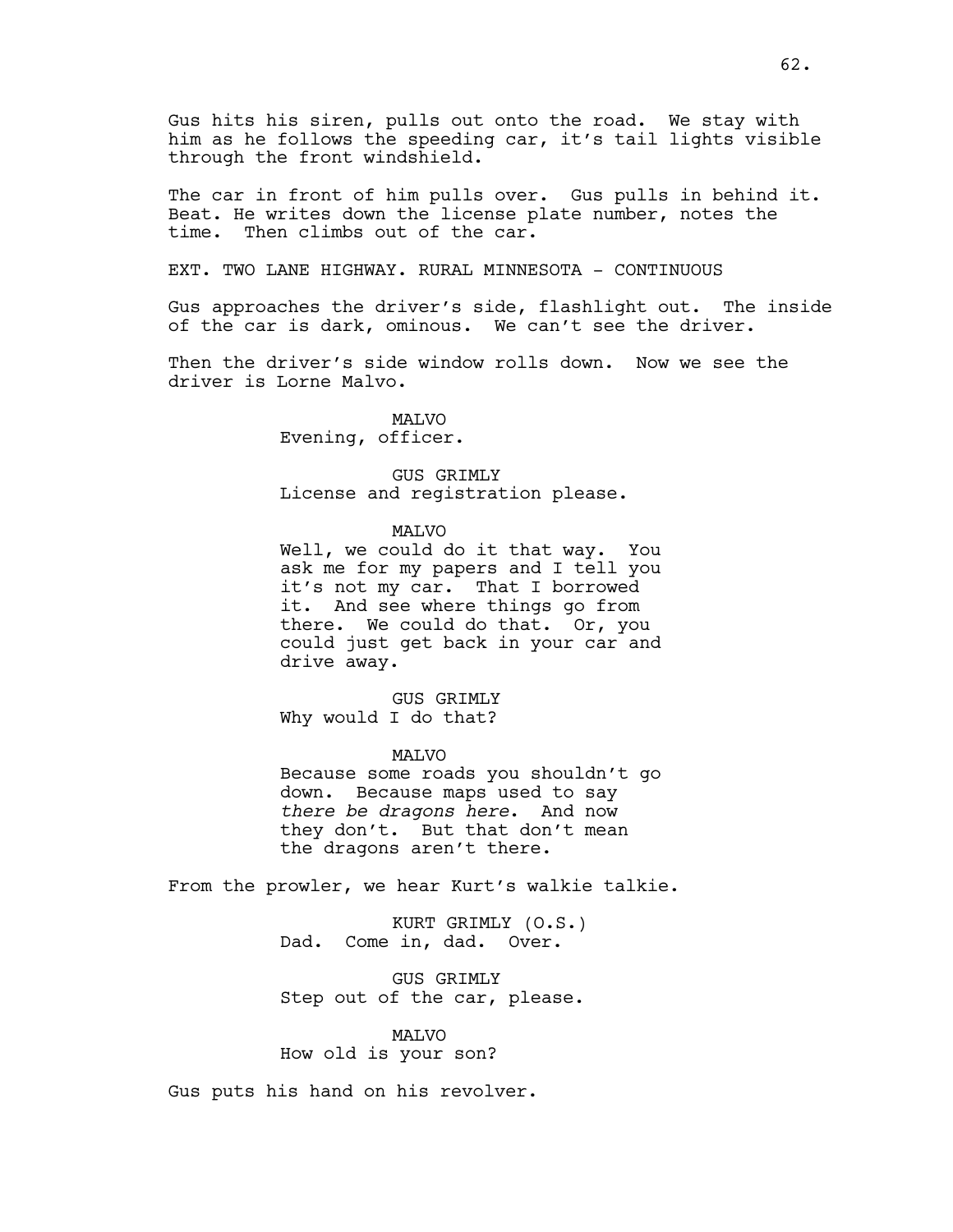GUS GRIMLY I said step out of the car.

KURT GRIMLY (O.S.) Dad. Come in, dad. Over.

MALVO

Let me tell you what's going to happen, Officer Grimly. I'm gonna roll up my window. And then I'm gonna drive away. And you're gonna go home to your son. And every few years you're gonna look at his face and know that you're alive because you chose not to go down a certain road on a certain night. Because you chose to walk into the light, instead of into darkness. Do you understand?

#### GUS GRIMLY

Sir.

MALVO I'm rolling up my window.

The window rolls up. Gus stands there, knowing he should pull his gun. That he should order Malvo out of the car, but something stops him. The feeling the rabbit gets in the presence of the wolf.

So he stands there as Malvo's car pulls away.

KURT GRIMLY (O.S.) Dad. Come in, dad. Over.

Gus walks back to the car, climbs in, closes the door. Beat. He picks up the walkie talkie.

> GUS GRIMLY Dad here. Over.

KURT GRIMLY Detroit just got a touchdown. Over. (beat) Dad? Are you there? Over.

Beat. Gus sits, shaken.

GUS GRIMLY I hear ya. We'll get 'em in the fourth. And hey, don't forget ta do yer English homework, okay? I love you.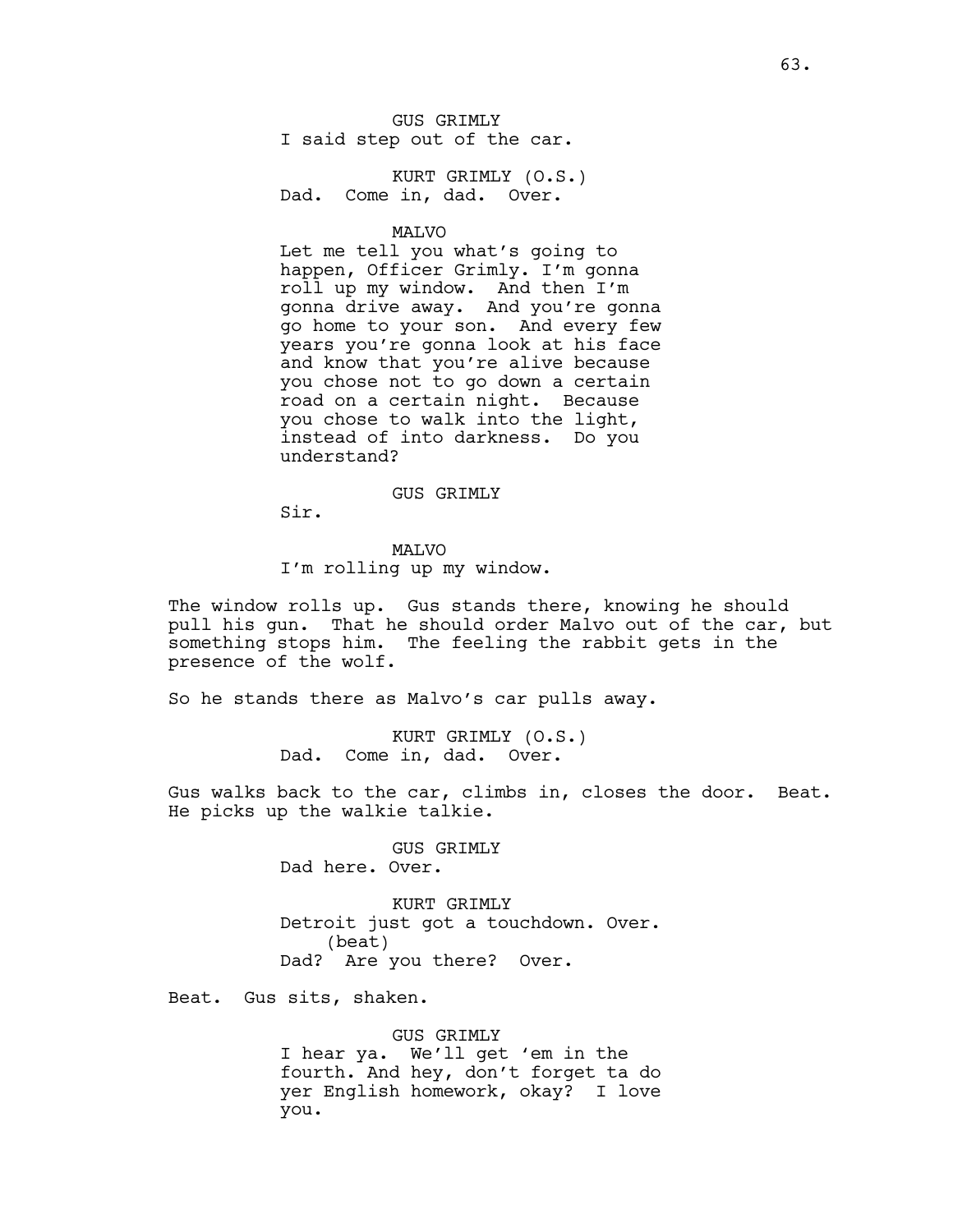KURT GRIMLY Ya didn't say over. Over.

GUS GRIMLY (smiles) Over and out.

Beat. Gus sits in his warm car, while outside the temperature drops. Then he picks up his note pad, examines Malvo's license plate number.

CUT TO:

EXT. LESTER'S HOUSE. SAINT CLOUD, MN - NIGHT

It's really snowing now. Every police car in town is there, along with fire trucks and an ambulance. Patrolmen go in and out of the house. Molly sits on a planter by the front door, in shock.

Inside the lobby we can see Vern's body covered with a blanket. After a moment, Molly gets to her feet and walks down the driveway.

She passes Vern's prowler. Something inside catches her eye.

ANGLE ON TWO CANS OF HOUSE PAINT

In the back seat.

MOLLY

Stands looking in at them, and all they represent.

CUT TO:

EXT. VERN'S HOUSE. SAINT CLOUD, MN - NIGHT

Molly's car pulls up. She gets out, grabs the paint cans, starts for the house. There are responsibilities she will take on now, unspoken promises that must be kept.

The front door opens. Ida comes out. She knows from Molly's face that the worst has happened.

CUT TO:

INT. HOSPITAL ROOM. ST. CLOUD, MN - DAY

Lester is in bed, unconscious. His head is bandaged. He looks terrible. Outside, snow falls. He wakes up.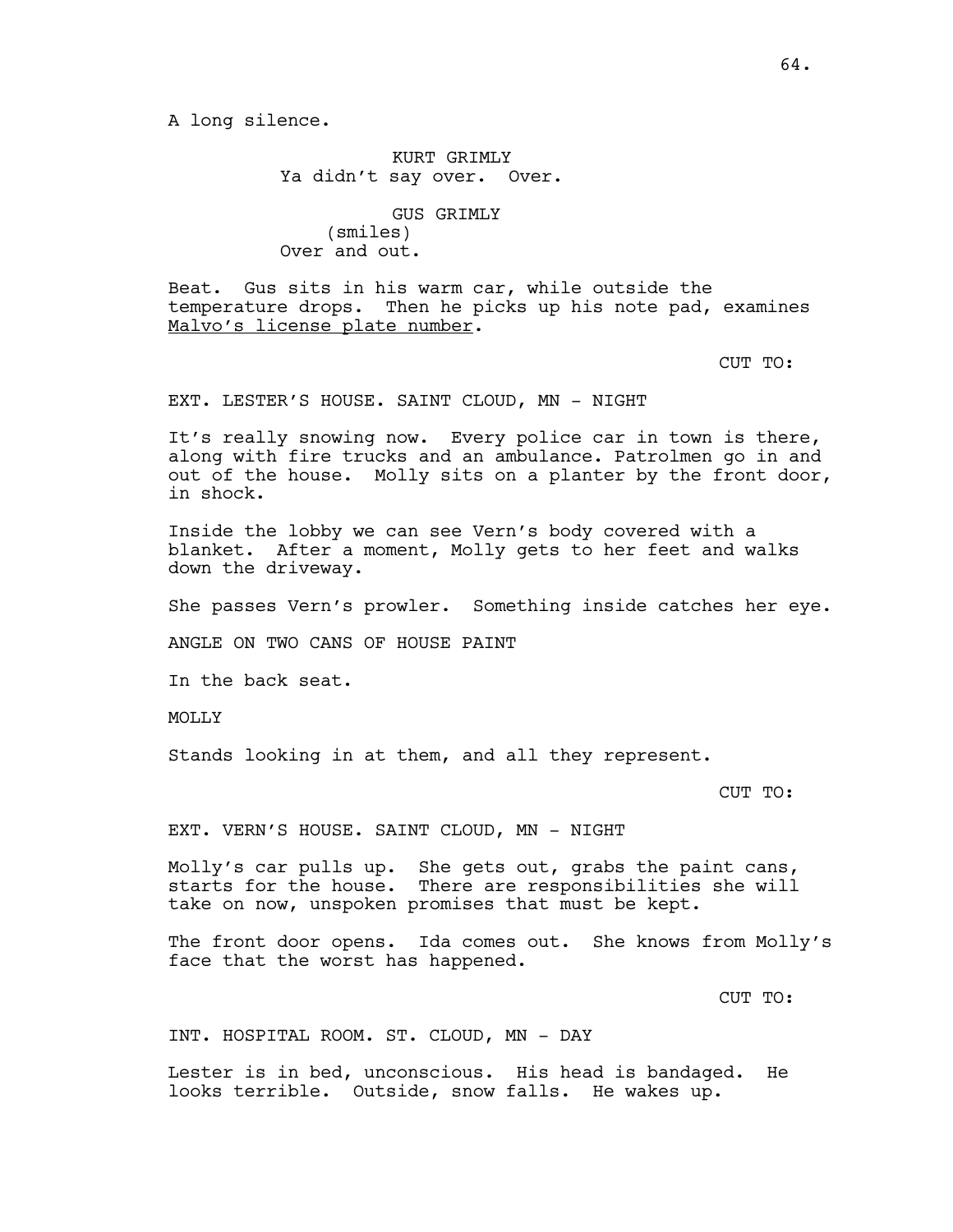Gets his bearings. He is in the hospital. Not dead. Better still, he is not handcuffed to the bed. There are no cops.

Could it be? Could he have gotten away with it? He lifts his right hand to get some water, sees the BANDAGE.

He examines the spot where the shotgun pellet caught him. On his face is a hint of uncertainty.

CUT TO:

EXT. ICE. SAINT CLOUD, MN - DAY

Molly's dad, Lou, unpacks fishing gear from the back of his Suburban. Molly, in civilian clothes, sits on the tailgate, looking out at the snow. Her prowler is parked nearby.

> LOU I got two kinds of sandwiches. Tuna and turkey. (beat, off her) Tuna's for the fish. Unless ya think they'd think that's cannibalism.

Molly doesn't answer. Lou offloads a cooler.

LOU (CONT'D) Nice service yesterday, I thought. Simple.

Beat. Molly is lost in thought.

LOU (CONT'D) Ya know, I been looking for some more help at the restaurant. Someone to seat customers. Answer the phones.

MOLLY

(absently) A hostess.

LOU That what they call it? Anyway, not sure if that was somethin' you might be interested in.

MOLLY (this gets a look) I'm a police officer, dad.